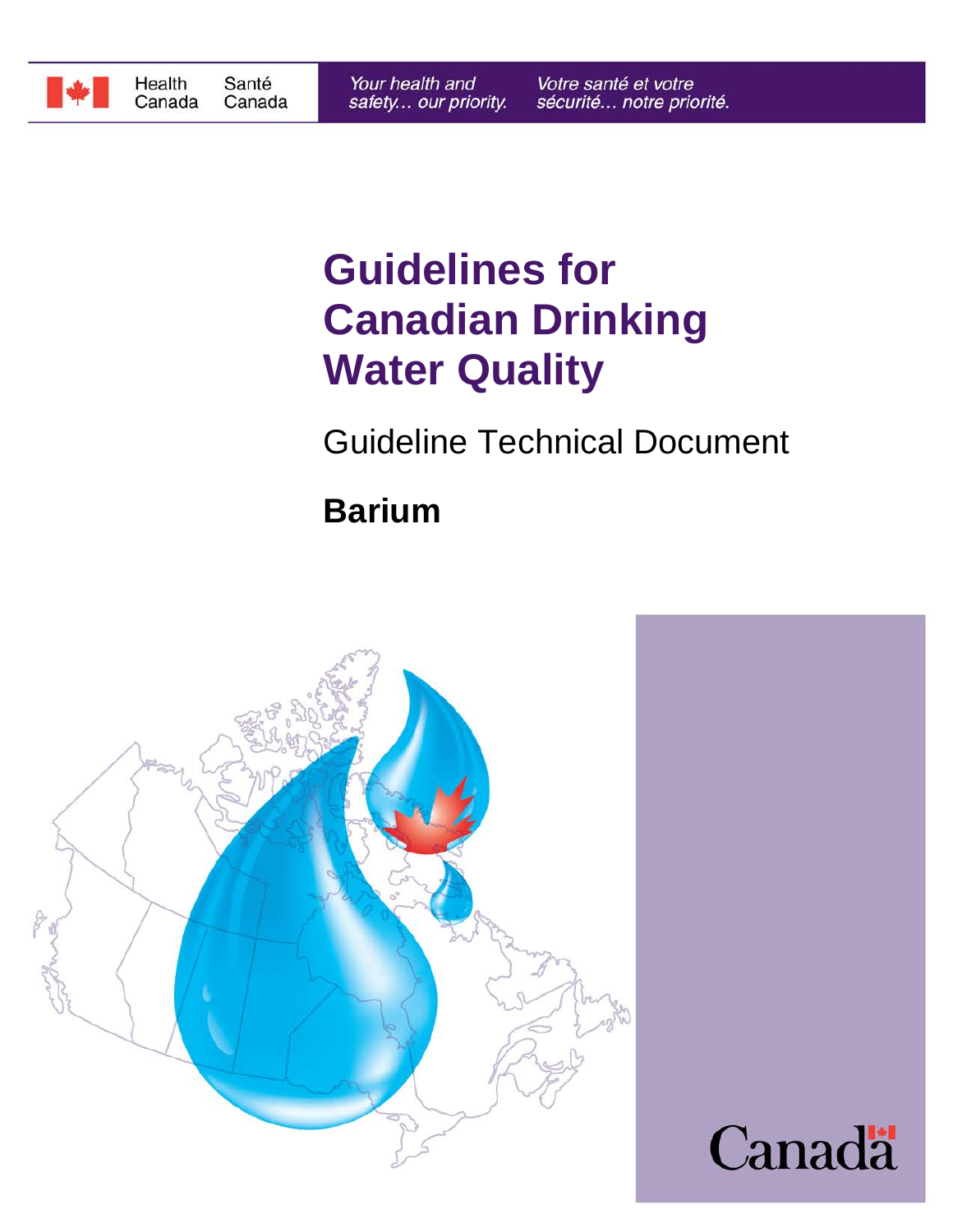*world as measured by longevity, lifestyle and effective use of the public health care system. all of Canada's people and to making this country's population among the healthiest in the maintain and improve their health. Health Canada is committed to improving the lives of Health Canada is the federal department responsible for helping the people of Canada*

Guidelines for Canadian Drinking Water Quality: Guideline Technical Document –Barium

is available on the internet at the following address:

publications/water-quality.html www.canada.ca/en/health-canada/services/environmental-workplace-health/reports-

Également disponible en français sous le titre :

baryum Recommandations pour la qualité de l'eau potable au Canada : Document technique –Le

To obtain additional information, please contact:

E-mail: hc.publications-publications.sc@canada.ca TTY: 1-800-465-7735 Fax: 613-941-5366 Toll free: 1-866-225-0709 Tel.: 613-957-2991 Ottawa, ON K1A 0K9 Address Locator 0900C2 Health Canada

2020 © Her Majesty the Queen in Right of Canada, as represented by the Minister of Health,

Published: January 2020

provided the source is fully acknowledged. This publication may be reproduced for personal or internal use only without permission

Pub.: 190280 ISBN: 978-0-660-32163-9 Cat.: H144-13/16-2019E-PDF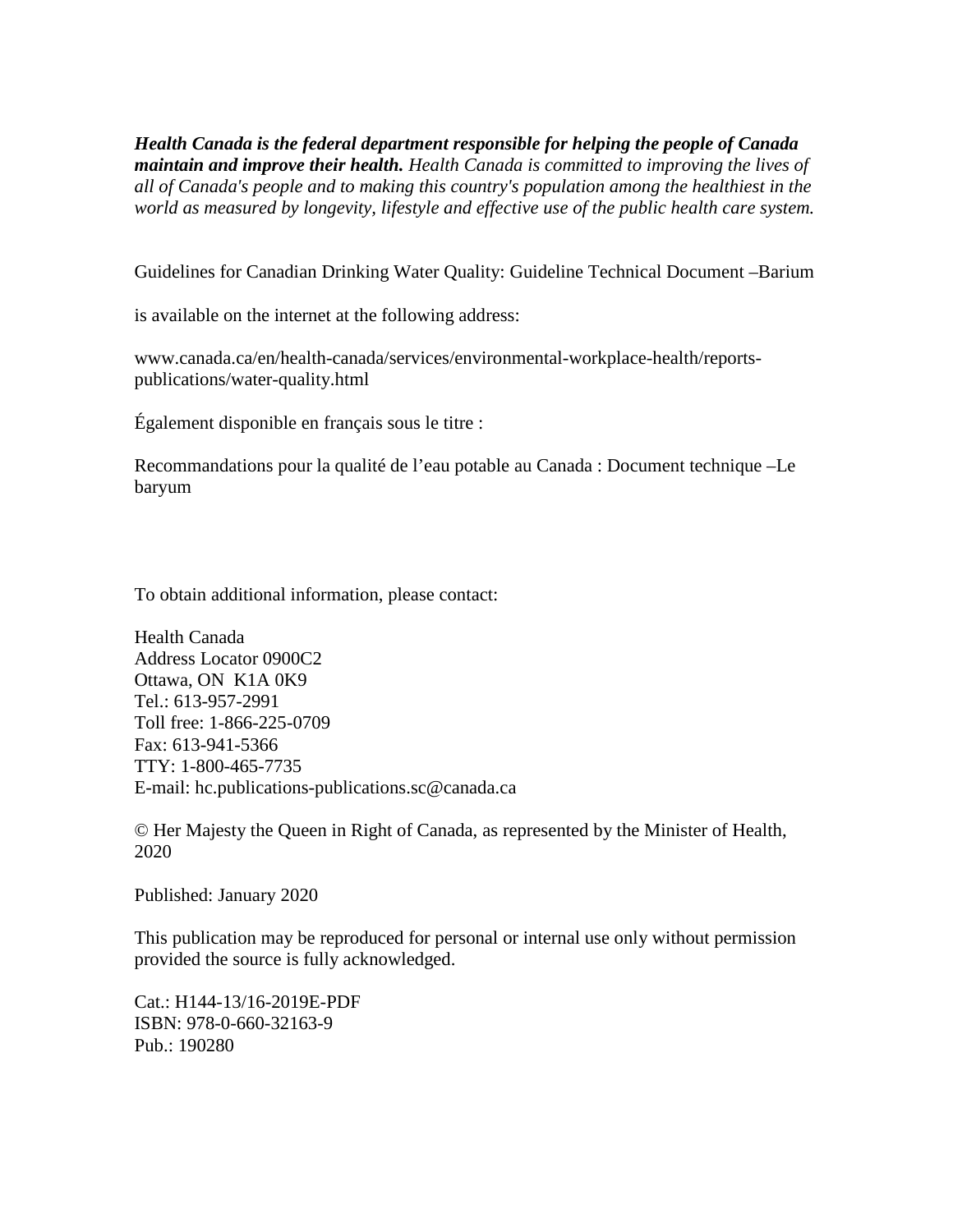# **Guidelines for Canadian Drinking Water Quality**

Guideline Technical Document

# **Barium**

**Health Canada Ottawa, Ontario**

**January, 2020**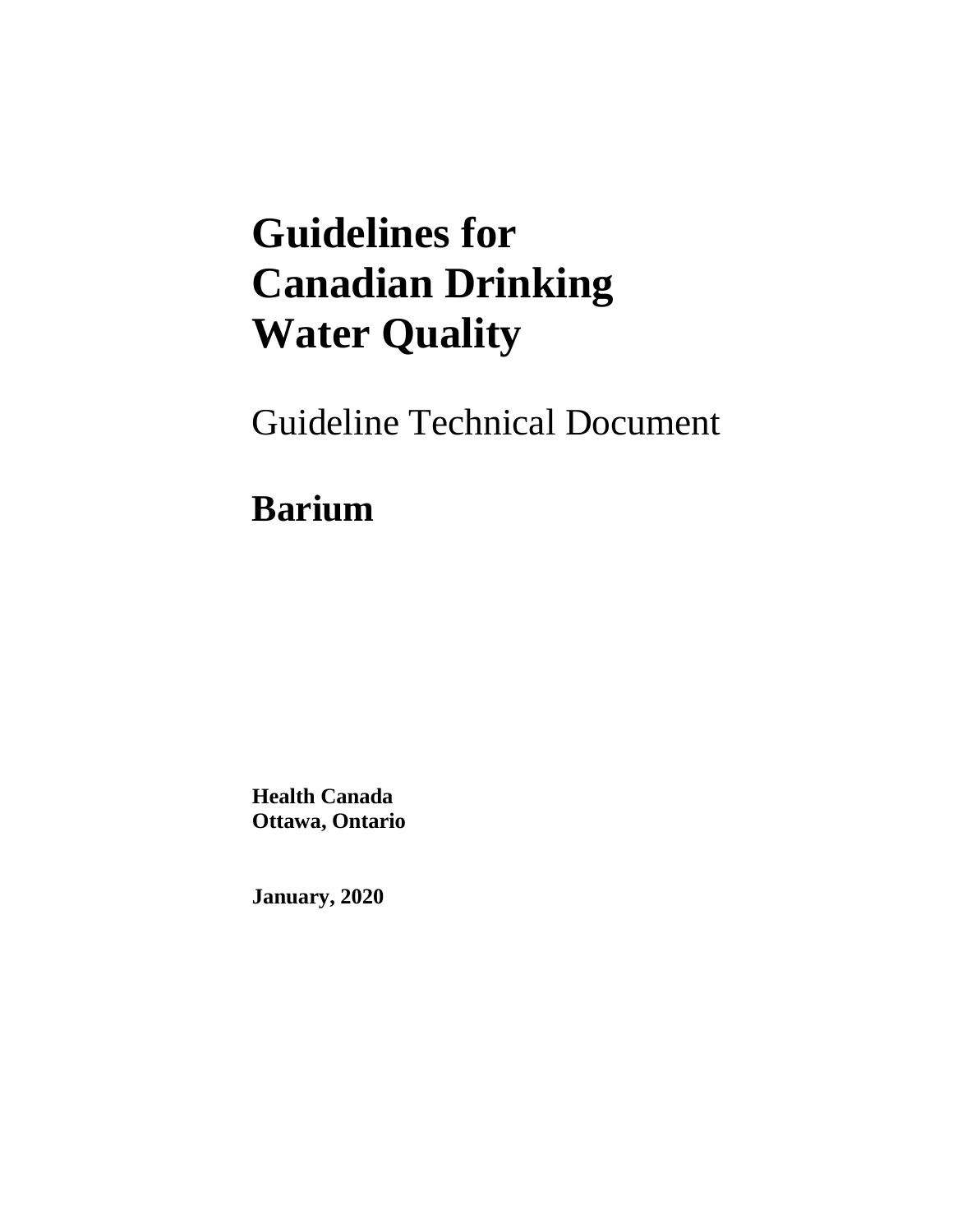This document may be cited as follows:

Health Canada (2020). Guidelines for Canadian Drinking Water Quality: Guideline Technical Document — Barium. Water and Air Quality Bureau, Healthy Environments and Consumer Safety Branch, Health Canada, Ottawa, Ontario (Catalogue No - H144-13/16-2019E-PDF).

The document was prepared in collaboration with the Federal-Provincial-Territorial Committee on Drinking Water of the Federal-Provincial-Territorial Committee on Health and the Environment.

Any questions or comments on this document may be directed to:

Water and Air Quality Bureau Healthy Environments and Consumer Safety Branch Health Canada 269 Laurier Avenue West, Address Locator 4903D Ottawa, Ontario Canada K1A 0K9

Tel.: 1-833-223-1014 (toll free) Fax: 613-952-2574 E-mail: hc.water-eau.sc@canada.ca

Other Guideline Technical Documents for the Guidelines for Canadian Drinking Water Quality can be found on the following web page: www.canada.ca/en/healthcanada/services/environmental-workplace-health/waterquality/drinking-water.html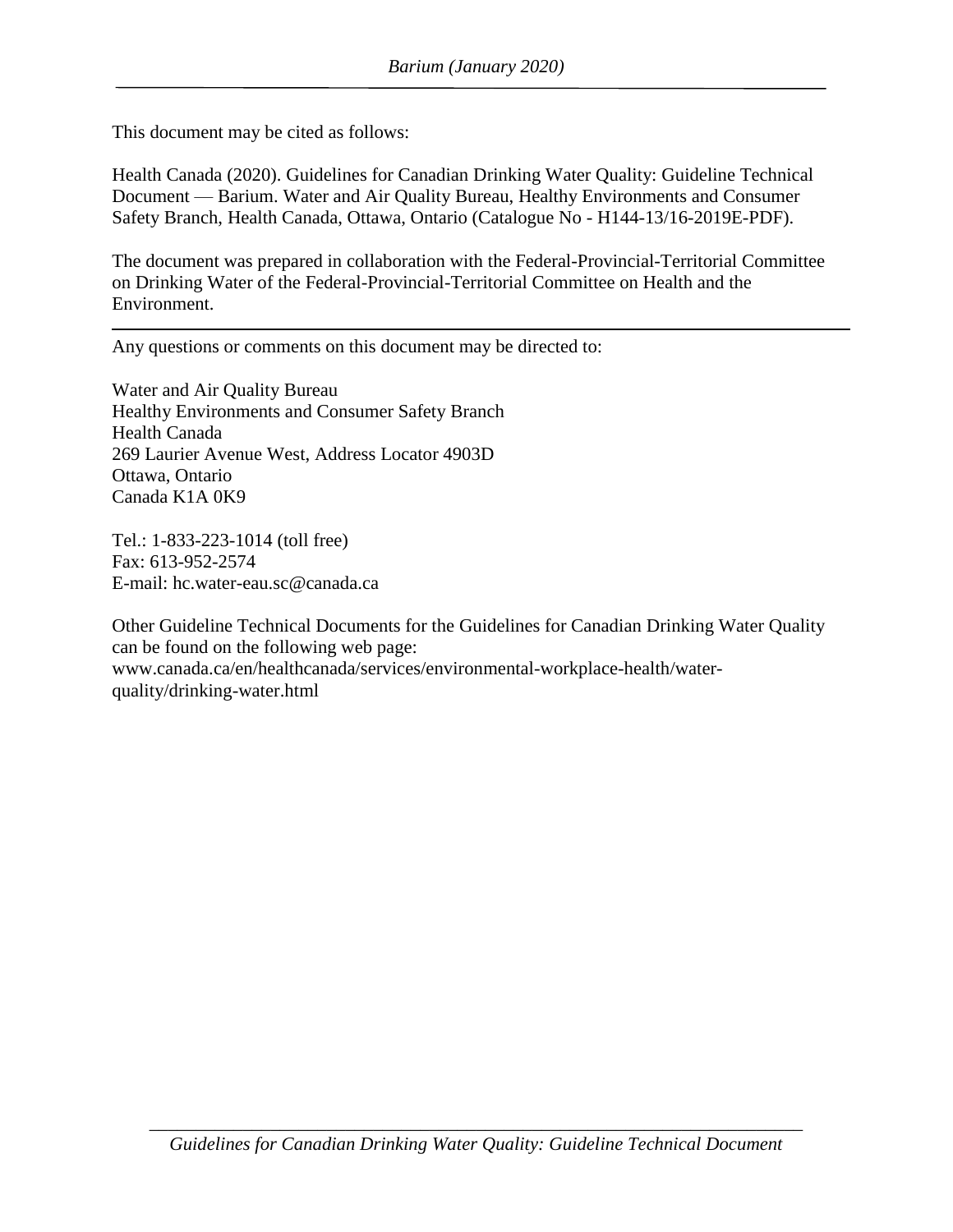# **Table of Contents**

| 1.0 |                                                |                                           |  |  |  |
|-----|------------------------------------------------|-------------------------------------------|--|--|--|
| 2.0 | 2.2<br>2.3<br>2.4<br>2.5                       |                                           |  |  |  |
| 3.0 | 3.1                                            | 3.1.1<br>3.1.2<br>3.1.3<br>3.1.4<br>3.1.5 |  |  |  |
|     |                                                |                                           |  |  |  |
| 4.0 | 4.1                                            |                                           |  |  |  |
| 5.0 | 5.1<br>5.2<br>5.3<br>5.4<br>5.5<br>5.6<br>5.7  |                                           |  |  |  |
| 6.0 | 6.1<br>6.2                                     |                                           |  |  |  |
| 7.0 | 7.1<br>7.2<br>7.2.1<br>7.2.2<br>7.2.3<br>7.2.4 |                                           |  |  |  |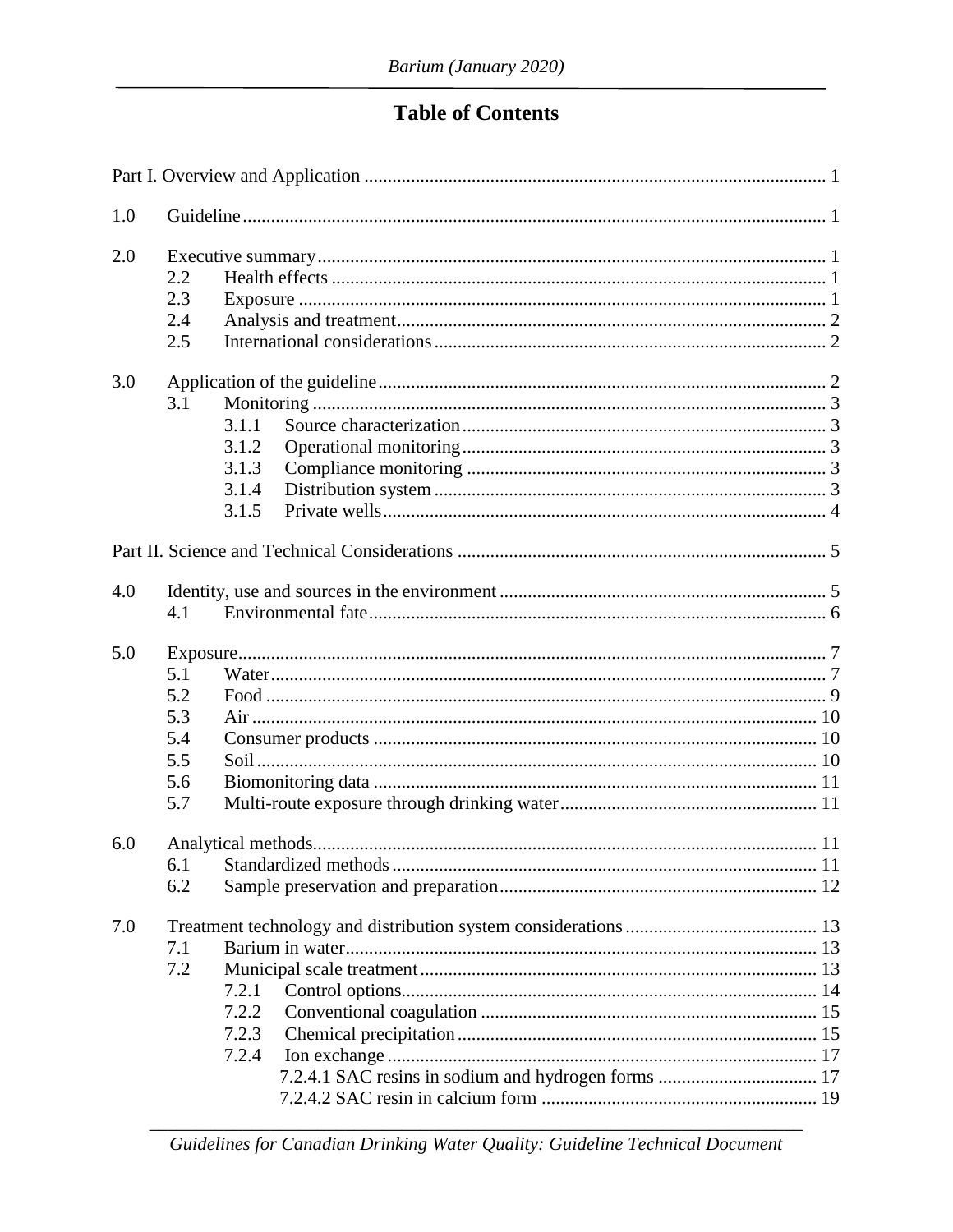|      |     | 7.2.5 |         |                       |  |  |
|------|-----|-------|---------|-----------------------|--|--|
|      |     |       |         |                       |  |  |
|      |     | 7.2.6 |         |                       |  |  |
|      |     |       |         |                       |  |  |
|      |     | 7.2.7 |         |                       |  |  |
|      |     | 7.2.8 |         |                       |  |  |
|      | 7.3 |       |         |                       |  |  |
| 8.0  |     |       |         |                       |  |  |
|      | 8.1 |       |         |                       |  |  |
|      | 8.2 |       |         |                       |  |  |
|      | 8.3 |       |         |                       |  |  |
|      | 8.4 |       |         |                       |  |  |
|      | 8.5 |       |         |                       |  |  |
|      |     |       |         |                       |  |  |
| 9.0  |     |       |         |                       |  |  |
|      | 9.1 |       |         |                       |  |  |
|      |     | 9.1.1 |         |                       |  |  |
|      |     | 9.1.2 |         |                       |  |  |
|      |     |       |         |                       |  |  |
|      |     |       | 9.1.2.2 |                       |  |  |
|      |     |       | 9.1.2.3 |                       |  |  |
|      | 9.2 |       |         |                       |  |  |
|      |     | 9.2.1 |         |                       |  |  |
|      |     | 9.2.2 |         |                       |  |  |
|      |     |       | 9.2.2.1 |                       |  |  |
|      |     |       | 9.2.2.2 |                       |  |  |
|      |     |       | 9.2.2.3 |                       |  |  |
|      |     | 9.2.3 |         |                       |  |  |
|      |     |       | 9.2.3.1 |                       |  |  |
|      |     |       | 9.2.3.2 |                       |  |  |
|      |     |       |         | 9.2.3.3 Other effects |  |  |
|      |     |       |         |                       |  |  |
|      |     | 9.2.4 |         |                       |  |  |
|      |     |       | 9.2.4.1 |                       |  |  |
|      |     |       | 9.2.4.2 |                       |  |  |
|      |     | 9.2.5 |         |                       |  |  |
|      | 9.3 |       |         |                       |  |  |
|      |     |       |         |                       |  |  |
| 10.0 |     |       |         |                       |  |  |
| 11.0 |     |       |         |                       |  |  |
| 12.0 |     |       |         |                       |  |  |
| 13.0 |     |       |         |                       |  |  |

Guidelines for Canadian Drinking Water Quality: Guideline Technical Document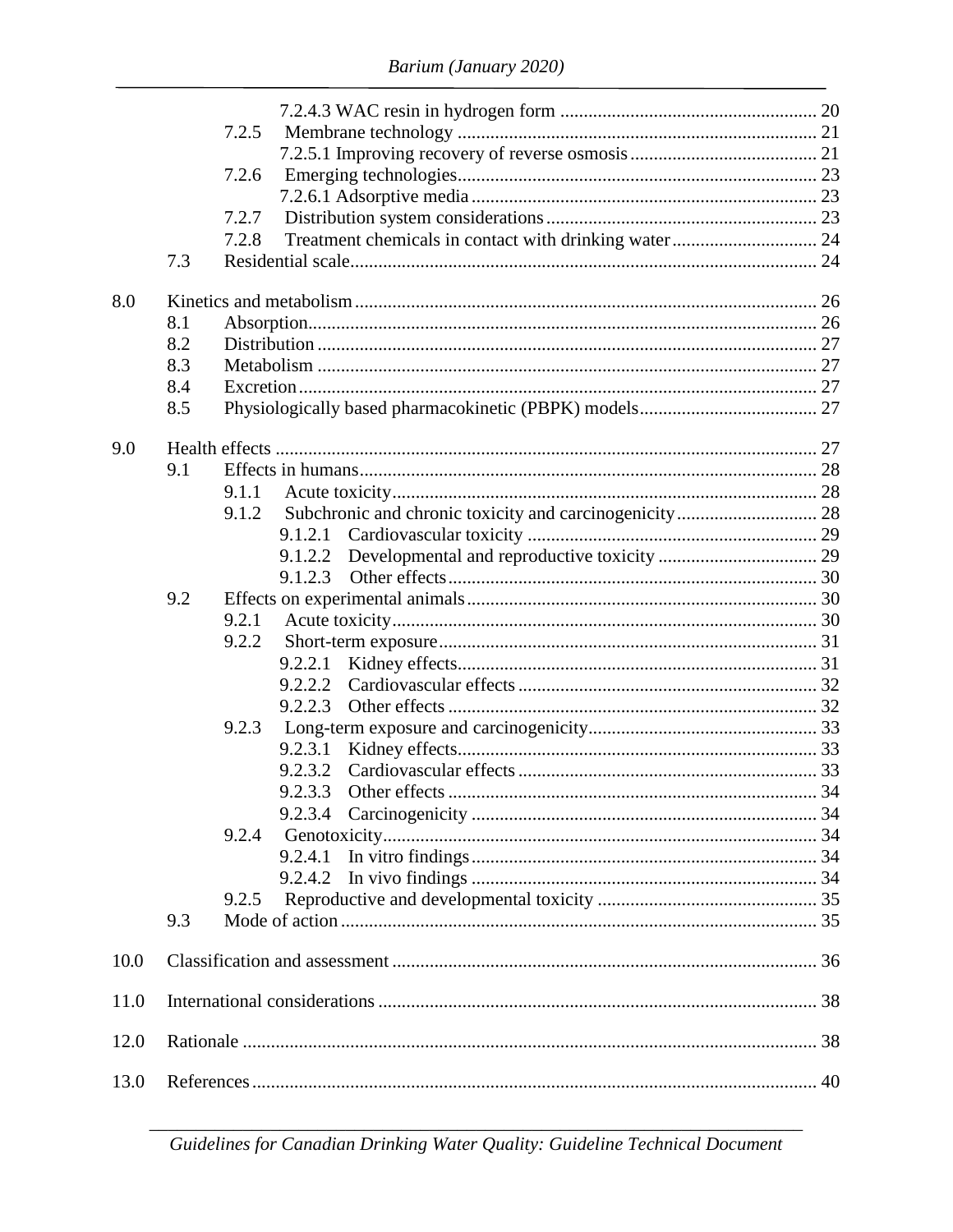|--|

\_\_\_\_\_\_\_\_\_\_\_\_\_\_\_\_\_\_\_\_\_\_\_\_\_\_\_\_\_\_\_\_\_\_\_\_\_\_\_\_\_\_\_\_\_\_\_\_\_\_\_\_\_\_\_\_\_\_\_\_\_\_\_\_\_\_\_\_\_\_ *Guidelines for Canadian Drinking Water Quality: Guideline Technical Document*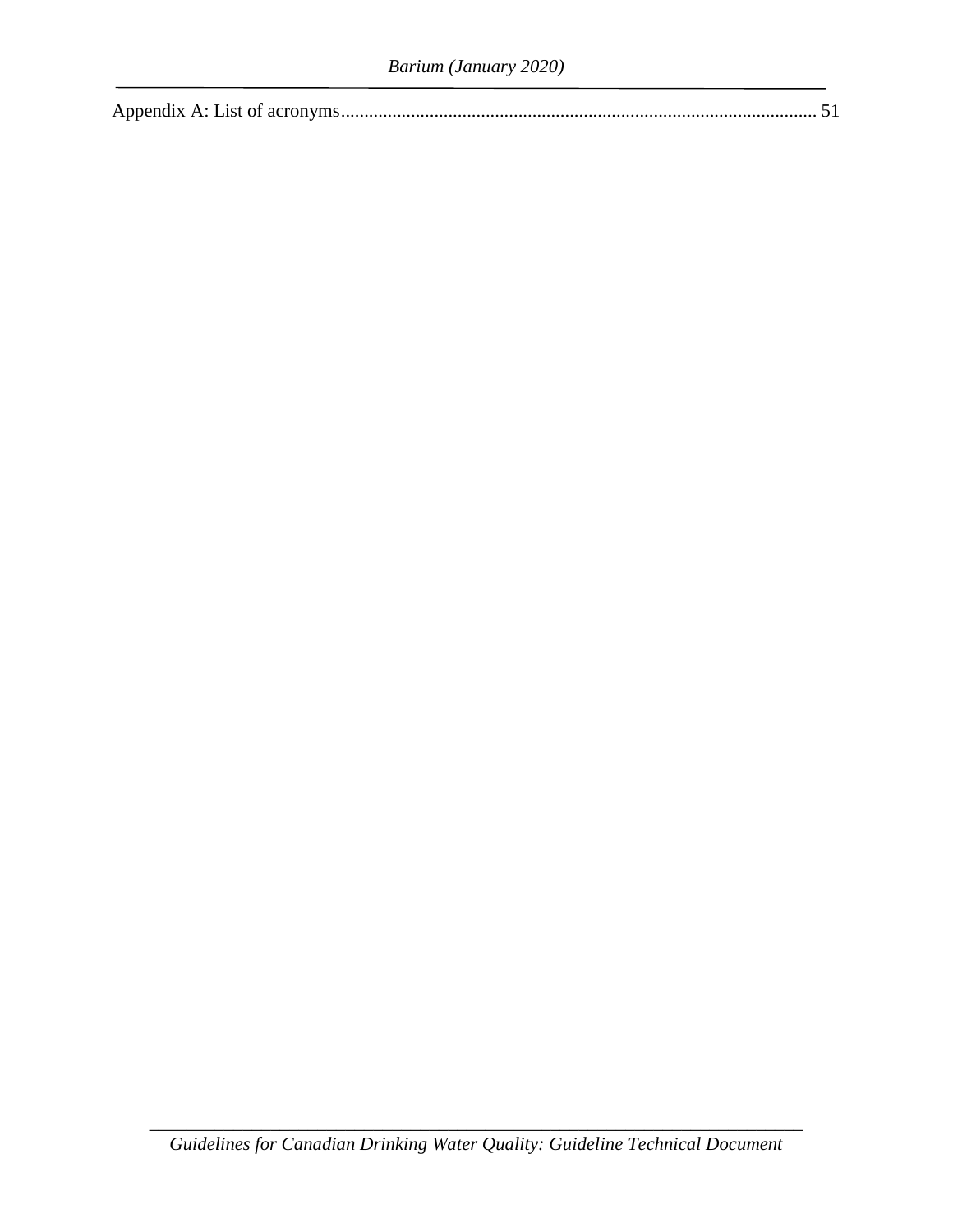# **Barium**

January 2020

# <span id="page-7-0"></span>**Part I. Overview and Application**

# <span id="page-7-1"></span>**1.0 Guideline**

*A maximum acceptable concentration (MAC) for total barium in drinking water is 2.0 mg/L (2,000 µg/L).*

# <span id="page-7-2"></span>**2.0 Executive summary**

Barium occurs in various compounds in the environment either naturally or from human activities. While the main use of barium is as a drilling fluid additive in oil and gas exploration, it is also used as a contrast agent in X-ray diagnostic tests and in a wide array of products, including plastics, rubbers, paint, glass, carpets, ceramics, sealants, furniture, fertilizers and pesticides.

Naturally occurring barium can be found in most types of rocks and can enter surface and groundwater by leaching and eroding from sedimentary rocks. A total of over 20 radioactive barium isotopes, with various degrees of stability and radioactivity, have been identified in the environment. However, the focus of this document is limited to barium's chemical properties.

This guideline technical document reviews and assesses all identified health risks associated with barium in drinking water. It assesses new studies and approaches and takes into consideration the availability of appropriate treatment technology. Based on this review, the guideline for barium in drinking water is a maximum acceptable concentration of 2 mg/L.

#### <span id="page-7-3"></span> $2.2$ **Health effects**

The International Agency for Research on Cancer has not classified barium as to its carcinogenicity. The U.S. Environmental Protection Agency concluded that barium is not likely to be carcinogenic to humans from exposure through ingestion; other international agencies agree that there is no evidence showing that exposure to barium through ingestion could cause cancer.

Studies have found links between the ingestion of barium and unwanted effects on blood pressure in animals and humans. However, adverse effects on the kidneys have shown the strongest association with chronic oral exposure to barium. In humans, effects have been observed on the kidneys following exposure to high levels of barium in poisoning events; in animals, kidney effects are considered the most sensitive health effect associated with long-term ingestion of barium, especially in mice, the most sensitive species. Consequently, the MAC of 2.0 mg/L has been established to be protective of the general population, based on studies of kidney effects in mice.

#### <span id="page-7-4"></span> $2.3$ **Exposure**

Canadians are primarily exposed to barium through food and drinking water, with food being the main source of exposure. Concentrations of barium in food items in Canada vary widely, depending on the food item and the soil conditions. Barium levels can also vary greatly in Canadian drinking water, depending on geological formations and anthropogenic activities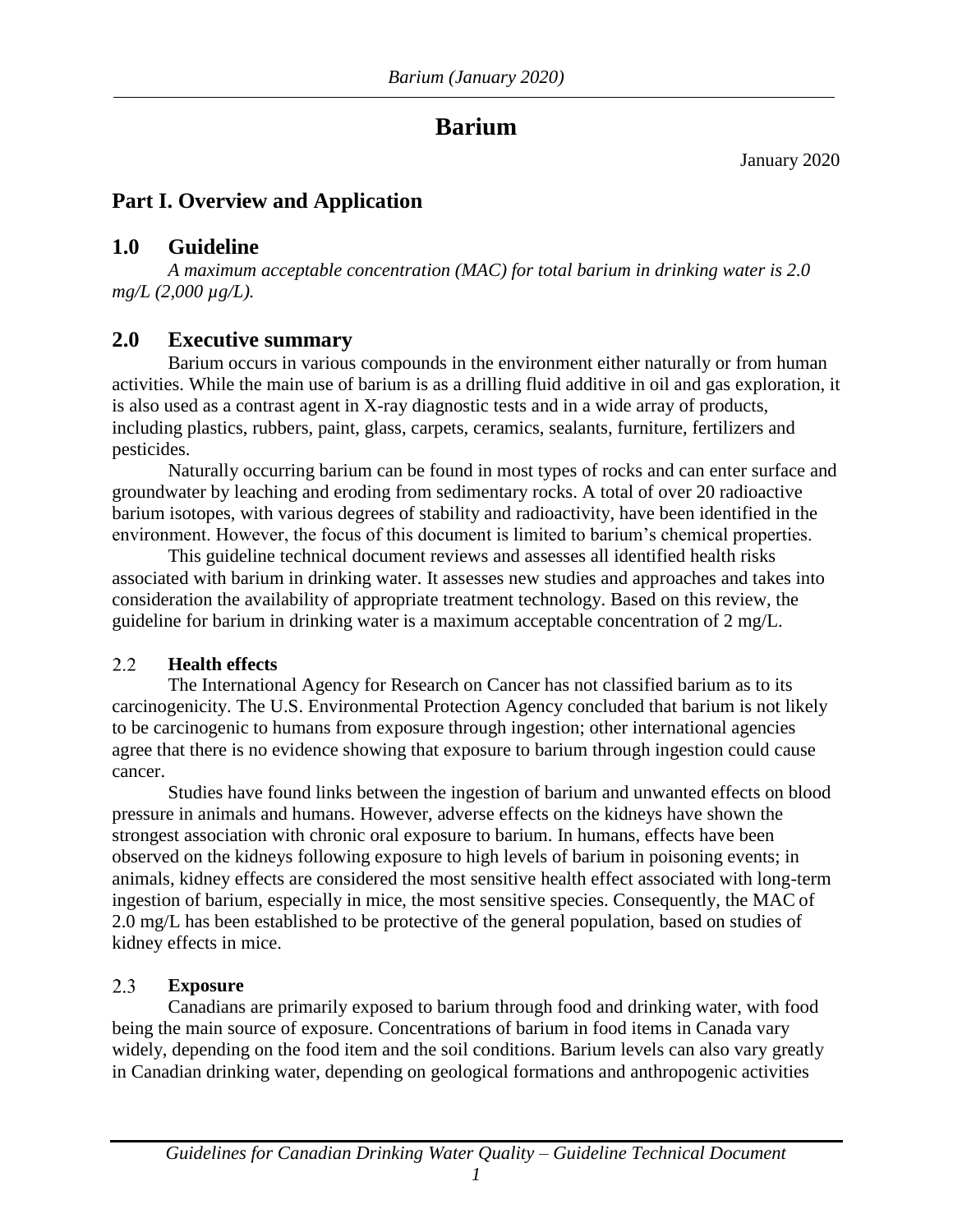surrounding the source water. Intake of barium from drinking water is not expected to occur through either skin contact or inhalation.

#### <span id="page-8-0"></span> $2.4$ **Analysis and treatment**

Several analytical methods are available for the analysis of total barium in drinking water at levels well below the MAC. Total barium in a water sample includes both its dissolved and particulate forms. Analysis of total barium is needed for comparison to the MAC.

Although conventional coagulation treatment is not effective for barium removal, there are several effective methods for its removal from municipal drinking water supplies. These include lime softening and ion exchange softening. Both technologies reduce water hardness and other divalent metals such as barium, achieving multiple objectives. Membrane separation processes such as reverse osmosis and nanofiltration are also capable of removing barium in drinking water. Other control strategies include switching to a new source, blending, and interconnecting with another water system.

At the residential level, there are certified residential treatment devices for removing barium from drinking water using reverse osmosis and ion exchange technologies. Distillation systems are also effective but none are certified. It is important to note that reverse osmosis and distillation systems should be installed only at the point of use, as the treated water may be corrosive to internal plumbing components.

#### <span id="page-8-1"></span> $2.5$ **International considerations**

Drinking water quality guidelines, standards and/or guidance from other national and international organizations may vary due to the science available at the time of assessment, as well as differing policies and approaches, including the choice of key study, and the use of different consumption rates, body weights and allocation factors.

Other organizations have set guidelines or regulations pertaining to the concentration of barium in drinking water. The World Health Organization established a guideline for drinkingwater quality of 1.3 mg/L for barium. The United States Environmental Protection Agency's standard and the guideline established by the Australia National Health and Medical Research Council are both set at 2.0 mg/L. The European Union has not established a limit for barium in drinking water.

# <span id="page-8-2"></span>**3.0 Application of the guideline**

*Note: Specific guidance related to the implementation of drinking water guidelines should be obtained from the appropriate drinking water authority in the affected jurisdiction*.

All water utilities should implement a risk management approach such as the source-totap or water safety plan approach to ensure water safety. These approaches require a system assessment to: characterize the source water; describe the treatment barriers that prevent or reduce contamination; identify the conditions that can result in contamination; and implement control measures. Operational monitoring is then established and operational/management protocols are instituted (e.g., standard operating procedures, corrective actions and incident responses). Compliance monitoring is determined and other protocols to validate the water safety plan are implemented (e.g., record keeping, consumer satisfaction). Operator training is also required to ensure the effectiveness of the water safety plan at all times.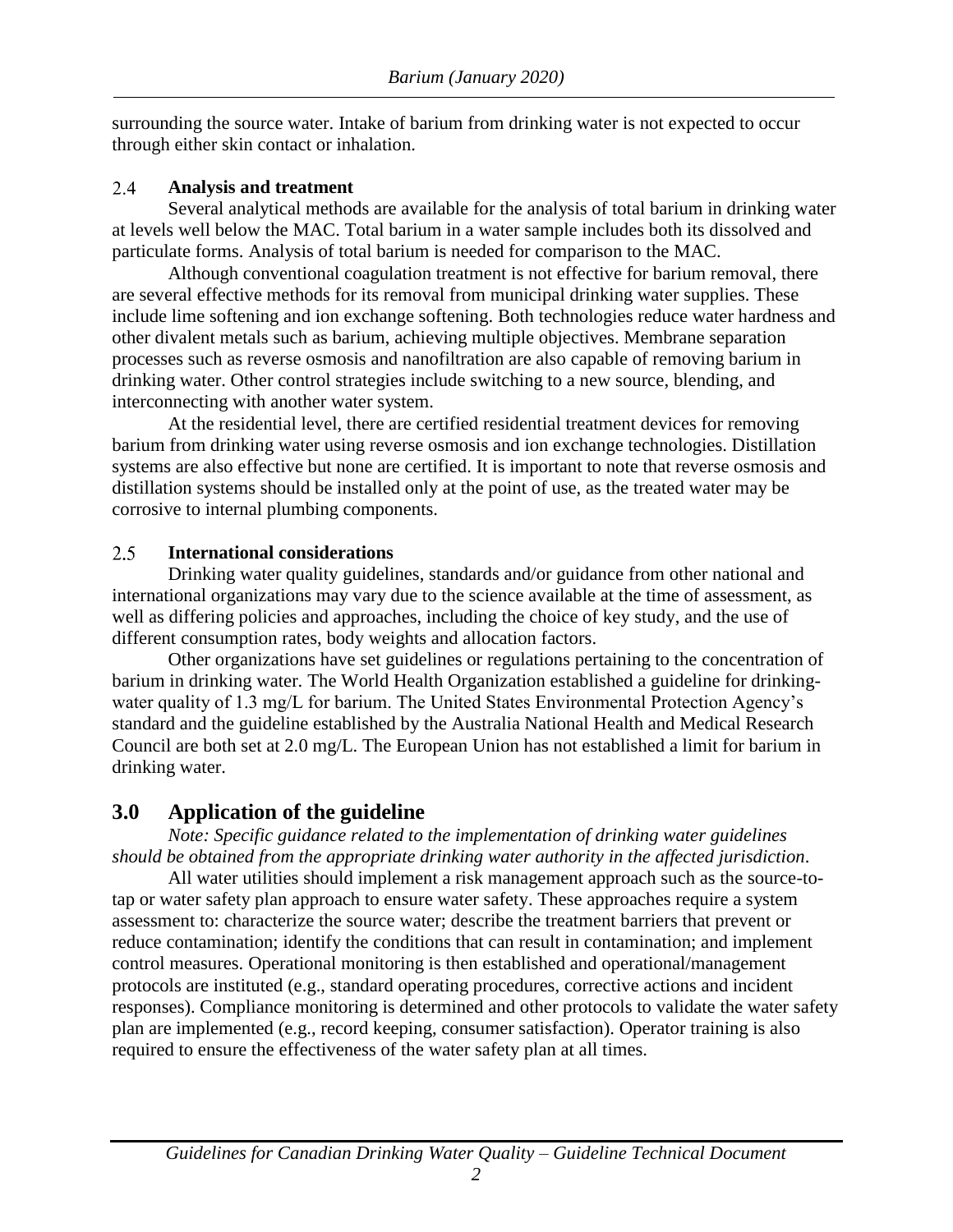#### <span id="page-9-0"></span>**3.1 Monitoring**

#### <span id="page-9-1"></span>*3.1.1 Source characterization*

Source water should be characterized to determine if barium is present. If the barium concentration is approaching the MAC and/or the concentration is known to be or expected to be changing with time (e.g., anthropogenic activities are introduced), monitoring of the source water should be conducted annually. Authorities may consider reduced monitoring when there is sufficient data demonstrating that barium is present at concentrations below the MAC in the source water and/or appropriate treatment is in place. Utilities practising control options that involve a new, blended, or interconnected source of water for addressing the barium concentration should assess the water quality of new sources and blended water to ensure that it does not interfere with the existing treatment processes, impact the distribution system, and/or cause other water quality issues.

#### <span id="page-9-2"></span>*3.1.2 Operational monitoring*

Where treatment is required to remove barium, operational monitoring should be implemented to confirm whether the treatment process is functioning as required. The frequency of operational monitoring will depend on the treatment process.

Utilities using lime softening for barium removal should conduct operational monitoring of pH. Utilities using ion exchange water softening (i.e., a strong-acid cation exchange resin in sodium form) for hardness and barium removal in their source water should monitor for hardness breakthrough in each ion exchange vessel to identify the timing for resin regeneration and achieve effective barium removal. An operational consideration when using strong-acid cation resins in hydrogen form includes chromatographic peaking. Since barium and calcium are the cations most preferred by these ion exchange resins, chromatographic peaking may be observed for ions such as sodium and magnesium in the treated water. The hydrogen form of strong-acid cation and weak-acid cation exchange resins must be followed by a carbon dioxide stripping process and a pH or alkalinity adjustment step to reduce the corrosivity of the treated water. Utilities using strong-acid cation exchange resins in sodium form should be aware that this process may introduce undesirable quantities of sodium into the treated water.

Reverse osmosis, ion exchange and electrodialysis/electrodialysis reversal are often operated with a bypass blending of a portion of the influent (incoming) flow with the treated water to obtain the desired water quality. It is important to monitor blended treated water to determine final barium concentrations when this control option is used.

### <span id="page-9-3"></span>*3.1.3 Compliance monitoring*

When treatment is in place for barium reduction (including control options), it is recommended that compliance monitoring be conducted annually, at minimum, to confirm that the MAC is not exceeded. Samples should be collected after treatment prior to distribution (typically at the entry point to the distribution system). Paired samples of source and treated water should be taken to confirm the efficacy of the treatment or control option.

#### <span id="page-9-4"></span>*3.1.4 Distribution system*

Like other inorganics, barium may accumulate in distribution systems and be intermittently released. Consequently, monitoring should also be conducted throughout the distribution system when barium is or was historically present in the source water. Since the stability of metals accumulated in distribution system piping scales is unpredictable, it is difficult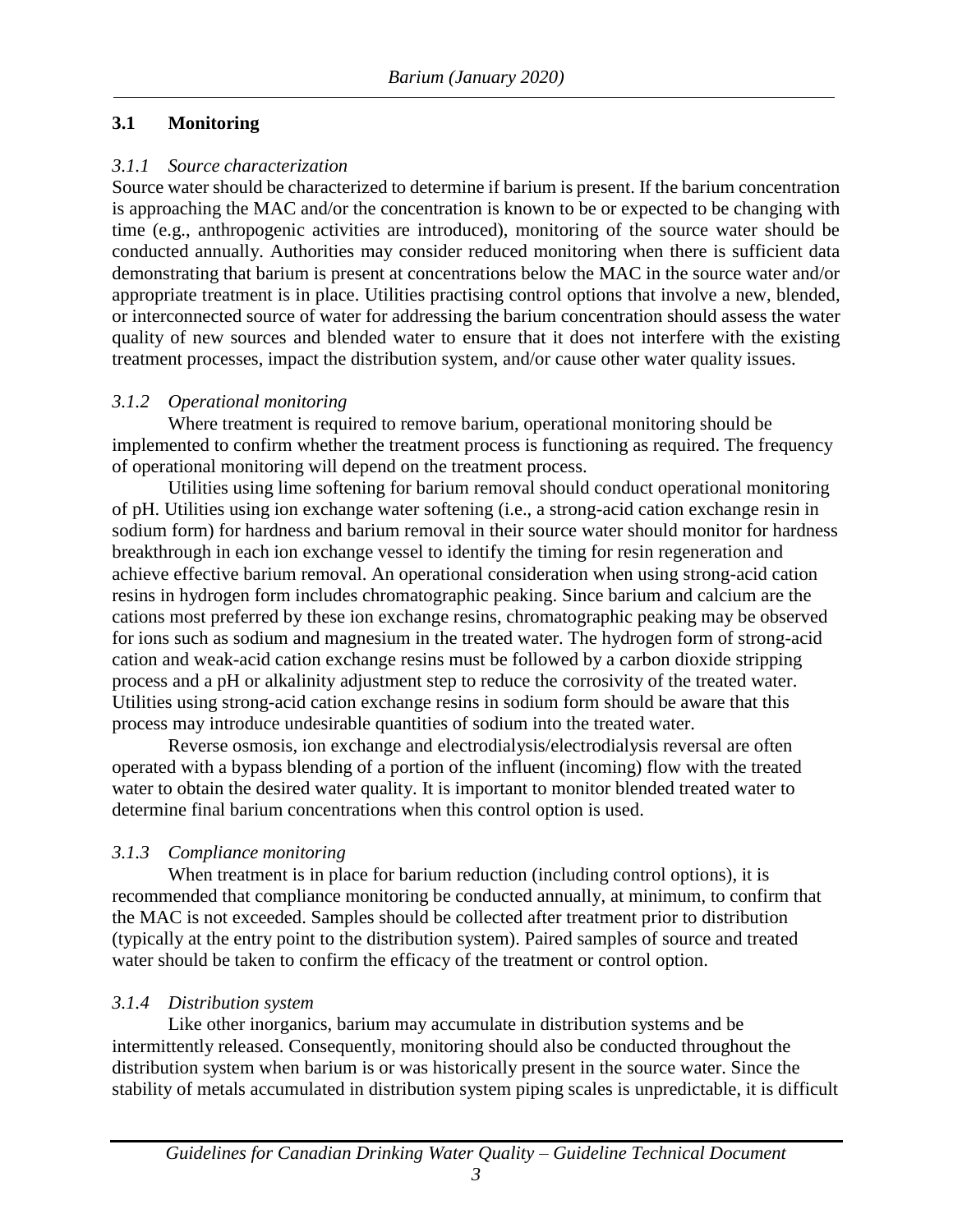to establish a monitoring program for barium in distribution systems. The number and location of barium monitoring sites in the distribution system should take into consideration the site-specific accumulation and release risk factors. Factors that influence barium accumulation (i.e., manganese deposits, iron corrosion products and phosphate precipitates) and remobilization (i.e., changes to water chemistry and physical/hydraulic disturbances in the distribution system) could be used as indicators of when and where to monitor for barium releases.

When water quality changes or physical disruptions occur in the system, the release of barium and other contaminants may be indicated by the presence of discoloured water or increased turbidity resulting from the release of deposits or scales present on the pipe wall. When this occurs, monitoring for barium and other contaminants should be conducted.

However, the absence of discoloured water should not be interpreted as the absence of metal release. Monitoring for barium should be done in conjunction with other metals that can co-occur in the distribution system (e.g., iron, manganese, arsenic, lead).

#### <span id="page-10-0"></span>*3.1.5 Private wells*

Homeowners with private wells are encouraged to have their water tested for barium to ensure that the concentration in their water supply is below the MAC. Homeowners with private wells using residential treatment devices should conduct routine testing on both the water entering the treatment device and the treated water to verify that the treatment device is effective.

Homeowners using ion exchange softeners should be aware that the treatment unit may introduce undesirable quantities of sodium into the treated water.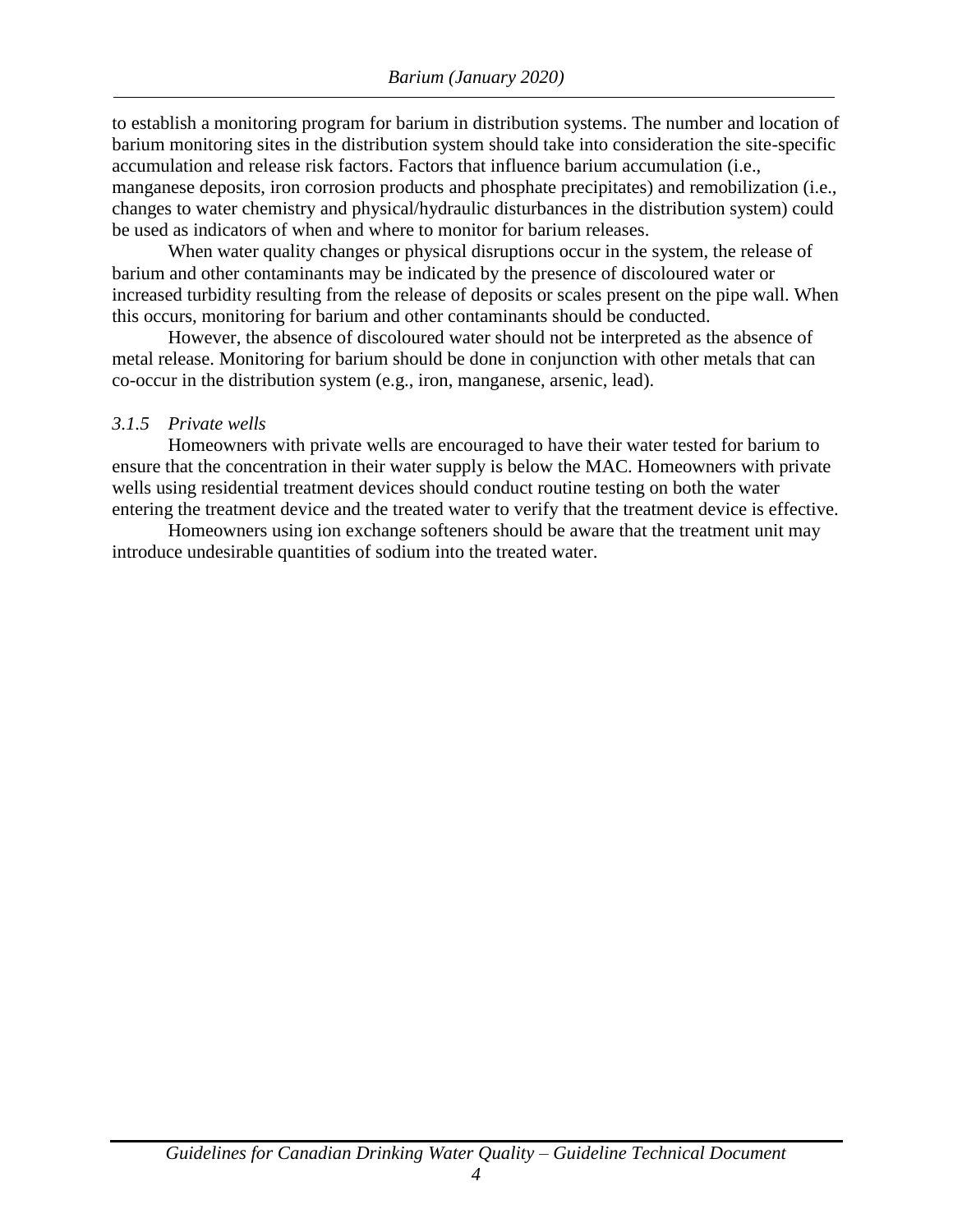# <span id="page-11-0"></span>**Part II. Science and Technical Considerations**

#### <span id="page-11-1"></span>**4.0 Identity, use and sources in the environment**

Barium (Ba; CAS Registry No. 7440-39-3) is a soft, silvery white element. It is a divalent cation and belongs to the Group IIA (alkaline-earth metal) of the periodic table of elements. It has a specific gravity of 3.6 at 25 °C, a melting point of 727 °C and a boiling point of 1897 °C (CRC, 2017). Barium is widely distributed across the earth's crust (0.04%) with an average concentration of 10–425 mg/kg, and ranks 16th in abundance amongst non-gaseous elements (Taylor, 1964; Schroeder et al., 1972). Coal can contain barium in concentrations of up to 3,000 mg/kg (WHO, 2001; ATSDR, 2007). Naturally occurring barium is a combination of seven stable isotopes. However, more than 20 isotopes have been identified, most of them being highly radioactive and with half-lives ranging from several milliseconds to several minutes (WHO, 1990; Boffito, 1991; U.S. EPA, 2005). Only non-radiological forms of barium will be assessed in this document.

Barium does not occur in its elemental form in nature; it occurs as a divalent cation associated with other elements and is mostly found in igneous, sedimentary and metamorphic rocks (Boffito, 1991). Common barium compounds include barium sulphate (barite), barium carbonate (witherite), barium chloride, barium hydroxide, barium oxide, and barium sulphide. Barium reacts with water to form barium hydroxide. Water-soluble barium compounds include salts of acetate, hydroxide, silicate, chlorate, nitrate, thiocyanate, cyanide, oxide and halides (excluding fluoride); salts of arsenate, carbonate, citrate, fluoride, oxalate, and tartrate are only slightly soluble in water but are soluble in acids. Barium chromate and phosphate are insoluble in water but are soluble in acids, whereas barium sulphate is insoluble in water and is only slightly soluble in acids. All barium salts, excluding sulphate, show increasing solubility with decreasing pH (WHO, 1990). Table 1 provides the physicochemical properties of common barium compounds.

| Substance                  | Chemical<br>formula | Physical description                               | Molecular<br>weight<br>(g/mol) | Vapour pressure<br>$(mm Hg)^a$              | Solubility $(g/100)$<br>g water) |
|----------------------------|---------------------|----------------------------------------------------|--------------------------------|---------------------------------------------|----------------------------------|
| Barium                     | Ba                  | Silvery yellow metal<br>(cubic)                    | 137                            | $6.65 \times 10^{-4}$ at<br>$630^{\circ}$ C | Reacts with water                |
| <b>Barium</b><br>carbonate | BaCO <sub>3</sub>   | White orthorhombic<br>crystals                     | 197.34                         | <b>Essentially zero</b>                     | $0.0014$ at $20^{\circ}$ C       |
| <b>Barium</b><br>chloride  | BaCl <sub>2</sub>   | White orthorhombic<br>crystals; hygroscopic        | 208.3                          | <b>Essentially</b> zero                     | 37.0 at 25°C                     |
| <b>Barium</b><br>sulphate  | BaSO <sub>4</sub>   | White orthorhombic<br>crystals                     | 233.39                         | No data                                     | $0.00031$ at $20^{\circ}$ C      |
| <b>Barium</b><br>hydroxide | Ba(OH) <sub>2</sub> | White powder                                       | 171.34                         | 0 at $15^{\circ}$ C                         | 4.91 at $25^{\circ}$ C           |
| <b>Barium</b><br>oxide     | BaO                 | White, yellowish<br>powder; cubic and<br>hexagonal | 153.33                         | <b>Essentially zero</b>                     | 1.5 at $20^{\circ}$ C            |

**Table 1:** Physicochemical properties of barium compounds (adapted from CCME, 2013)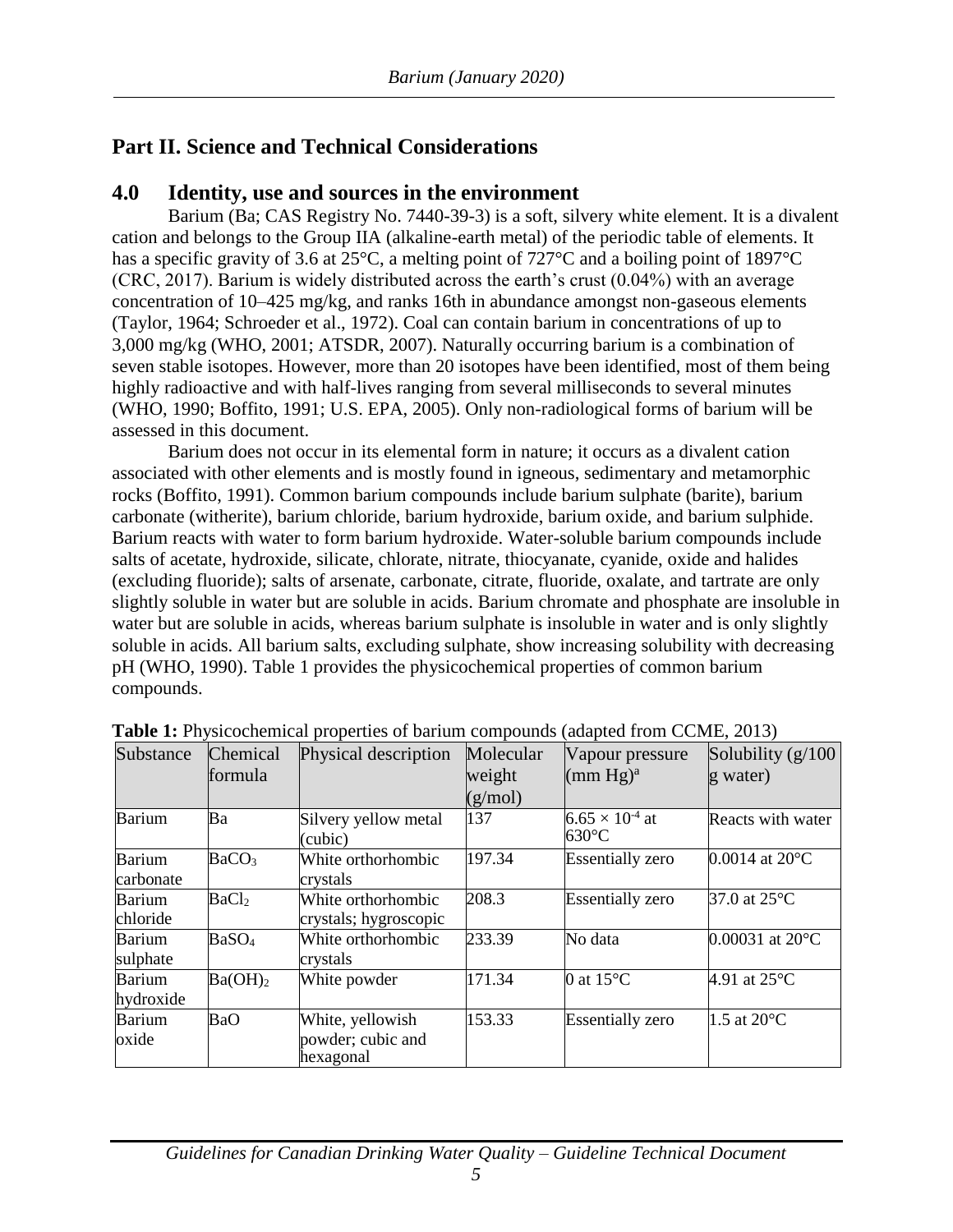*Barium (January 2020)*

| Substance          | Chemical<br>formula | Physical description                        | Molecular<br>weight<br>(g/mol) | Vapour pressure<br>(mm Hg) <sup>a</sup> | Solubility $(g/100)$<br>g water) |
|--------------------|---------------------|---------------------------------------------|--------------------------------|-----------------------------------------|----------------------------------|
| Barium<br>sulphide | BaS.                | Colourless cubic<br>crystals or gray powder | 169.39                         | No data                                 | 8.94 at $25^{\circ}$ C           |

 $a<sup>a</sup>$  Data from ATSDR (2007)

The main use of barium (as barite) is as a drilling fluid additive to increase fluid density (hydrostatic pressure) in applications such as oil and gas exploration; this represents 85% of the global use. Barite is also used as a contrast agent to improve the visibility of certain organs in Xray diagnostic tests; in the chemical sector it is used in plastic and rubber products, paints, glass, carpets, ceramics, sealants, furniture, cement vessels, superconducting films, and nuclear reactors (Dumont, 2007; CCME, 2013). Barium nitrate is used in the manufacturing of pyrotechnics. Barium chloride is used in the production of sodium hydroxide, aluminum alloys, pigments and textiles, and in the treatment of boiler water (Dibello et al., 2003). Barium is also used in some pesticide applications, such as barium metaborate (used as a microbiocide/ microbiostat in paints, paper/paper products, industrial adhesives and coatings), and barium carbonate is used as a rodenticide (U.S. EPA, 1993; ATSDR, 2007).

Barite and witherite are two commercial barium compounds widespread throughout Canada, with more than 150 deposits identified and four main orebodies (Giant Mascot and Mineral King in BC; Buchans in NL; and Walton in NS) (CCME, 2013). Small deposits of witherite have been found in Thunder Bay (Dumont, 2007). In 2007, Canadian production of barite and witherite was estimated to be 7,196 tonnes, while 68,971 tonnes were used in Canada (Dumont, 2007).

#### <span id="page-12-0"></span>**4.1 Environmental fate**

Barium is naturally present in metamorphic, igneous and sedimentary rocks at a wide range of concentrations; however, anthropogenic activities (such as the dispersal of barium-rich fertilizers and insecticides, drilling mud, and shale gas development) can also increase its concentration. Sulphates and carbonates precipitate barium in the soil, and metal oxides and hydroxides also favour its adsorption onto soil particles. The mobility of barium in soil is generally low, given that it adsorbs easily to clay minerals and organic matter; it tends to form insoluble salts and not soluble humic complexes. Under acidic, anaerobic and high chloride/low sulphate conditions, as well as conditions of reduced reduction–oxidation potential, barium mobility is increased, favouring its migration to groundwater (Kravchenko et al., 2014).

The release of barium into the air can result from electric power generation, heating plant operation, gasoline combustion, metal smelting and kiln operation in cement plants, as well as from mining and refuse incineration (CCME, 2013). Point sources of barium include effluents and cuttings from oil drilling sites, since barite is often used as a main constituent in drilling mud suspensions (Breuer et al., 2004). Barium in the air is associated with particulate matter and mainly occurs in insoluble forms (e.g., sulphate) (Kravchenko et al., 2014).

Naturally occurring barium can be found in igneous, metamorphic and sedimentary rocks. Leaching and eroding of barium from sedimentary rocks can be a substantial source of barium in surface and groundwater; the barium concentrations are determined by dissolved ion concentrations (mainly sulphate and carbonate) and by adsorption of barium ions onto suspended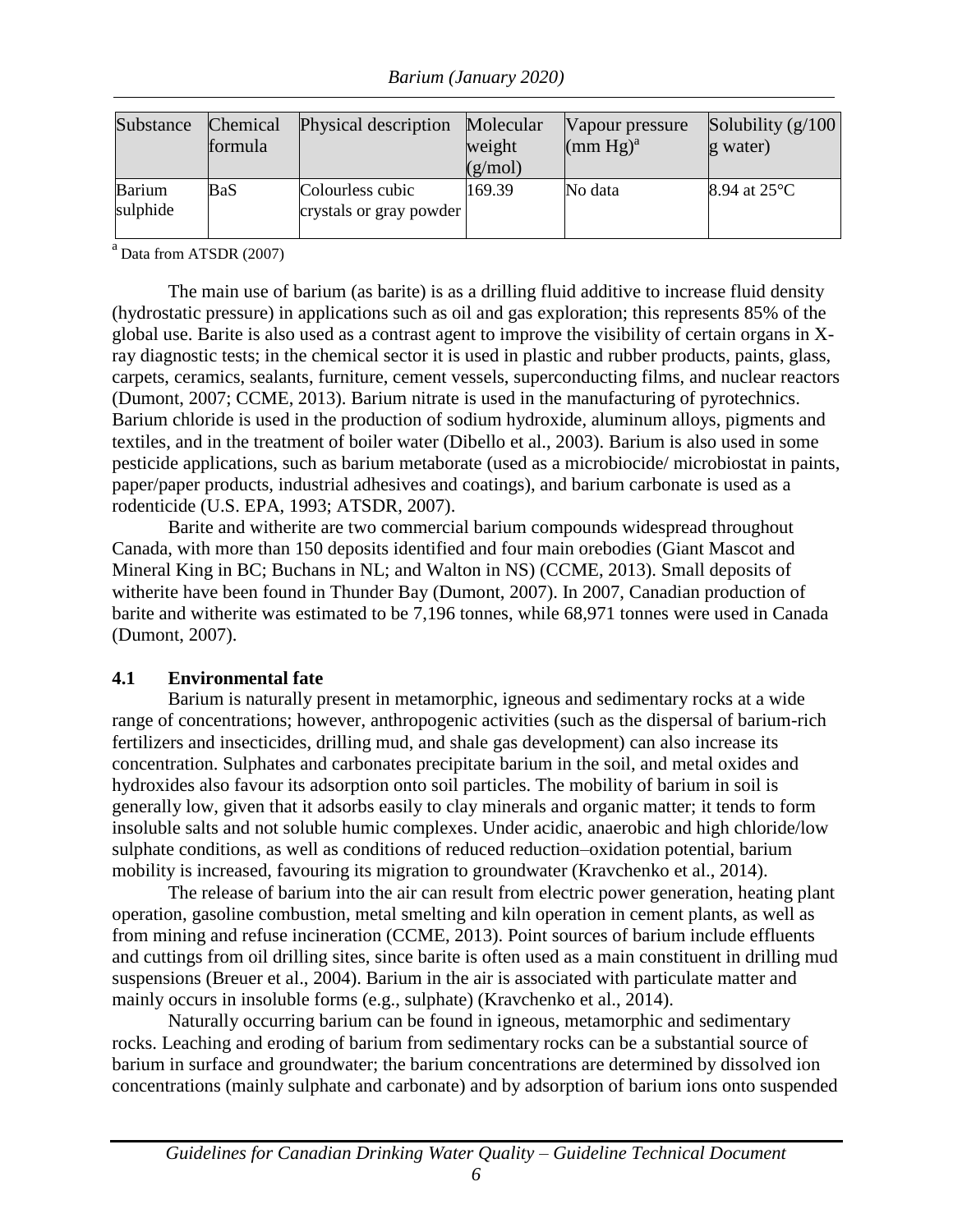particulate matter, clay, metal oxides, and hydroxides (Taylor, 1964; WHO, 2001; Colbert and McManus, 2005; CCME, 2013). The formation of barium sulphate leads to its precipitation (CCME, 2013). As pH decreases, the sulphur species present in water will be reduced to lower oxidation states, increasing the water solubility of barium compounds, with barium sulphate  $(BaSO<sub>4</sub>)$  and carbonate  $(BaCO<sub>3</sub>)$  being more dependent on pH than barium chloride  $(BaCl<sub>2</sub>)$ (ATSDR, 2007; Kravchenko et al., 2014). The presence of chloride and other anions such as nitrate (NO<sub>3</sub>) and carbonate (CO<sup>2-</sup>) generally increases the solubility of barium sulphate, and when present in water with a pH less than 9.3, 98% of barium will be found as the free divalent cation  $(Ba^{2+})$ , while less than 2% will be present as other chemical species, including  $BaB(OH)<sup>4+</sup>, BaCl<sup>+</sup>, BaCO<sub>3</sub>, BaNO<sup>3+</sup> and BaOH<sup>+</sup> (Venugopal and Luckily, 1978; ATSDR, 2007;$ Tudorache et al., 2010; CCME, 2013). In water with a pH greater than 9.3, the dominant species of barium is BaCO3, limiting its solubility (ATSDR, 2007). Substantial quantities of barium can be released due to IX reactions or oxide dissolution surrounding deep submarine springs (Charette and Sholkovitz, 2006; Moore, 2010). Barium and barium sulphide (BaS) may be solubilized from barite during anaerobic respiration by sulphate-reducing bacteria (Baldi et al., 1996).

#### <span id="page-13-0"></span>**5.0 Exposure**

Food and drinking water represent the main sources of exposure to barium for the general population; however, the available data indicate that contributions from these sources can be highly variable. In drinking water, barium content can also vary greatly, depending on the geological formations and the anthropogenic activities surrounding the source water. Exposure from air, consumer products or soil is expected to be negligible. The available exposure data reported below suggest that food represents the main source of exposure to barium and drinking water represents a significant, but lesser, source.

#### <span id="page-13-1"></span>**5.1 Water**

In Prince Edward Island, 14 236 samples from private drilled wells and municipal wells using the same aquifer were analyzed for barium over a 7-year period (June 2010 to February 2017) (PEI Department of Communities, Land and Environment, 2017). Of 14,236 samples, 1,006 were equal to or less than the detection limit (DL) of either 10 µg/L or 2 µg/L, depending on when the samples were taken; the mean concentration of barium was 290  $\mu$ g/L, the median was 17  $\mu$ g/L and the maximum level detected was 5,452  $\mu$ g/L.

In Newfoundland and Labrador, barium levels in 483 public drinking water systems were reported from 2012 through 2016 using a DL of 1 µg/L (Newfoundland and Labrador Department of Environment and Conservation, 2017). For raw surface water, 169 out of 762 samples were below the DL, as were 25 out of 101 samples from raw groundwater. Raw surface water had a mean level of 20  $\mu$ g/L, a median of 10  $\mu$ g/L and a maximum of 130  $\mu$ g/L; raw groundwater had a mean and median level of 90 µg/L and a maximum of 560 µg/L. In treated surface water,

2,590 out of 3,259 samples were below the DL; the mean was 20  $\mu$ g/L, the median was 10  $\mu$ g/L and the maximum level observed was 140 µg/L. In treated groundwater, 567 out of 1,683 samples were below the DL; the mean was 90  $\mu$ g/L, the median was 60  $\mu$ g/L and the maximum level detected was 700 µg/L.

In New Brunswick, barium in drinking water was measured in 231 Crown (groundwater wells only) and 476 municipal water supply systems (ground and surface water) between 2007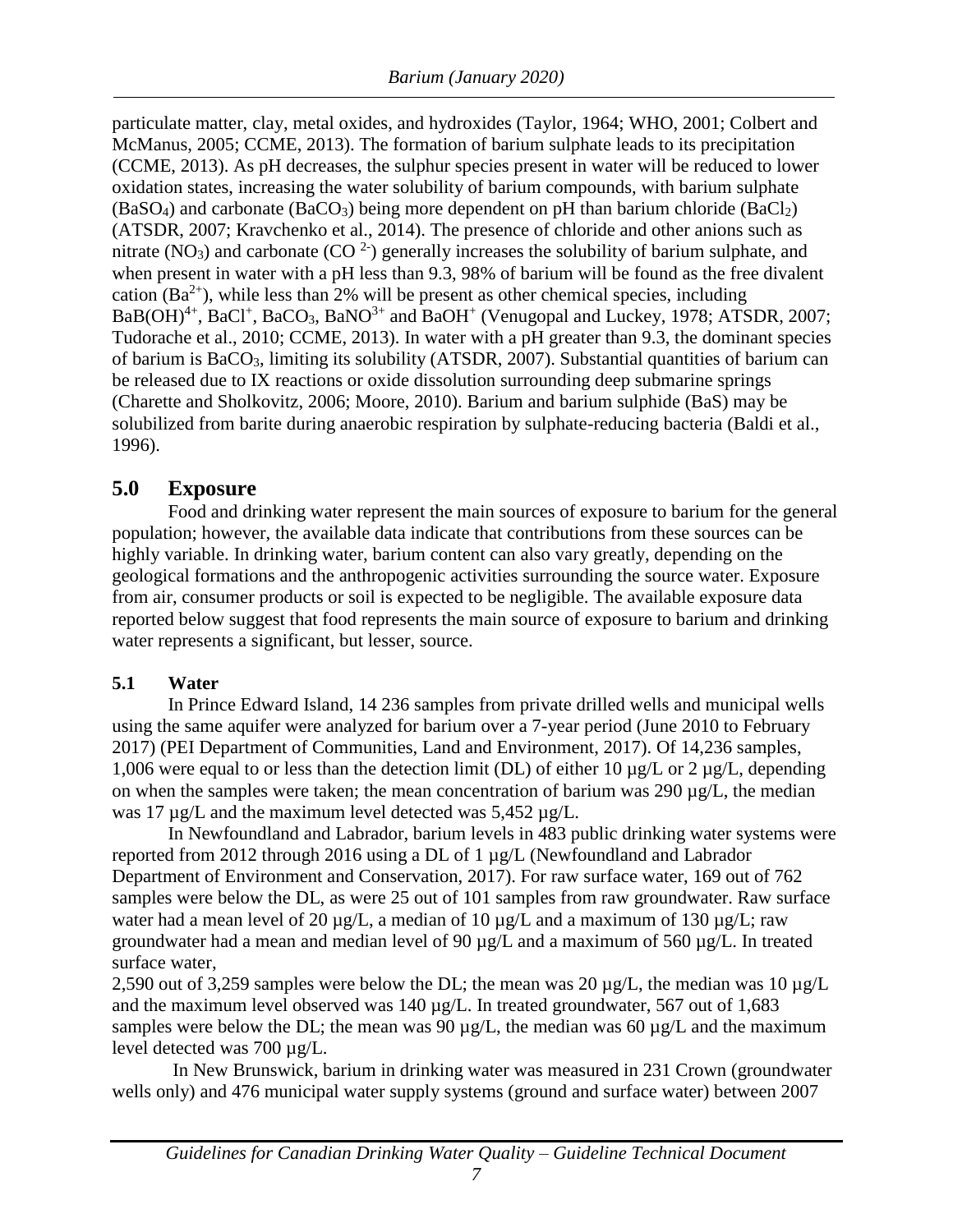and 2017 using a DL of 10 µg/L (New Brunswick Department of Health, 2017). In the Crown systems, 364 out of 1,544 samples were below the DL. In treated groundwater, the mean level found was 111  $\mu$ g/L, the median was 54  $\mu$ g/L and the maximum was 1,300  $\mu$ g/L. In raw groundwater, the mean level was 52  $\mu$ g/L, the median was 53  $\mu$ g/L and the maximum was 301 µg/L. In municipal systems, 590 out of 4,203 samples were below the DL. In the municipal water distribution systems, the mean level observed was 70 µg/L, the median was 25 µg/L and the maximum was 3,330  $\mu$ g/L. In municipal raw water, the mean level found was 120  $\mu$ g/L, the median was 65 µg/L and the maximum was 986 µg/L. In municipal surface water sources, the mean was 28 µg/L, the median was 15 µg/L and the maximum was 746 µg/L; for groundwater sources, the mean was 126 µg/L, the median was 76 µg/L and the maximum was 986 µg/L.

In Quebec, 11,889 samples of treated drinking water were taken from 3,178 distribution systems between 2013 and 2016 (Ministère de l'Environnement et de la Lutte contre les changements climatiques, 2017). There were 3,843 samples below the DL of 0.2–50 µg/L (32%); the mean level observed was 69  $\mu$ g/L, the median was 20  $\mu$ g/L and the maximum was 11,000 µg/L. As part of a long-term groundwater survey, more than 1,719 barium analyses were conducted between 1971 and 2014 in various regions of Quebec; these barium data are from various research projects with varying analytical methodologies. From a total of 1,490 observation wells, individual wells and drinking water facilities, the mean barium level observed was 153  $\mu$ g/L and the maximum concentration was 10,000  $\mu$ g/L.

The Ambient Groundwater Geochemistry project characterizes the chemical state of groundwater for southern Ontario (an area of  $96,000 \text{ km}^2$ ), with about 2,300 samples taken between 2007 and 2014 (Hamilton, 2015). There were 40 out of 2,255 samples below the DL of 0.1  $\mu$ g/L (1.8%); the mean level was 128  $\mu$ g/L, the median was 64.5  $\mu$ g/L and the maximum was 4,940 µg/L.

In Manitoba, from 2009 to 2017, 1,478 raw and 1,722 treated water samples were analyzed for total barium using a DL of 0.3 µg/L (Manitoba, 2017). For raw water, the mean level found was 70 µg/L, the median was 30 µg/L and the maximum was 2,473 µg/L; for treated water (which includes distribution system data), the mean was 50  $\mu$ g/L, the median was 20  $\mu$ g/L and the maximum was  $2,170 \mu g/L$ . Manitoba surface waters are monitored through a series of monitoring programs, such as the Long‐term Water Quality Monitoring Program, the Lake Winnipeg Monitoring Program and the Coordinated Aquatic Monitoring Program. Between 2006 and 2017, the mean and median total barium concentrations in surface waters were 52  $\mu$ g/L and 43 µg/L, respectively, with a maximum value of 1,720 µg/L; only one sample out of 6,777 samples was below the DL of 0.2 µg/L. In northern Manitoba lakes and rivers, an average concentration of less than 10  $\mu$ g/L (range of 4.6 to 8.7  $\mu$ g/L; n = 5) has been reported (CCME, 2013).

In Saskatchewan, total drinking water barium levels were reported for 2007–2017 using a DL of 0.1–0.5  $\mu$ g/L (Saskatchew[an Water S](http://www.refworks.com/refworks2/default.aspx?r=references%7CMainLayout%3A%3Ainit)ecurity Agency, 2017). Groundwater (raw) (n = 1243) had a mean level of 51 µg/L, a median of 14 µg/L and a maximum of 1,210 µg/L. Surface water (raw) (n = 451) had a mean concentration of 51  $\mu$ g/L, a median of 46  $\mu$ g/L and a maximum of 920 µg/L. Treated water (n = 223) had a mean of 78.3 µg/L, a median of 64 µg/L and a maximum of 1,440 µg/L.

An average concentration of 91 µg/L was reported for five river basins in Alberta (range of 7 to 389  $\mu$ g/L; n = 748) (CCME, 2013).

In Yukon, levels of barium in drinking water were reported for samples taken from 2009 to 2017 (Yukon Environmental Health Services, 2017). Overall, the mean level observed was 59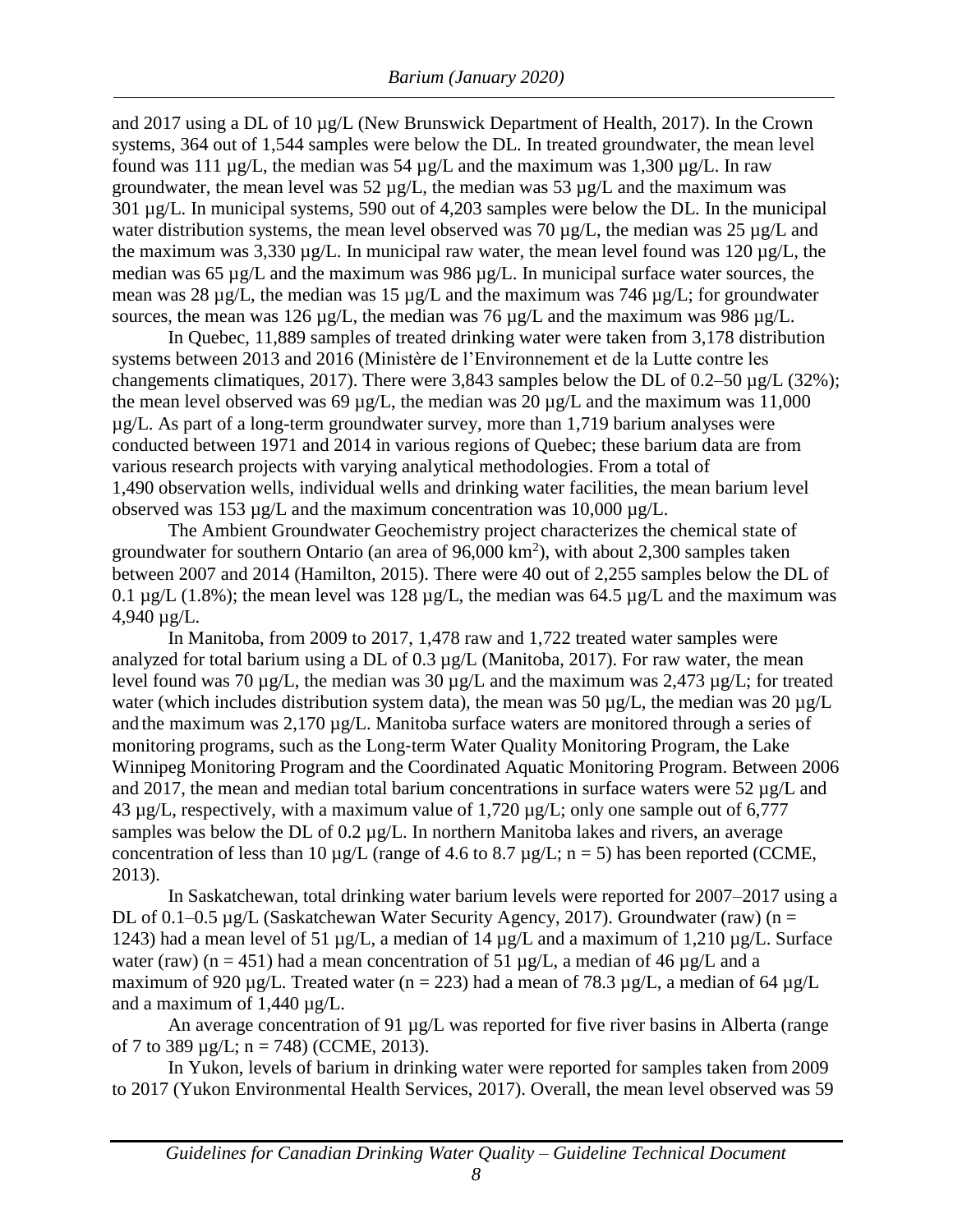$\mu$ g/L, the median was 27  $\mu$ g/L and the maximum was 819  $\mu$ g/L; 29 out of 315 samples were below the DL of 0.1–25  $\mu$ g/L. The mean and median levels, respectively, were 95  $\mu$ g/L and 80 µg/L for raw water; for groundwater, these levels were 50 µg/L and 25 µg/L. The mean concentration observed was 57  $\mu$ g/L in treated water (n = 30) and 26  $\mu$ g/L in surface water (n = 5).

As part of the National Survey of Disinfection By-Products and Selected Emerging Contaminants, Health Canada collected drinking water at three points throughout the distribution systems from 65 sites across Canada during the 2009 and 2010 summer and winter months  $(DL = 5 \mu g/L)$  (Health Canada, 2016). In raw surface water samples (n = 89), barium had a mean concentration of 27  $\mu$ g/L, a median of 19  $\mu$ g/L and a maximum of 120  $\mu$ g/L. In treated surface water (n = 70), barium had a mean concentration of 24  $\mu$ g/L, a median of 16  $\mu$ g/L and a maximum of 120  $\mu$ g/L. In raw well water samples (n = 35), the mean concentration of barium was 103 µg/L, the median was 52 µg/L and the maximum was 500 µg/L. In treated well water (n  $= 27$ ), barium had a mean concentration of 105 µg/L, a median of 80 µg/L and a maximum of 510 µg/L.

Between 2000 and 2016, Environment Canada collected freshwater quality data from over 200 federal and federal–provincial sampling sites at various locations and sampling frequencies throughout Canada's aquatic ecosystems (ECCC, 2017). For total barium, all 18,985 samples were above the DL of 0.02–1  $\mu$ g/L; the mean level observed was 40.1  $\mu$ g/L, the median was 25.3 µg/L and the maximum was 1,900 µg/L.

The Canadian Total Diet Study (CTDS) is a Health Canada initiative that measures the concentrations of different chemicals in foods and uses these data to estimate dietary exposures for different age–sex groups of the Canadian population (Health Canada, 2012b). In this study barium concentrations were measured in the tap water of nine cities between 2000 and 2012. In St. John's the mean level observed was <3.6–57  $\mu$ g/L, in Halifax it was 5.9–73  $\mu$ g/L, in Ouebec City 21–61  $\mu$ g/L, in Montreal 15–247  $\mu$ g/L, in Toronto <1–14  $\mu$ g/L, in Ottawa 13–42  $\mu$ g/L, in Winnipeg 1.2–14  $\mu$ g/L, in Calgary 31–46  $\mu$ g/L, and in Vancouver <11–62  $\mu$ g/L.

From the Canadian Provincial/Territorial monitoring data reported above, as well as data from the National Survey of Disinfection By-Products and Selected Emerging Contaminants, an average of approximately 88 µg/L can be derived using the mean levels for treated drinking water; using an adult body weight of 74 kg and a drinking water consumption rate of 1.53 L/day (Health Canada, 2019), an estimated intake of 2 µg/kg bw per day (rounded) for barium from drinking water can be calculated for adults in the general Canadian population.

#### <span id="page-15-0"></span>**5.2 Food**

Diet is estimated to be the primary route of barium exposure for the general Canadian population. The average dietary exposures to barium in Canada have been assessed through the CTDS (Health Canada, 2012a). Based on the CTDS data collected between 1993 and 2010 from nine Canadian cities (St. John's, Halifax, Montreal, Ottawa, Toronto, Winnipeg, Calgary,Vancouver, and Whitehorse), the average dietary exposures to barium expressed on a body weight basis were estimated to be 12.4–27.7 µg/kg bw per day for infants aged 0–6 months, 16.6–26.6 µg/kg bw per day for children 7 months to 4 years old, 14.5–19.9 µg/kg bw per day for 5- to 11-year-olds, 9–12.4  $\mu$ g/kg bw per day for 12- to 19-year-olds, and 5.1–10.1  $\mu$ g/kg bw per day for persons aged 20 and above.

Based on the 1993–2012 CTDS data, average barium concentrations in common food items varied between the different years and cities in Canada. Sources of dietary exposure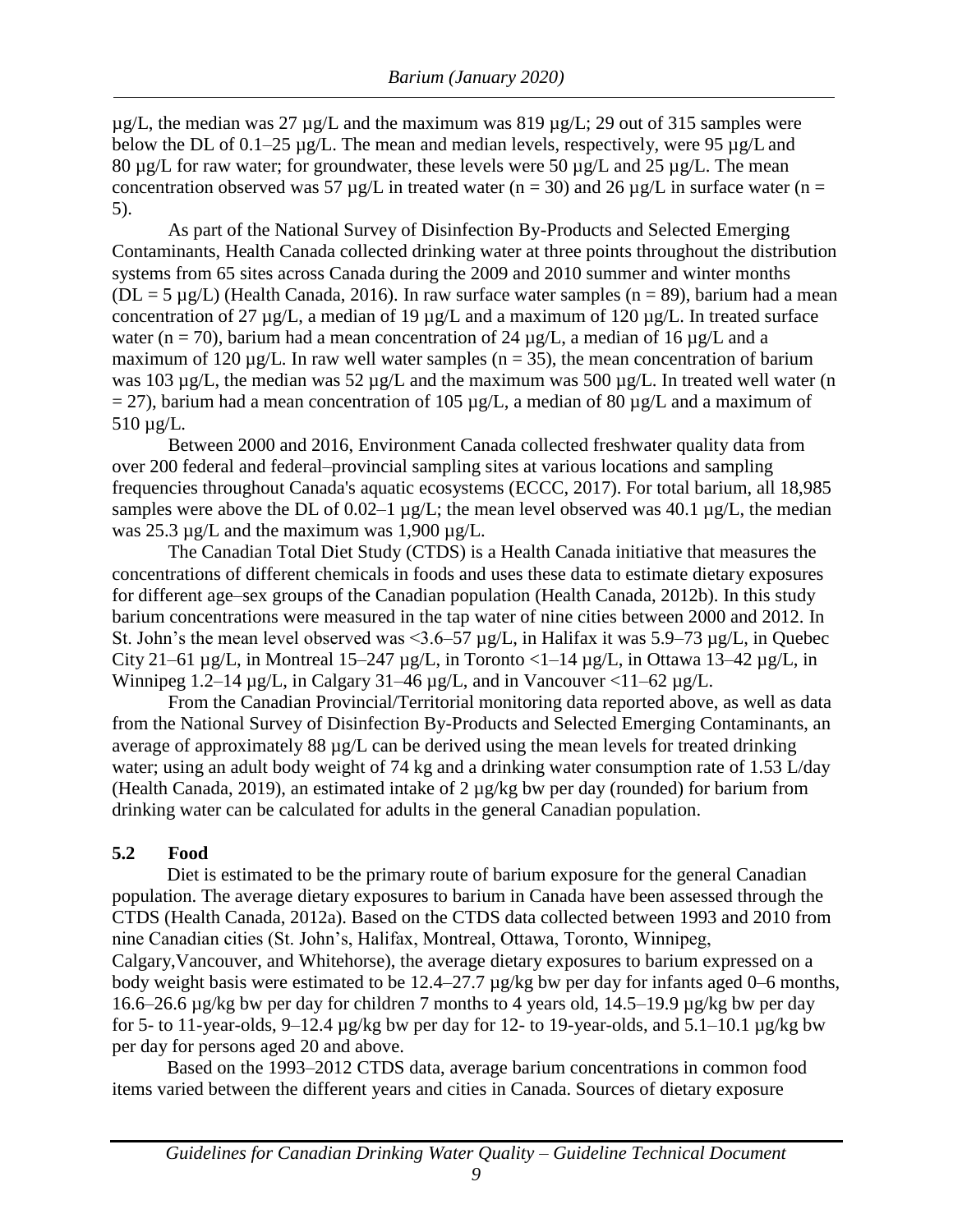include food commodities such as grain-based products, fruits, vegetables, nuts, and herbs and spices (Health Canada, 2012b). Average barium concentrations from the CTDS were 19–5,403 μg/kg in grain-based products, 15–3,169 μg/kg in fruits, 3–4,023 μg/kg in vegetables, 1,755– 5,033 μg/kg in nuts, and 20,750–38,172 μg/kg in herbs and spices. Average barium concentrations in infant milk and soy formulas ranged from16 µg/L to 216 µg/L. The Canadian Council of Ministers of the Environment (CCME) estimated the average barium concentrations in human breast milk to be  $3.61 \mu g/L$ , based on an average of barium concentrations from six international studies (Canadian, Austrian, Italian, and Emirati) (CCME, 2013). Environment and Climate Change Canada (ECCC) (2016) reported average and 95th percentile intakes of 0.21 μg/kg bw per day and 0.24 μg/kg bw per day, respectively, for infants, based on concentrations in breast milk from 2001 Canadian mothers measured between 2008 and 2011 as part of the core Maternal–Infant Research on Environmental Chemicals (MIREC) study.

#### <span id="page-16-0"></span>**5.3 Air**

In air, barium is associated with dust and suspended particulates. Barium occurs mainly as the sulphate or carbonate form and possibly as other insoluble forms (WHO, 1990; ATSDR, 2007). Data from the National Air Pollution Surveillance (NAPS) Program suggest that much of the barium in ambient air is bound to the coarse fraction of particulate matter (PM)  $(2.5-10 \,\mu m)$ (CCME, 2013). NAPS collects data on more than 300 ambient air pollutants across Canada (Environment Canada, 2013). For fine particulates (PM<sub>2.5</sub>), the mean concentration was 7 ng/m<sup>3</sup>, the median was 4 ng/m<sup>3</sup>, and the maximum was 58 ng/m<sup>3</sup> (n = 157). For coarse particulates (PM<sub>10</sub>), the mean was 9 ng/m<sup>3</sup>, the median 6 ng/m<sup>3</sup>, and the maximum was 50 ng/m<sup>3</sup> (n = 1,735). A mean of 2.7 ng/m<sup>3</sup> was reported for the background concentration in indoor air in Canada based on two small monitoring studies (two Canadian homes in Alberta and one American retirement facility; standard deviation  $(SD) = 4.2$ ,  $n = 40$  samples) (CCME, 2013). In a Science Approach Document (SciAD) by ECCC (2016), median barium levels in 1,025 household dust samples were reported as 277 μg/g (95th percentile, 528 μg/g); median barium levels for outdoor and indoor air associated with PM<sub>2.5</sub> were reported as 0.94 ng/m<sup>3</sup> (range, 0.04–18.89 ng/m<sup>3</sup>; n = 910) and 1.06 ng/m<sup>3</sup> (95th percentile, 4.71 ng/m<sup>3</sup>), respectively (Environment Canada, 2011; Rasmussen et al., 2016).

#### <span id="page-16-1"></span>**5.4 Consumer products**

Barite is licensed in different oral natural health products in Canada and as a radiological contrast media for opacification of the gastrointestinal tract; however, the compound is insoluble and absorption is considered minimal (Health Canada, 2017). Skin products, cosmetics and tattoo inks can also contain barium (CCME, 2013; New Zealand Ministry of Health, 2013). However, daily intakes from these products were not estimated, as there are no available data on the proportion of the general population using these items, and absorption through the skin is considered negligible, based on the physicochemical properties of the element.

#### <span id="page-16-2"></span>**5.5 Soil**

Soil concentrations of barium vary widely, depending on geological formations and anthropogenic inputs ranging from 15 to 3,000 mg/kg (up to 37,000 mg/kg near barite deposits). The Geological Survey of Canada reported a mean concentration in Canadian soil of 140 mg/kg  $(SD = 120; n = 7,397)$  (CCME, 2013). Moreover, a mean concentration of barium in indoor dust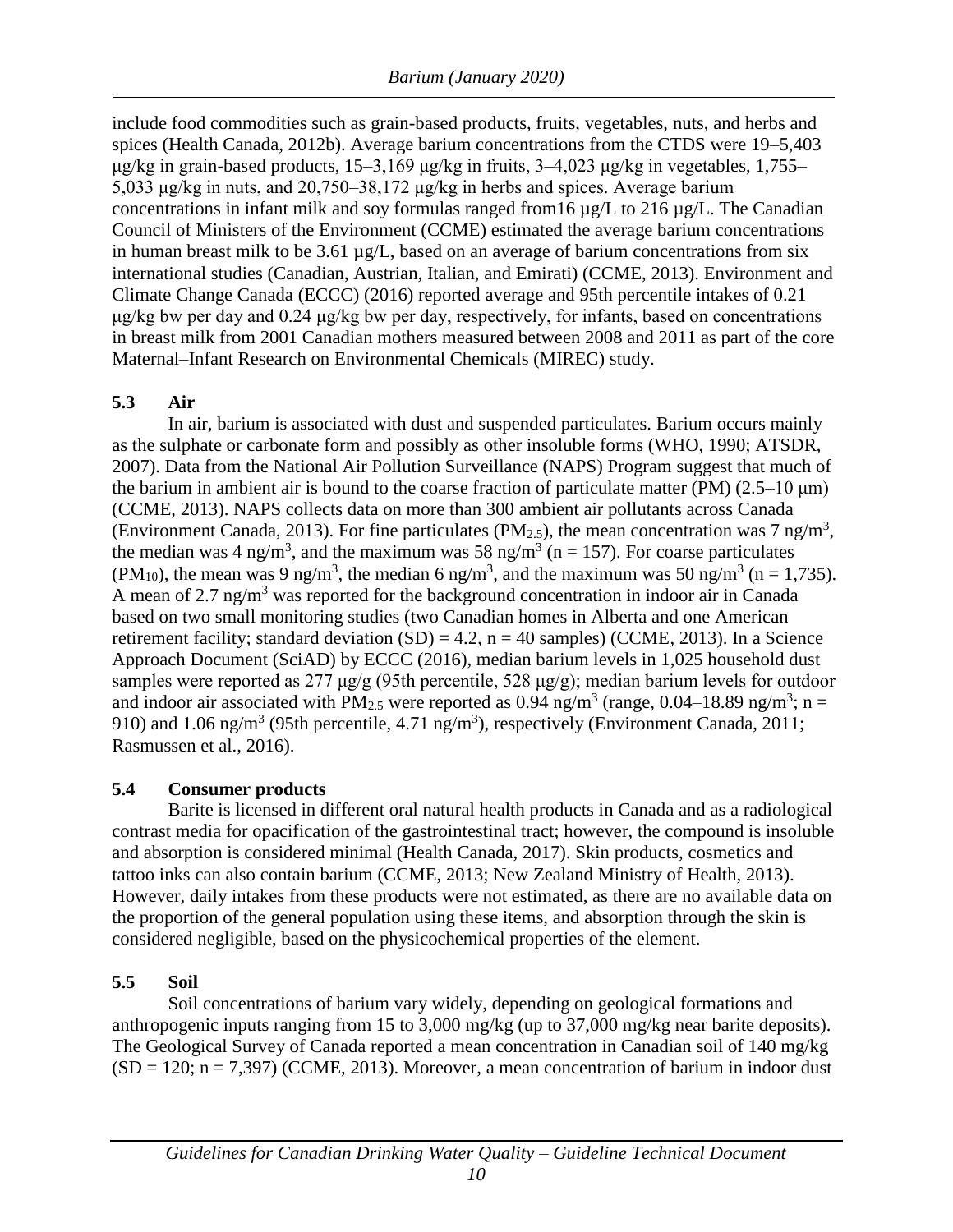was estimated at 305.3 mg/kg (SD = 311.3; n = 165) based on the Ottawa residential study of Rasmussen et al. (2001).

#### <span id="page-17-0"></span>**5.6 Biomonitoring data**

The most common biological matrix used as an indicator of barium exposure in biomonitoring studies is urine. In the U.S., the National Health and Nutrition Examination Survey (NHANES) III (1988–1994) as well as seven consecutive cycles of the Centers for Disease Control (CDC)-NHANES (up to 2012) provide data on urinary barium concentrations (normalized to creatinine concentrations) based on a representative sample of the U.S. population of all ages (n = 2,502 during the 2011–2012 cycle) (Paschal et al., 1998; CDC, 2015). Generally, urinary barium concentrations have remained relatively stable over the years, with children (aged 6–11) having significantly higher urinary barium levels (median,  $2.18 \mu g/g$  creatinine (95%) confidence interval (CI) = 1.70–2.61) than adolescents (aged 12–19; median, 1.42  $\mu$ g/g creatinine (95% CI = 1.24–1.78) and adults (aged  $\geq$ 20; median, 1.31 µg/g creatinine (95% CI = 1.20–1.43). In the 2011–2012 cycle, females had a significantly higher median urinary barium concentration than males, at 1.51 versus 1.17 mg/g creatinine, respectively; however, this difference was not found to be statistically significant at the 95th percentile level. Similarly, a German study by Heitland and Koster (2006) reported mean urinary barium levels of 1.2 µg/g creatinine for 72 children (aged 2–17) and 1.3 µg/g creatinine for 87 adults (aged 18–65) and a French study by Goullé et al. (2005) reported a median of 0.89 mg/L (corrected for creatinine enzymatic determination) in the urine of 100 healthy adults.

#### <span id="page-17-1"></span>**5.7 Multi-route exposure through drinking water**

Barium can be absorbed via the inhalation route; however, exposure to barium vapours while showering or bathing is not expected to occur, since barium is not volatile (vapour pressure is close to null). Dermal absorption of barium during showering and bathing is considered negligible, since the skin permeability constant is  $1 \times 10^{-3}$  cm/h (U.S. EPA, 2004), indicating that the dermal route of exposure would contribute less than 10% of the drinking water consumption level (Krishnan and Carrier, 2008). Hence, the inhalation and dermal routes during showering and bathing are unlikely to contribute significantly to the total exposure.

#### <span id="page-17-2"></span>**6.0 Analytical methods**

#### <span id="page-17-3"></span>**6.1 Standardized methods**

Standardized methods available for the analysis of total barium in drinking water and their respective method detection limits (MDL) are summarized in Table 2. MDLs are dependent on the sample matrix, instrumentation, and selected operating conditions and will vary between individual laboratories. Analysis of barium should be carried out as directed by the responsible drinking water authority. Water utilities should discuss sampling requirements with the accredited laboratory conducting the analysis to ensure that quality control procedures are met and that method reporting limits (MRLs) are low enough to ensure accurate monitoring at concentrations below the MAC.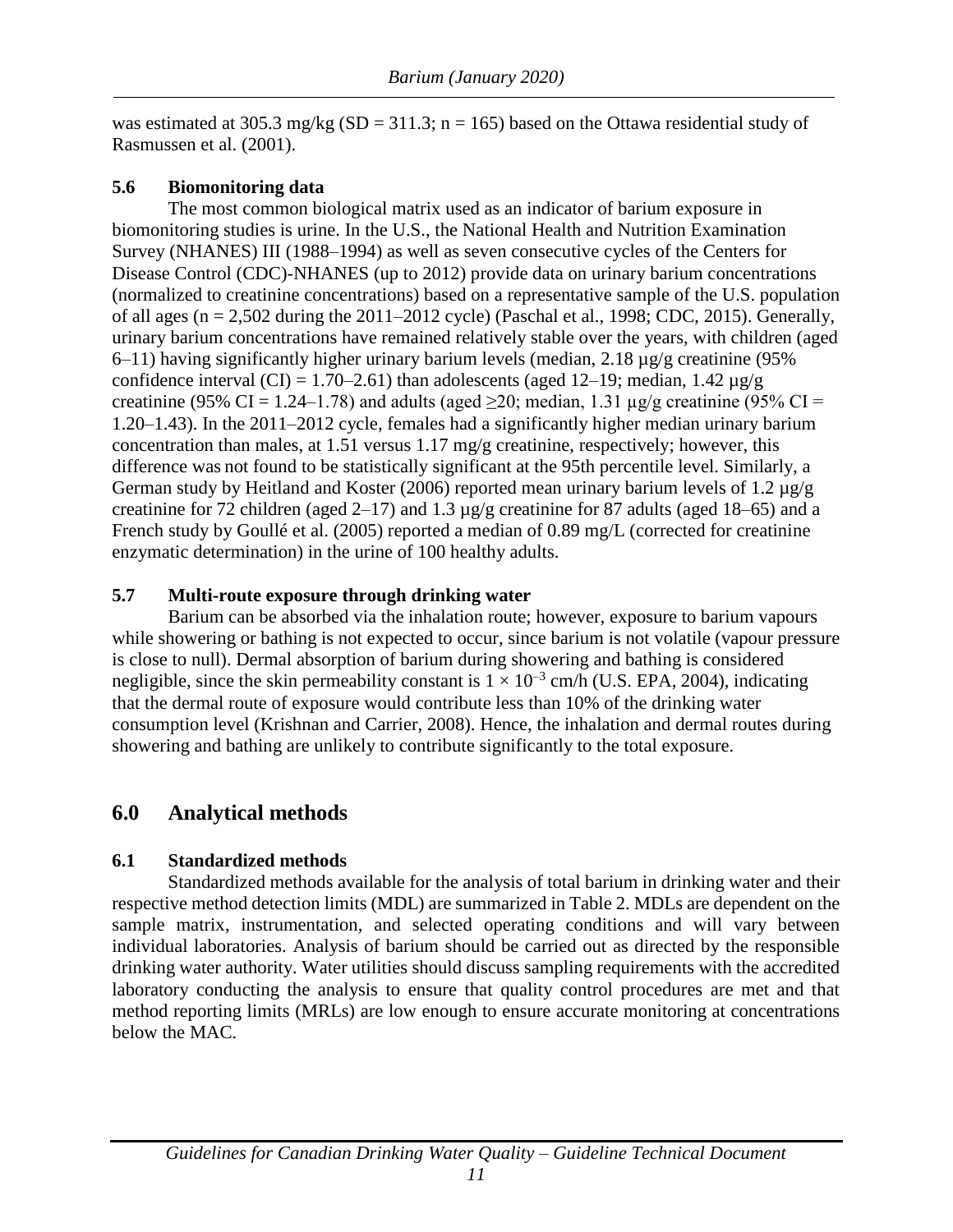| Method (Reference)                                                               | Methodology                                                                                                                                        | <b>MDL</b><br>$(\mu g/L)$        | Interferences/Comments                                                                                                                                                                    |
|----------------------------------------------------------------------------------|----------------------------------------------------------------------------------------------------------------------------------------------------|----------------------------------|-------------------------------------------------------------------------------------------------------------------------------------------------------------------------------------------|
| EPA 200.5 Rev. 4.2<br>(U.S. EPA, 2003)                                           | Axially viewed induct-<br>ively coupled atomic<br>emission spectrometry<br>(AVICP-AES)                                                             | 0.05                             | Subject to spectral, physical, chemical and<br>memory interferences. Matrix interferences:<br>Ca, Mg and Na > $125 \text{ mg/L}$ and Si > $250$<br>mg/L                                   |
| EPA 200.7 Rev. 4.4<br>and SM 3120B (U.S.<br>EPA, 1994a; APHA et<br>al.,<br>2017) | Inductively coupled<br>plasma-atomic emission<br>spectrometry (ICP-AES)                                                                            | 1.0                              | Subject to spectral, physical, chemical and<br>memory interferences. Matrix interferences:<br>TDS>0.2% (w/v) for EPA 200.7 and<br>TDS>1500 mg/L for SM 3120B                              |
| EPA 200.8 Rev. 5.4<br>(U.S. EPA, 1994b)                                          | Inductively coupled<br>plasma-mass<br>spectrometry (ICP-MS)                                                                                        | $0.04^{\rm a}$<br>$-0.8^{\rm b}$ | Subject to isobaric elemental and polyatomic<br>ion interferences, and physical. Matrix<br>interferences: $TDS > 0.2\%$ (w/v)                                                             |
| SM 3111D (APHA et<br>al., 2017)                                                  | Flame atomic absorption<br>spectrometry                                                                                                            | 30.0                             | Subject to several interferences; primarily<br>chemical interference (lack of adsorption by<br>atoms). To prevent barium ionization Na+,<br>$K^+$ and $Li^+$ cations are added in excess. |
| SM 3113B (APHA et<br>al., 2017)                                                  | Electrothermal atomic<br>absorption<br>spectrometry<br>$\frac{1}{2}$ The selection in menitoring med. $\frac{1}{2}$ $\frac{1}{2}$ in economic med. | 2.0                              | Subject to molecular absorption, chemical and<br>matrix interferences.                                                                                                                    |

**Table 2**: Approved analytical methods for the analysis of barium in drinking water

<sup>a</sup>MDL in selective ion monitoring mode; <sup>b</sup>MDL in scanning mode

The current U.S. EPA practical quantitation limit (PQL) for barium is 0.15 mg/L (U.S. EPA, 2009). A number of accredited laboratories in Canada were contacted to determine what reporting limits (RLs) are achievable for barium analysis. The RLs generally ranged from 0.0001 mg/L (0.1  $\mu$ g/L) to 0.1 mg/L (1.0  $\mu$ g/L) using ICP-MS; however, one laboratory reported a RL of 0.2 mg/L (200 µg/L) using ICP-OES (CEAEQ, 2018; AGAT Laboratories, 2019; ALS Environmental, 2019; Maxxam Analytics, 2019).

# <span id="page-18-0"></span>**6.2 Sample preservation and preparation**

Generally, operational considerations for analysis of barium in drinking water (i.e., sample preservation, storage) can be found in the references listed in Table 2 above. Accurate quantification of dissolved, particulate (suspended) and total barium in samples is dependent on proper sample preservation and preparation steps. The SM 3030B method provides guidance on filtration and preservation procedures for determining dissolved or particulate metals (APHA et al., 2012). To determine dissolved barium concentrations, samples should be filtered (0.45 µm pore diameter) at the time of collection using preconditioned plastic filtering devices under either vacuum or pressure. The filtrate should be acidified to pH <2 with concentrated nitric acid. To determine particulate barium, the filter should be retained and the particulate material on it digested in the laboratory using appropriate methods (APHA et al., 2012).

Currently, EPA methods 200.7 and 200.8 and SM 3111D, SM 3113B, SM 3120B do not require hot acid digestion for total recoverable metals unless the turbidity of the sample is greater than 1 nephelometric turbidity unit (NTU). Digestion for EPA methods is performed by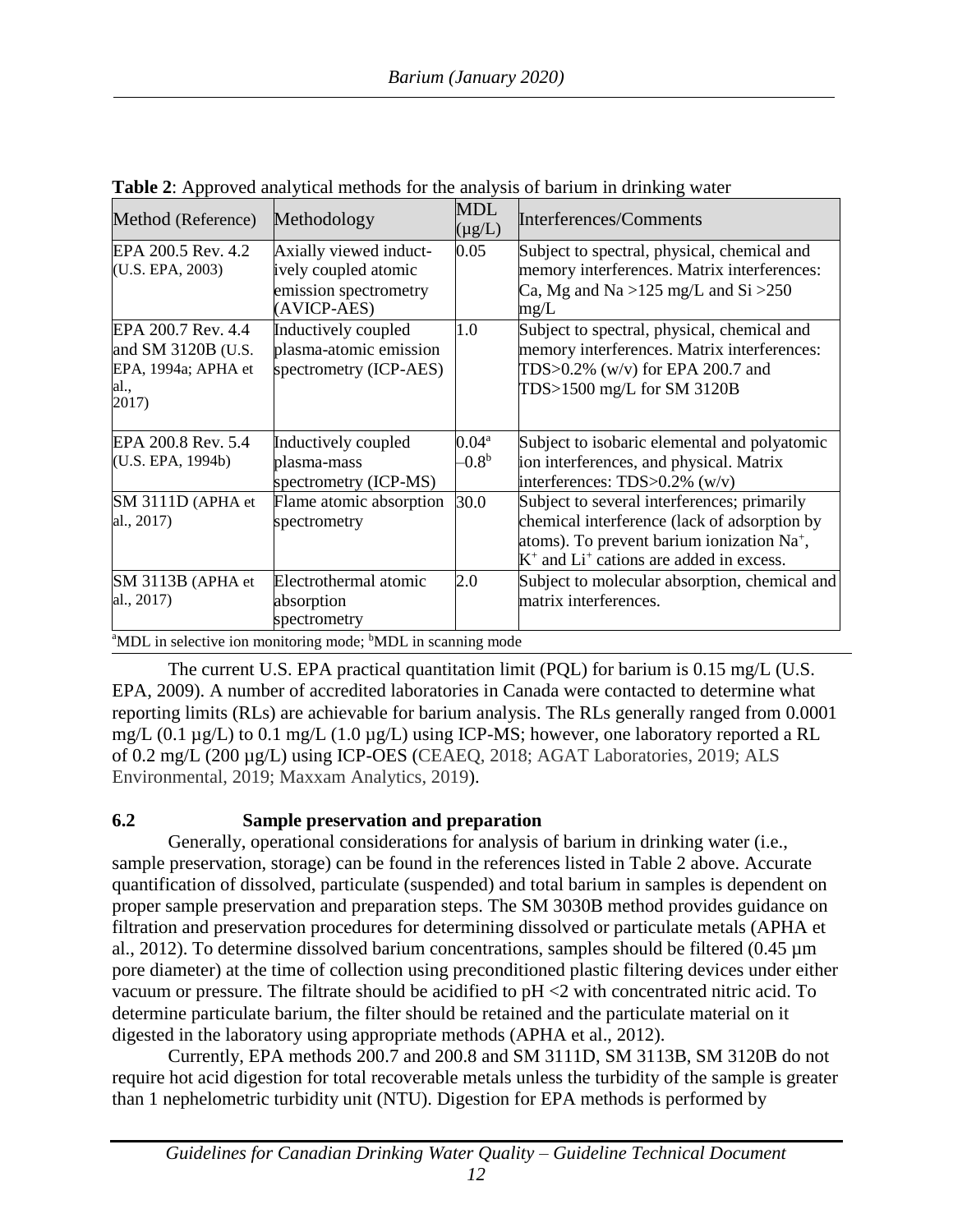transferring an aliquot of the sample into a solution of nitric acid and hydrochloric acid followed by gentle heating to a temperature of approximately 85°C (i.e., hot digestion) (U.S. EPA, 1994a, 1994b). Microwave-assisted digestion (SM 3030 K) is recommended for analyzing total recoverable metals using SM methods that are based on ICP-MS. Although some of the methods in Table 2 do not require hot acid digestion unless turbidity is greater than 1 NTU, research conducted on other metals, such as lead and chromium, has indicated that this does not accurately quantify the total metal concentration in a sample. As such, the current protocol may underestimate total barium in drinking water when particulate barium is present. For example, analytical requirements under UCMR 3 include solubilizing the acid-preserved sample by gentle heating using nitric acid, regardless of the sample turbidity or the method used (U.S. EPA, 2012a).

#### <span id="page-19-0"></span>**7.0 Treatment technology and distribution system considerations**

#### <span id="page-19-1"></span>**7.1 Barium in water**

In aqueous environments, barium typically exists in divalent form as  $Ba^{2+}$ . Under certain conditions, barium may form mineral precipitates involving sulphate, carbonate or chromate (Friedman et al., 2010). In the presence of a sulphate  $(SO<sub>4</sub><sup>2–</sup>)$  concentration of  $\geq$ 2 mg/L and a pH level below 9.3, insoluble barite (BaSO4) may precipitate and become the dominant barium species. Most water sources contain sufficient  $SO_4^2$  concentration to precipitate BaSO<sub>4</sub>, thus maintaining barium concentrations at low levels. In the presence of carbonate ions  $(CO<sub>3</sub><sup>2</sup>)$  and at a pH greater than 9.3, witherite  $(BaCO<sub>3</sub>)$  exhibits fast precipitation kinetics and becomes the dominant species, limiting barium solubility (Rai et al., 1984; Snyder et al., 1986; McComish and Ong, 1988; ATSDR, 2007; Menzie et al., 2008). Barium ions form weak complexes with Cl–  $OH^-$  and  $NO_3^-$  and the solubilities of these complexes are less dependent on pH than that of barite or witherite (Menzie et al., 2008; Tang and Johannesson, 2010; Kravchenko et al., 2014). Barium is not readily oxidized or reduced (Menzie et al., 2008; Groschen et al., 2009). Kravchenko et al. (2014) indicated that changes in the oxidation state do not directly affect barium solubility in natural water. However, the redox potential may impact the species of sulphur. For example, if the  $SO_4^2$  is reduced to a lower oxidation state (e.g., H<sub>2</sub>S), the depleted  $SO<sub>4</sub><sup>2–</sup>$  concentration will result in an increase of barium solubility.

Due to the cationic nature of soluble barium species, barium may be associated with various solid matrices, such as metal oxides, clay and organic matter. A study found that barium may displace other sorbed alkaline earth metals from manganese dioxide ( $MnO<sub>2</sub>$ ), silicon dioxide  $(SiO<sub>2</sub>)$  and titanium dioxide (TiO<sub>2</sub>). However, these alkaline metals may displace barium from aluminium oxide  $(A<sub>12</sub>O<sub>3</sub>)$  (Rai et al., 1984). Similarly to most cationic trace metals, the sorption properties of barium are enhanced at higher pH (Friedman et al., 2010).

#### <span id="page-19-2"></span>**7.2 Municipal scale treatment**

Limited data exist on the removal of naturally occurring barium in drinking water. The U.S. EPA (1998) lists lime softening, ion exchange (IX), reverse osmosis (RO) and electrodialysis/electrodialysis reversal (ED/EDR) as the most effective treatment processes for removing barium from drinking water.

Conventional coagulation/filtration techniques showed low barium removal from drinking water (up to 30%). Two-stage coagulation processes may achieve greater effectiveness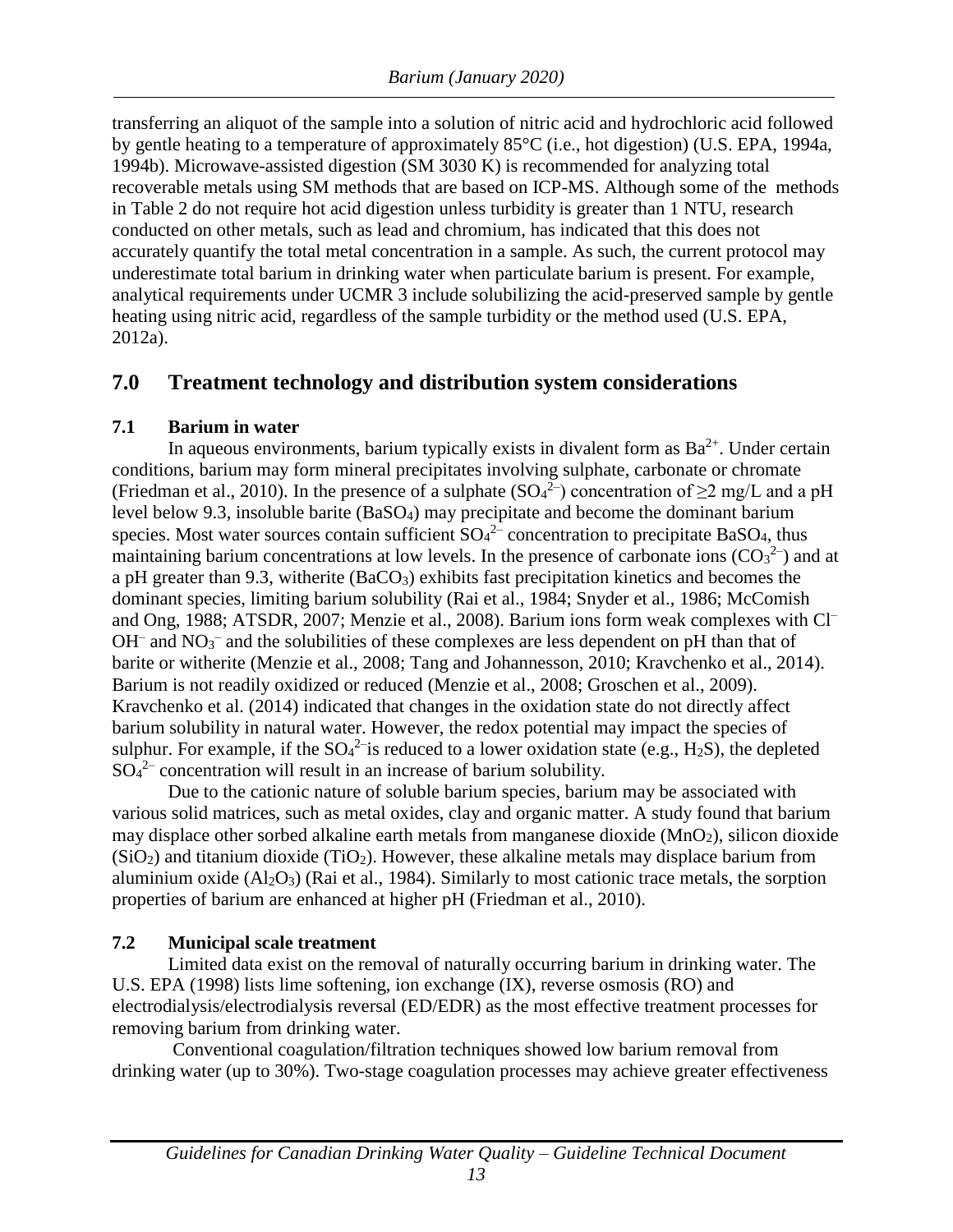practice in Canada (Sorg and Logsdon, 1980; Lovins et al., 1999). (approximately 80% removal) than conventional coagulation; however, they are not common

(Sorg and Logsdon, 1980). barium carbonate, a mechanism that occurs for calcium removal during treatment of hard water barium removal in drinking water at a pH range of 10.0–10.5. Dissolved barium is precipitated as (Parks and Edwards, 2006). Early pilot- and full-scale lime softening studies reported up to 95% facilities, achieving multiple objectives (hardness removal and divalent metals such as barium) (Snoeyink et al., 1984). Chemical precipitation is often used at existing conventional treatment effective for barium removal and can make the treatment of barium more cost effective drinking water, such as chemical precipitation and ion exchanges softening, have been reported principal components of water hardness. Therefore, processes used for hardness reduction in Chemical behaviour of barium is very similar to that of calcium and magnesium,

et al., 1985; Snyder et al., 1986). concentration of below 1.0 mg/L (Kojola et al., 1978; Snoeyink et al., 1984, 1987a, 1987b;Myers weak-acid cation (WAC) exchange resins remove 95–97% of barium to achieve a treated water a number of comprehensive bench-scale studies indicated that strong-acid cation (SAC) and removal for small systems and in the point-of-entry treatment devices. Limited full-scale dataand water is based on IX softening. Ion exchange softening is an effective method for hardness One of the most effective technologies for reducing barium concentration in drinking

turbidity (Sorg and Logsdon, 1980; Krause and Stover, 1982). Electrodialysis is typically applied for desalination of seawater and brackish water with a low less commonly reported; however, it is also effective for barium removal from drinking water. pressure required and the extensive pre-treatment to preserve the membrane's life. ED/EDR is efficient for barium removal. However, RO can be costly to install and operate due to the high proven technologies for hardness removal from drinking water and are therefore expected to be High-pressure membrane separation processes such as RO and nanofiltration (NF) are

specific chemical quality of the water being treated. application is important, as the performance of each treatment technology is impacted by the handling concerns and costs. Careful selection of the appropriate technology for a specific operational conditions of a specific treatment method, the utility's treatment goals, and residual including source water chemistry, the concentration of barium, pre-existing treatment processes, The selection and effectiveness of each treatment strategy are driven by several factors,

regulations. disposal of liquid and solid waste residuals from the treatment of drinking water meet applicable Where applicable, the appropriate authorities should be consulted to ensure that the

#### <span id="page-20-0"></span>*7.2.1 Control options*

should not result in other compliance issues. The disinfectant type (chlorine or chloramine) may cause leaching of lead or copper in the distribution system. Any change in water quality distribution system are determined. For example, if the new water source is more aggressive, it control options are assessed and that potential impacts on the existing treatment processes and the water quality must be carried out to ensure that changes in water quality resulting from quality of a new source prior to making any changes to an existing supply. Characterization of another water system (Willey, 1987; U.S. EPA, 2012b). Attention must be given to the water switching to a new source, blending, and interconnecting with and/or purchasing water from Typical control options for reducing excess barium levels in drinking water include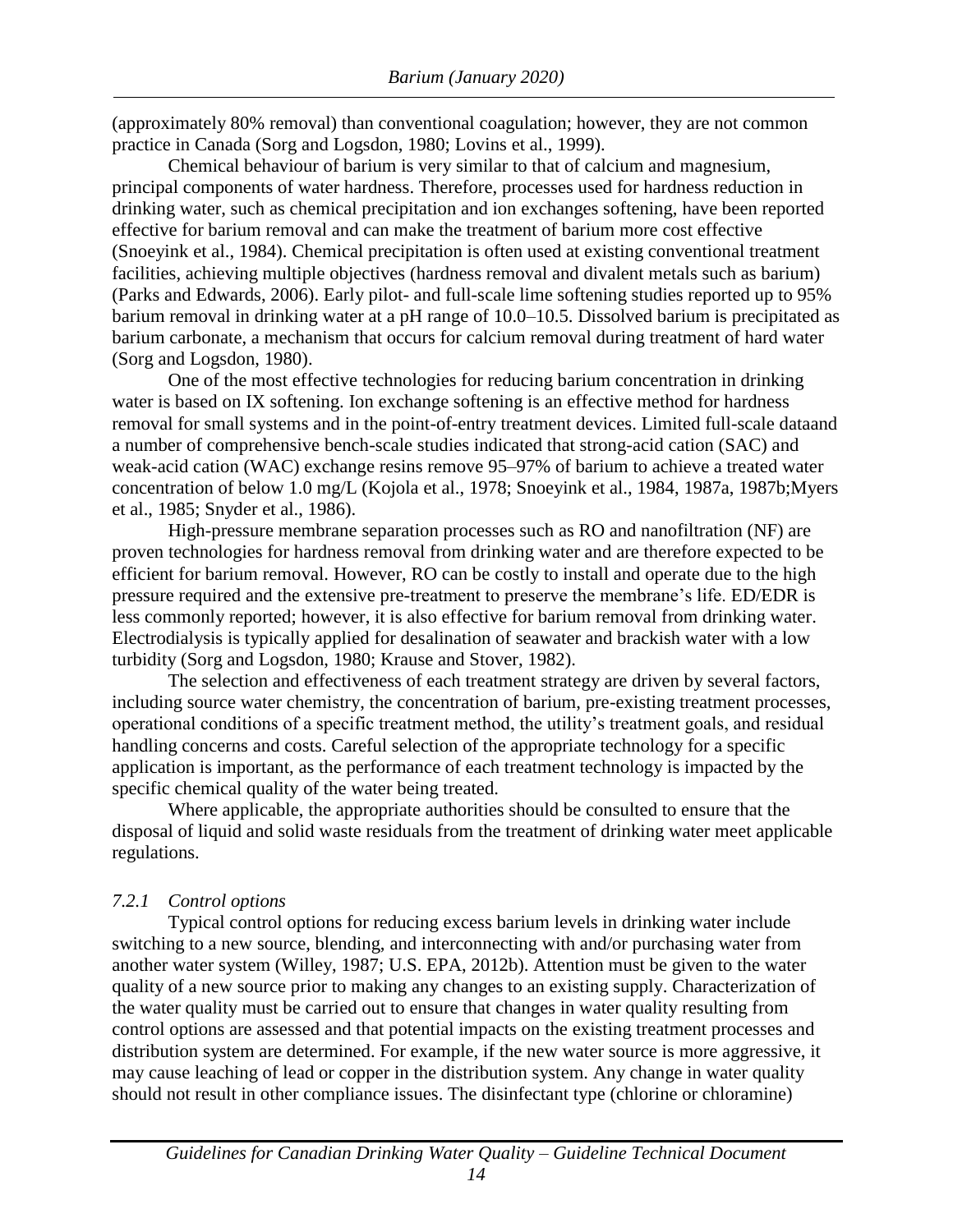should be the same when blending two different water sources, to avoid water quality and disinfection issues.

Switching to another source may involve drilling a new well in an aquifer containing low barium levels, sealing off water-producing zones containing high barium levels, or finding an uncontaminated surface water source. Switching to another source may also be limited by the availability of new sources, existing water rights, and/or costs for transporting the new source water to the treatment plant.

Blending involves diluting the barium concentrations of a contaminated source with another source containing low or no barium. To minimize the piping required to carry the sources to a common mixing point, it would be ideal for the sources to be close to each other. Blending usually occurs in a storage tank or a common header, with resulting barium concentrations below the MAC. Corrosion issues should be considered when blending different water qualities.

When interconnecting with another water system, the recipient system must consider a number of factors, including whether there is a nearby water supply that meets the MAC for barium, whether this other system is willing to interconnect or consolidate and whether the interconnecting system can handle the increased demand resulting from additional customers. Costs are an additional consideration in the decision-making process for interconnection.

#### <span id="page-21-0"></span>*7.2.2 Conventional coagulation*

Conventional coagulation with alum and iron salts provides low levels of barium removal (Krause and Stover, 1982). In a jar-test study, conventional coagulation has been shown to achieve an approximately 30% removal of total barium, reducing concentrations to approximately 5.0 mg/L from 7.0 to 8.5 mg/L in groundwater with either alum or ferric sulphate doses as high as 120.0 mg/L and a pH range of from 7.5 to 8.0 (Sorg and Logsdon, 1980). The test indicated that the formation of BaSO<sup>4</sup> was a very slow process and conventional coagulation was not an effective mechanism for barium removal. Due to the high solubility of barium hydroxide  $[Ba(OH)_2]$  and barium chloride  $(BaCl_2)$  the formation of these complexes was also reported to be an ineffective factor in the removal of barium by a conventional coagulation treatment (Sorg and Logsdon, 1980).

A two-stage coagulation process may achieve a more efficient removal of barium; however, it is not generally recommendable, since the second step is costly and requires additional space to store treated water between the two coagulation steps. In a bench-scale twostage coagulation study, up to 80% of barium was removed, reducing approximately 8.0 mg/L barium in the feed water to less than 1.6 mg/L. The process used 100.0 mg/L of either alum or ferric sulphate and allowed for 1 h of sedimentation, followed by a second stage using 20.0 mg/L doses of coagulant and another 1 h of sedimentation (Sorg and Logsdon, 1980).

#### <span id="page-21-1"></span>*7.2.3 Chemical precipitation*

A chemical precipitation process is commonly used in water treatment utilities to remove hardness and heavy metals such as iron and manganese, as well as barium, radium, cadmium, arsenic, lead, strontium and uranium. Chemical precipitation can also be used as a pretreatment or intermediate treatment in membrane systems to reduce the potential for scaling/fouling of membranes by mineral salts.

Lime softening is the most common application of chemical precipitation. During lime softening, dissolved barium is precipitated as BaCO<sub>3</sub>, the same mechanism that occurs in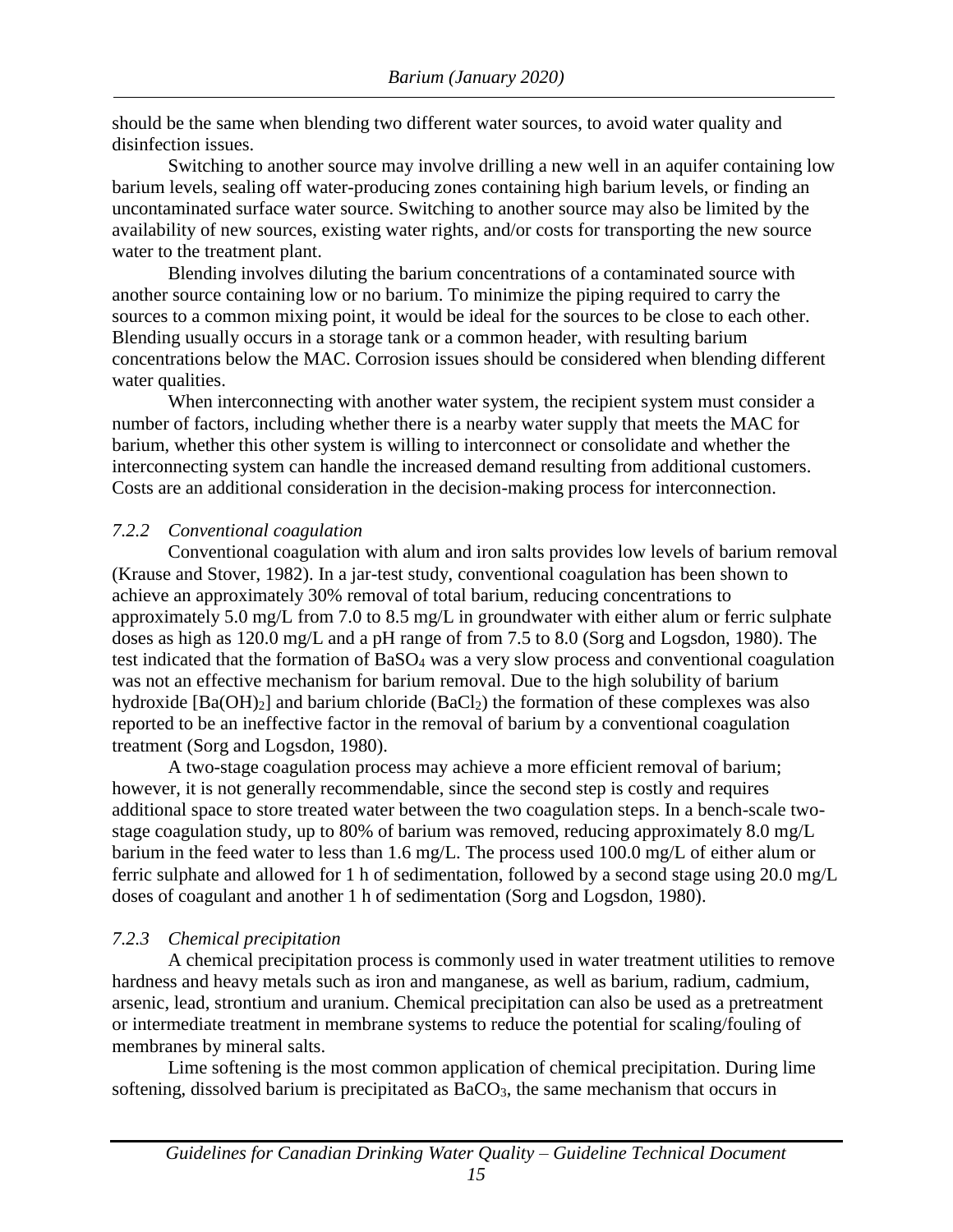calcium removal from hard water. Jar-test, pilot-scale and limited full-scale data indicated that barium was effectively removed from water and that the efficiency was pH dependent. Jar tests revealed that a barium concentration of 7.0–8.0 mg/L in groundwater was effectively reduced by lime softening. The removal was pH dependent and increased from 65% at pH 8.7 to a peak of 98% at pH 10.5 and then declined to 55% at pHs greater than 11.6. Barium and hardness removal curves follow the same trend except in a pH range of 10.6–11.4, when the hardness removal curve developed a sharp increase due to the magnesium removal. At a pH greater than 11.0, barium can become more soluble as barium hydroxide and therefore becomes more challenging to remove. Pilot- and full-scale treatment data have confirmed these trends with respect to the dependence of barium removal on pH. In pilot-scale tests, raw water barium concentrations of 12.6 mg/L, 10.1 mg/L and 10.4 mg/L were reduced to 2.0 mg/L, 0.7 mg/L and 1.6 mg/L in the filtered water at pH levels of 9.2, 10.5 and 11.6, respectively. The hardness reductions achieved were, respectively, from 214 mg/L to 109 mg/L, from 216 mg/L to 86 mg/L and from 209 mg/L to 42 mg/L. Grab samples from two full-scale lime softening plants operating at pH levels of 10.5 and 10.3 showed 88.0% and 95.3% barium removal, respectively. The source waters had average influent barium concentrations of 7.5 mg/L and 17.4 mg/L and average hardness of 272 mg/L and 246 mg/L as CaCO<sub>3</sub>, respectively (Sorg and Logsdon, 1980).

Although it is not a conventional softening method, Parks and Edwards (2006) found that precipitative softening using sodium carbonate ( $Na<sub>2</sub>CO<sub>3</sub>$ ) only was highly effective for barium removal. The primary objective of their study, which sampled 370 raw waters (⅔ groundwater, ⅓ surface water), was to survey the range of inorganic contaminant removals achieved by precipitative softening using  $Na<sub>2</sub>CO<sub>3</sub>$ . They reported that raising the pH of water samples to 10.3 using a fixed dose of Na<sub>2</sub>CO<sub>3</sub> achieved an approximately 100% removal of barium from 145 raw water samples containing barium levels of  $10-884 \mu g/L$ . Their findings suggest that further research should be done on softening water using  $Na<sub>2</sub>CO<sub>3</sub>$  when requiring the removal of barium alone, rather than total hardness.

Since BaSO<sup>4</sup> is relatively insoluble in water under alkaline conditions, it may precipitate when a sulphate-containing compound, such as gypsum [calcium sulphate  $(CaSO<sub>4</sub>)$ ], is used as a precipitating chemical and sodium hydroxide is used for a pH adjustment (Krause and Stover, 1982). Krause and Stover (1982) reported on the effectiveness of a pilot-scale system using chemical precipitation followed by direct filtration. The system demonstrated that with an addition of 100 mg/L of CaSO<sub>4</sub> and 352 mg/L NaOH, a barium concentration of approximately 6.0 mg/L was reduced to 0.5 mg/L in the treated water at a pH of 11.0 (91.0% removal). The removal occurred at a filter hydraulic loading rate of 1.5  $gpm/ft^2(2.4 \text{ mm/s})$  with a filter headloss of 27 in. (69 cm) after an 8-h run (end of the run). The precipitation process removed BaSO<sub>4</sub> along with calcium hardness in drinking water. Other chemicals (such as alum, calcium hydroxide and ferric sulphate) used for precipitation of barium were less effective. Since the sodium concentration in the finished water increases, due to pH adjustment with sodium hydroxide, the authors indicated that modification of the chemicals used for pH adjustment would be required. Although the authors tested the precipitation of BaSO<sup>4</sup> at a pH of 11, such a high pH is likely not necessary, based on several kinetic studies of BaSO<sub>4</sub> (Aoun et al., 1996; van Leeuwen et al., 1996; Kugler et al., 2015). In addition, the high chemical doses used would affect the cost and sludge production. Bench, pilot- and full-scale studies are needed on the precipitation of BaSO<sup>4</sup> from drinking water supplies.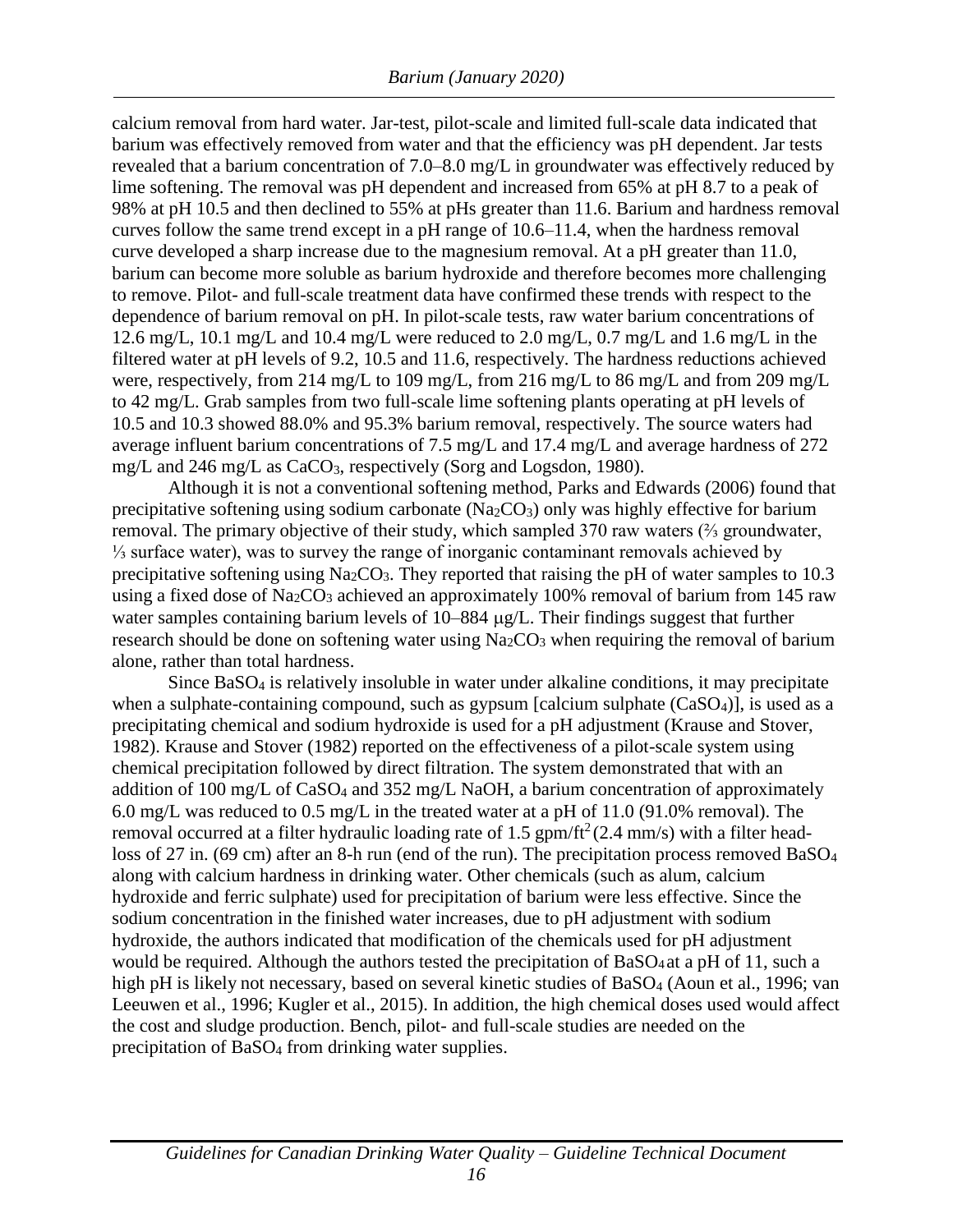#### <span id="page-23-0"></span>*7.2.4 Ion exchange*

The most common application of IX in drinking water treatment is water softening. Extensive research has been conducted on the applicability of SAC and WAC exchange resins for the removal of scale-forming calcium  $(Ca^{2+})$  and magnesium  $(Mg^{2+})$  cations and, to lesser extent, of other alkaline earth metals (including  $Ba^{2+}$  and radium  $(Ra^{2+})$ ) in drinking water (Sorg and Logsdon, 1980; Krause and Stover, 1982; Snoeyink et al., 1984, 1987a, 1987b; Myers et al., 1985; Snyder et al., 1986; Clifford, 1999; Elder and Budd, 2011). These types of IX resins come in different forms. SAC exchange resins in sodium  $(Na^+)$ , hydrogen  $(H^+)$  and  $Ca^{2+}$  forms as well as WAC in  $H^+$  form can be used for removing barium in drinking water.

Clifford et al. (2011) compared separation factors of a number of cations on SAC resins and produced an ion selectivity sequence for ten divalent cations. The sequence describes the selectivity order in which cations are preferred by SAC resins and suggests that during water softening Ba<sup>2+</sup> cations are preferentially removed compared with  $Ca^{2+}$  and  $Mg^{2+}$  forms. The WAC resins exhibit the same selectivity sequence as SAC resins except that the  $H<sup>+</sup>$  ion is the most preferred cation (Clifford et al., 2011).

The application of ion exchange treatment generates liquid waste brine that requires handling and disposal; this should be taken into consideration by authorities when evaluating IX as a treatment option.

#### <span id="page-23-1"></span>*7.2.4.1 SAC resins in sodium and hydrogen forms*

The SAC resins in Na<sup>+</sup> or H<sup>+</sup> forms exchange the Na<sup>+</sup> or H<sup>+</sup> cations for Ca<sup>2+</sup>, Mg<sup>2+</sup> and other cations such as  $Ba^{2+}$  in the water, either as carbonate hardness or noncarbonate hardness, in a pH range of  $2-11$ . The pH and alkalinity of the water treated with SAC (Na<sup>+</sup>) remained approximately unchanged throughout the production run. However, the SAC  $(H<sup>+</sup>)$  resin is rarely used in water softening because it produces acidic and corrosive water (Clifford, 1999) requiring acid-resistant materials,  $CO<sub>2</sub>$  stripping and pH adjustment of the treated water (Snoeyink et al., 1984, 1987a, 1987b; Myers et al., 1985; Snyder et al., 1986).

Barium showed similar breakthrough curves for both  $SAC (Na<sup>+</sup>)$  and  $SAC (H<sup>+</sup>)$  resins; hardness showed similar trends as well (Snyder et al., 1986; Snoeyink et al., 1987a). One of the major operational considerations when using IX treatment, especially with SAC (H<sup>+</sup>) resins, includes chromatographic peaking, whereby the less preferred ions (i.e.,  $Na^+$  and  $Mg^{2+}$ ) are displaced by more preferred ions (Ba<sup>2+</sup> and Ca<sup>2+</sup>), causing the effluent of Na<sup>+</sup> and Mg<sup>+</sup> concentrations to be greater than the influent concentration (Snoeyink et al., 1987a; Clifford, 1999). For conventional SAC (Na<sup>+</sup>) softening, chromatographic peaking is not a major operational consideration if the treatment run is terminated at hardness breakthrough.

With resins such as  $SAC (Na<sup>+</sup>)$  that have a strong affinity for barium, it may be difficult to remove barium from the exhausted resin. Barium accumulates on resin with repetitive exhaustion–regeneration cycles, and higher doses of regenerant are required to regain the resin's capacity. The regeneration curve of the  $SAC (H<sup>+</sup>)$  resin regenerated using hydrochloric acid (HCl) follows the same trend as the regeneration curve of SAC ( $Na<sup>+</sup>$ ) conducted with sodium chloride (NaCl) regenerant. Although barium can be precipitated in the spent NaCl brine before disposal, the authors stated that this brine cannot be reused due to the depletion of  $Na<sup>+</sup>$  ions (Snoeyink et al., 1984, 1987a, 1987b; Myers et al., 1985). However, recent research has demonstrated that a spent brine can be reused (after barium removal) by adding NaCl to maintain the Na<sup>+</sup> concentration of the brine (Clifford et al., 2011).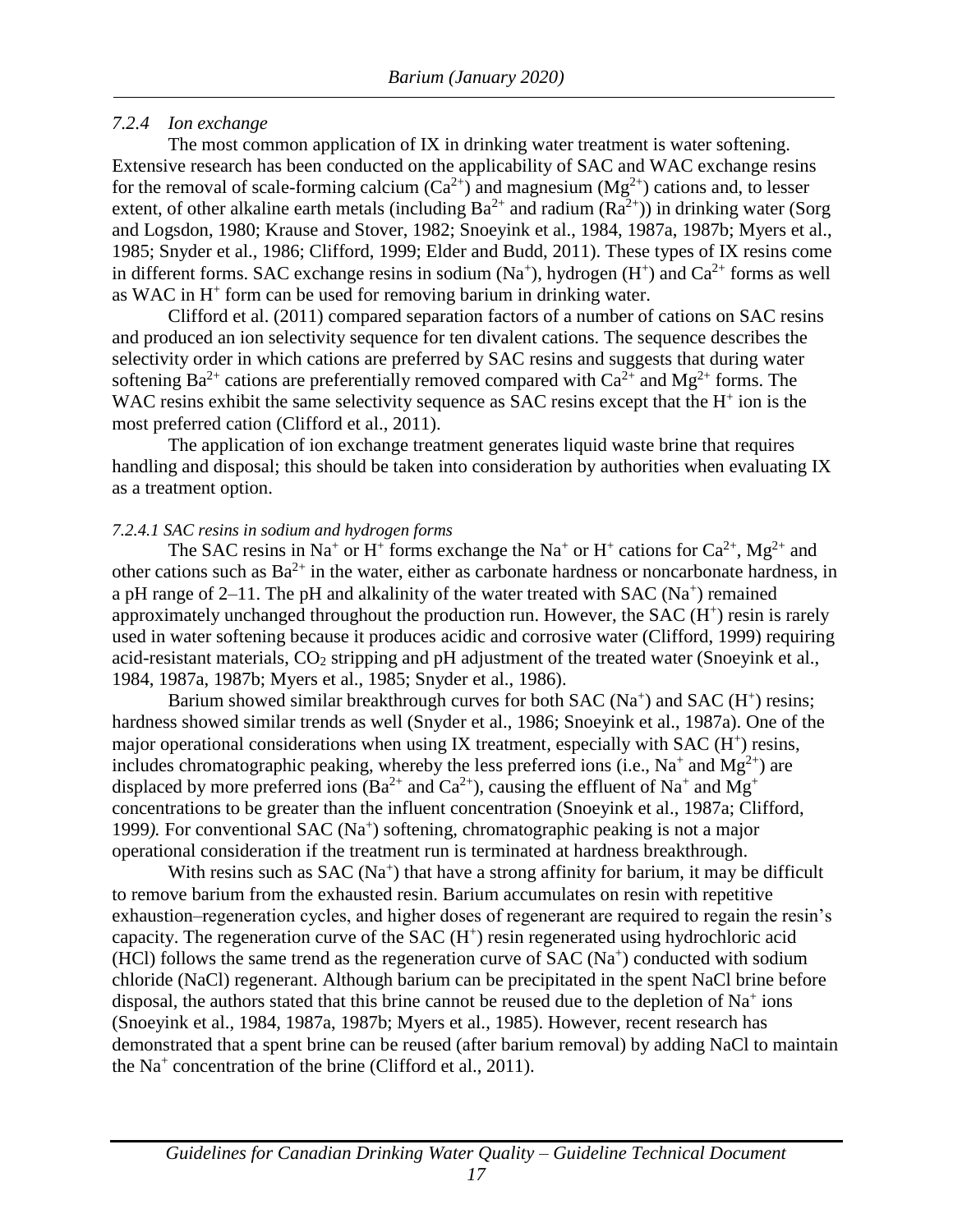An early study reported that two full-scale IX softening plants were capable of achieving a barium concentration of 1.0 mg/L in treated water (Sorg and Logsdon, 1980). Plant 1 had two IX beds operating in a parallel mode, which treated a groundwater barium concentration of 10.0 mg/L (hardness 218 mg/L as CaCO3). Plant 2 had three parallel resin beds, which treated groundwater with a barium concentration of 19.0 mg/L (hardness  $230$  mg/L as  $CaCO<sub>3</sub>$ ). Samples were collected from raw and treated water through one treatment cycle for one IX bed from each treatment plant. The plant 1 treatment run was terminated before either hardness or barium achieved breakthrough. The plant 2 run was terminated beyond both hardness and barium breakthrough. The tested IX beds reduced the barium concentrations to 1.0 mg/L for 153 bed volumes (BVs) (7.14  $\times$  10<sup>5</sup> L) and 100 BVs (7.87  $\times$  10<sup>5</sup> L) for plants 1 and 2, respectively. Plant 1 achieved 94–99% barium removal and 95–99% hardness removal. However, plant 2 reduced hardness and barium concentration to 142 mg/L and 5.8 mg/L, respectively, when the process was terminated. Both treatment plants practised blending of a portion of the raw water with the treated water to increase the hardness and to stabilize the distributed water. Since the blended waters had barium concentrations of 1.5–4.5 mg/L for both treatment plants, the authors concluded that blending was not a feasible practice at these two locations because the high influent barium concentrations at both locations would increase barium levels above the treatment goal of 1.0 mg/L even if only a small portion of the raw water was blended with the treated water (Sorg and Logsdon, 1980).

In comprehensive laboratory studies, a SAC  $(Na<sup>+</sup>)$  resin with an exchange capacity of 1.8 mEq/mL (4.8 mEq/g resin) was tested in repetitive exhaustion–regeneration cycles for barium, radium and hardness reduction in drinking water (Snoeyink et al., 1984; 1987a). The virgin resin was capable of reducing an influent barium concentration of 20.0 mg/L to 1.0 mg/L for approximately 1,200 BVs. The results indicated that the magnesium concentration in the treated water reached a peak concentration of approximately two times the influent concentration at approximately 600 BVs and subsequently reached the influent concentration after approximately 1,200 BVs. The calcium effluent concentration was also greater than the influent concentration at the end of the same process conducted with the virgin resin. Each exhaustion run had been terminated at a hardness breakthrough of  $40.0$  mg as  $CaCO<sub>3</sub>/L$ , and a regenerant dose of 1.8 mEq NaCl/mL resin [6.5 lb NaCl/ft<sup>3</sup> resin (3 kg NaCl/m<sup>3</sup> resin)] was used in the regeneration cycle. During several repetitive exhaustion–regeneration cycles, the regenerated resin was capable of treating approximately 225 BVs of water before both barium and hardness achieved breakthrough (together) at 1.0 mg/L and 40.0 mg as CaCO3/L, respectively. A regenerant dose of 2.7 mEq NaCl/mL resin [9.75 lb NaCl/ft<sup>3</sup> resin (4 kg NaCl/m<sup>3</sup> resin)] was capable of increasing the number of the BVs processed per exhaustion cycle to 260–270 BVs. However, an increase of the regenerant dose from 1.8 mEq NaCl/mL resin to 2.7 mEq NaCl/mL decreased the regeneration efficiency from 60% to 46%. The early breakthrough of barium indicated that it was accumulating on the resin. The virgin resin concentration was increased from 0.15 mEq Ba<sup>2+</sup>/mL to a constant value of 0.38 mEq Ba<sup>2+</sup>/mL after several regeneration cycles with a regenerant dose of 1.8 mEq NaCl/mL resin. At steady-state (i.e., when the barium uptake by the resin was equal to the barium removed by regeneration), the regenerant dose of 1.8 mEq NaCl/mL removed only 20% of the accumulated barium from the resin. Despite the barium accumulation, the number of BVs to hardness breakthrough remained constant. The study found that the barium concentration was effectively reduced to below 1.0 mg/L as long as the SAC (Na<sup>+</sup> ) resin was not exhausted for hardness ions (Snoeyink et al., 1984; 1987a). These results have been confirmed by full-scale SAC (Na<sup>+</sup>) columns used to remove hardness and barium in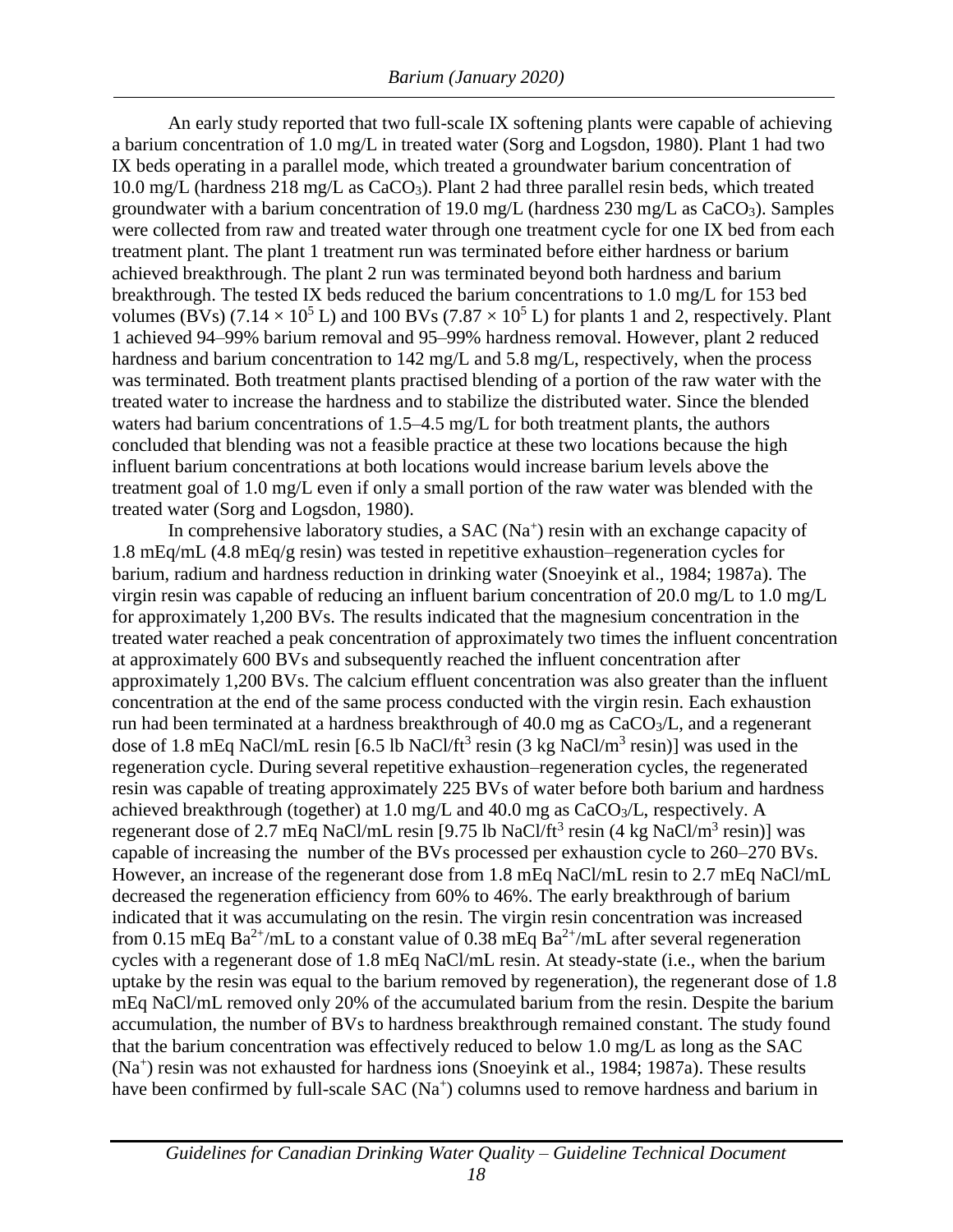groundwater (Snoeyink et al., 1987a). One of the SAC  $(Na<sup>+</sup>)$  columns was run beyond the hardness breakthrough and achieved water hardness and barium concentrations of 153 mg as CaCO3/L and 6.4 mg/L, respectively. However, another column, treating source water from another well at the same site and operating the exhaustion run to hardness breakthrough, was capable of reducing hardness and barium concentrations to 7.0 mg as  $CaCO<sub>3</sub>/L$  and 0.3 mg/L, respectively.

Snoeyink et al. (1987a) concluded that for raw water quality similar to the water used in the laboratory study cited above, two parallel SAC (Na<sup>+</sup>) columns operating in a staggered regeneration mode with a regenerant dose of 1.8 mEq NaCl/mL resin could effectively reduce the barium concentration below 1.0 mg/L in a blended treated water, if the exhaustion cycles were terminated at the hardness breakthrough. An important advantage of operating several columns in parallel with staggered regeneration is that treated water quality is less variable compared with single-column operation. This can be a major consideration when the contaminant leakage and/or chromatographic peaking are high during a portion of the exhaustion run (Clifford et al., 2011).

It should be noted that using  $SAC (Na<sup>+</sup>)$  resins may result in undesirable quantities of sodium in the treated water. Therefore,  $SAC(Ga^{2+}$  and  $H^+)$  and  $WAC(H^+)$  resins are alternatives that can be used for the production of sodium-free treated water. However, proper corrosion control in the finished water should be practised.

#### <span id="page-25-0"></span>*7.2.4.2 SAC resin in calcium form*

Several studies reported that the SAC  $(Ca^{2+})$  resin was capable of effectively reducing barium and radium concentrations in drinking water (Myers et al., 1985; Snoeyink et al., 1987b; Clifford, 1999; Atassi et al., 2007). However, until approximately 100–200 BVs of SAC ( $Ca^{2+}$ ) exhaustion, calcium ions are exchanged for all the cations in the feed water, resulting in finished water that is very high in hardness; after that point the total hardness decreases to the influent level. An exhausted SAC  $(Ca^{2+})$  resin requires calcium chloride  $(CaCl<sub>2</sub>)$  brine to be regenerated, and the spent brine may be reused after precipitating and removing barium. Proper doses of CaSO<sub>4</sub> are needed to precipitate barium as BaSO<sub>4</sub> in the spent brine and to prevent fouling of the resin during the following regeneration cycle. If the brine also contains  $Ra^{2+}$ , it will coprecipitate on the BaSO<sup>4</sup> and will also be removed (Myers et al., 1985).

A pilot-scale SAC ( $Ca^{2+}$ ) system was tested in several repetitive exhaustion–regeneration cycles. The regenerated resin was capable of reducing an influent barium concentration of 12.0 mg/L to 1.0 mg/L for run lengths of approximately 1,300 BVs during the third loaded (exhaustion) run. The regeneration has been conducted with a regenerant dose of 6.0 eq CaCl<sub>2</sub>/L resin (compared with only 1.8 eq NaCl/L resin [Snoeyink et. al., 1987]) and the spent CaCl2brine was reclaimed and reused. The exhausted SAC  $(Ca^{2+})$  resin required less frequency of regeneration than the SAC  $(Na<sup>+</sup>)$  resin (Atassi et al., 2007).

In laboratory tests, a virgin SAC  $(Ca^{2+})$  resin was capable of reducing barium concentration of up to 23.0 mg/L to below 1.0 mg/L in the treated water for a run length of approximately 1,200 BVs, at a loading rate of 5.4 gpm/ft<sup>2</sup> (13.2 m/h) and an empty bed contact time of 2.5 min (Myers et al., 1985). The hardness, alkalinity and pH of the water were nearly unchanged throughout the treatment runs. The exhausted SAC  $(Ca^{2+})$  resin was effectively regenerated (92–100% removal of barium from the column) with a regenerant dose of 6 eq 0.85 CaCl2/L. Both regenerant concentration and regenerant dose affected the barium concentration in the treated water in the following exhaustion runs. When the regenerant doses were increased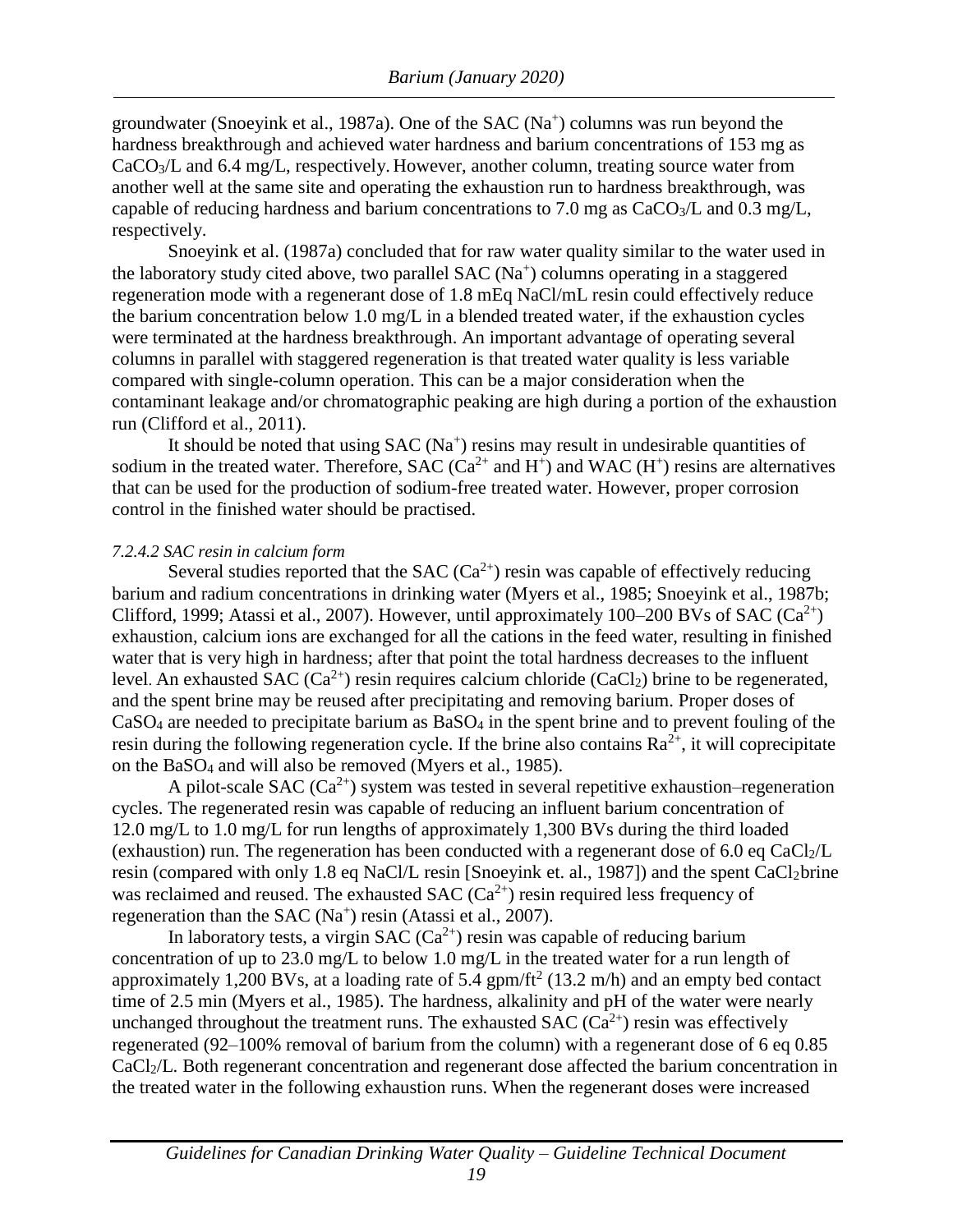from 4.0 to 6.0 and to 8.0 eq CaCl<sub>2</sub>/L resins, a barium concentration of 1.0 mg/L was achieved for run lengths of 500, 900 and 1,100 BVs, respectively. The study reported that a mole ratio of 1.1:1 (CaSO4:barium) reduced barium concentration in the spent brine and the brine was successfully reused (Myers et al., 1985). Snoeyink et al. (1987b) indicated that the use of the SAC  $(Ca^{2+})$  resin in parallel with SAC (Na<sup>+</sup>) may produce treated water with the desired level of hardness in addition to barium removal. However, to prevent an increased sodium concentration in the treated water, SAC  $(Ca^{2+})$  can be used in parallel with SAC  $(H^+)$  and WAC  $(H^+)$ , followed by carbon dioxide stripping.

#### <span id="page-26-0"></span>*7.2.4.3 WAC resin in hydrogen form*

The WAC  $(H<sup>+</sup>)$  resins have weak-acid functional groups and only exchange ions in the neutral to alkaline pH range. The IX process results in partial softening and produces treated water with a low alkalinity and low total dissolved solids (TDS) levels. WAC (H<sup>+</sup>) resins also require acid-resistant material, CO<sub>2</sub> stripping and pH adjustment of the product water (Snoeyink et al., 1984, 1987a, 1987b; Myers et al., 1985; Snyder et al., 1986). Although WAC (H+) resins can be regenerated by weak acids that are only slightly stronger than the resin functional group, strong acids such as HCl are usually applied. However, sulphuric acid  $(H_2SO_4)$  should not be used, as  $BaSO<sub>4</sub>$  is precipitated on the resin and destroys its capacity. Since barium is easily removed from the exhausted WAC  $(H<sup>+</sup>)$  resin with approximately 5–10% excess regenerant, it does not accumulate on the resin. The regeneration of  $WAC (H<sup>+</sup>)$  resin produced less spent regenerant per unit volume of treated water than the regeneration of the SAC column (Snyder et al., 1986; Clifford, 1999; Elder and Budd, 2011). WAC  $(H<sup>+</sup>)$  systems can be complex to operate and maintain, and they may have increased costs related to the chemicals and materials used (Snoeyink et al., 1984, 1987a, 1987b; Clifford, 1999; Clifford et al., 2011).

In laboratory tests, WAC  $(H^+)$  resin was found to effectively remove barium (22.0 mg/L), radium and hardness without increasing the sodium concentration in the treated water . A virgin WAC  $(H<sup>+</sup>)$  resin (capacity of 11.5 mEq/g resin) showed an approximately identical selectivity for barium and calcium ions, as both contaminants break through at approximately 800 BVs, while magnesium ions break through earlier, at 650 BVs. The virgin WAC (H<sup>+</sup>) resin showed a lower capacity for barium but greater capacities for hardness and alkalinity than the virgin  $SAC(H<sup>+</sup>)$ resin under similar operating conditions. Through several repetitive exhaustion–regeneration cycles, the WAC (H<sup>+</sup>) resin was capable of producing treated water with a barium concentration below 1.0 mg/L (22.0 mg/L influent) for run lengths of 600–650 BVs. A regenerant dose of 8.5 mEq HCl/g resin (i.e., only 75% of the stoichiometric amount) was capable of achieving 93–95% regeneration efficiency and greater than 99% removal of divalent ions from the resin. However, regenerating the resin with a dose of 7.6 mEq HCl/g resin (i.e., 66% of the stoichiometric amount) produced higher barium concentrations ranging from 0.5 to 1.3 mg/L in the treated water as a result of incomplete removal of barium from the resin during the regeneration cycles (Snyder et al., 1986).

A common practice in water softening is bypass blending, which involves diverting a portion of the influent flow around the treatment vessel and blending the diverted water with the treated water. Blending of finished water with raw water may stabilize finished water and decrease the cost of treatment by reducing the volume of water treated, which results in less frequent regeneration and therefore a savings in chemical and brine disposal costs (Clifford, 1999). However, the barium concentration in the bypass water needs to be considered to ensure that the finished water concentration is not above the MAC.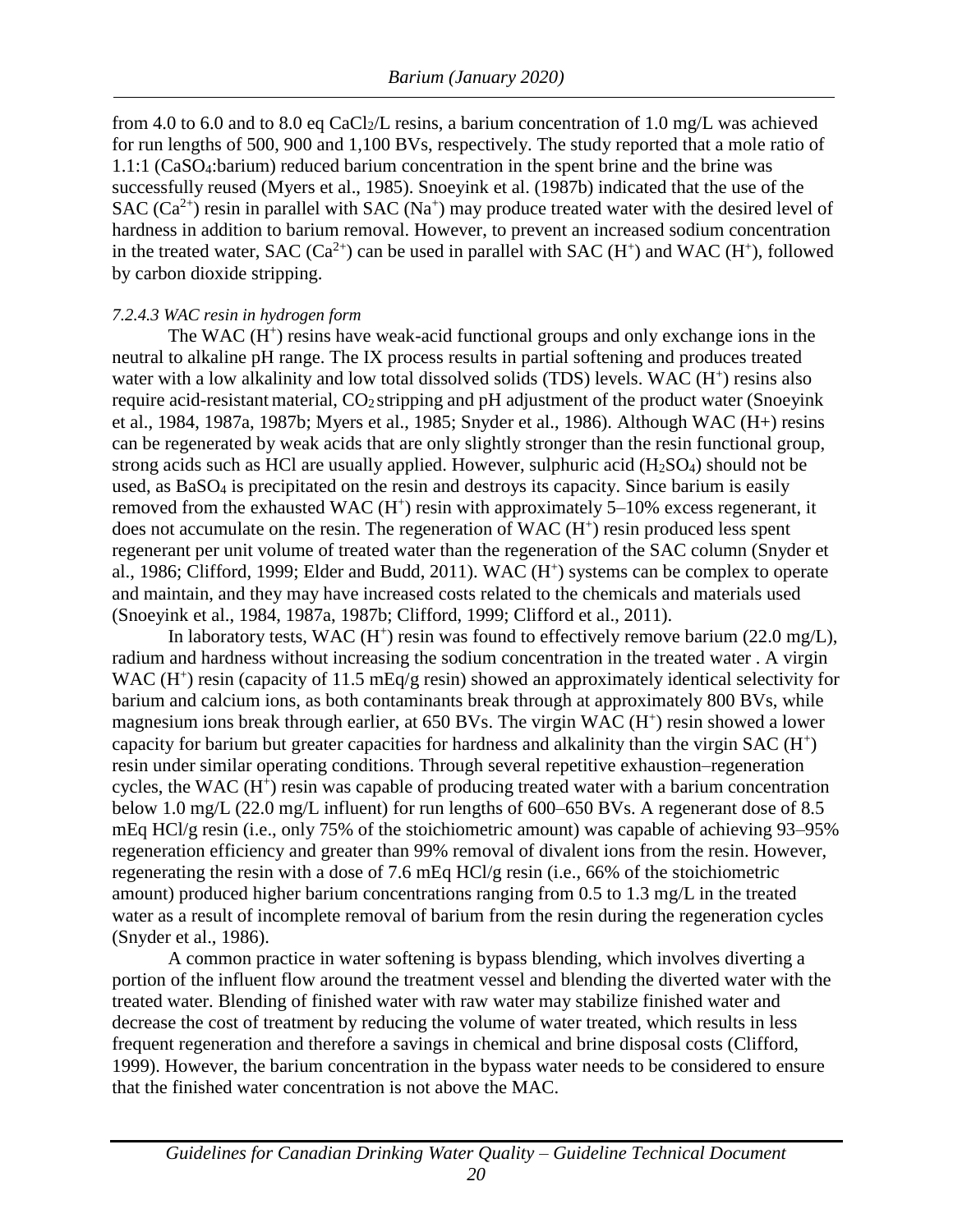#### <span id="page-27-0"></span>*7.2.5 Membrane technology*

Effective membrane technologies for barium removal in drinking water include RO, NF, as well as ED/EDR (U.S. EPA, 1998; Odell, 2010). The primary difference between RO and NF is the size of dissolved contaminants that can be removed. RO membranes effectively reduce TDS and monovalent ions while NF membranes are mainly used for the removal of hardness  $(Ca^{2+}, Mg^{2+})$  and organics (e.g., precursors of disinfection byproducts). ED/EDR is most typically used for TDS reduction and inorganic ion removal (U.S. EPA, 2012b).

RO treatment systems typically require prefiltration for particle removal and often include other pretreatment steps, such as the addition of anti-scaling agents, dechlorination and/or softening. Pretreatment is required to preserve membrane life because the presence of chlorine residuals, particulates, and scale-forming ions (i.e.,  $Ca^{2+}$ , Ba<sup>2+</sup>, iron, and silica) in the feed water can adversely affect the performance of RO processes. The scale deposit on the membrane surface is an important consideration when designing and operating RO systems (Boerlage et al., 2002). Site-specific testing is recommended to determine the design criteria, potential fouling and pre-treatment needs when utilities consider RO treatment.Post-treatment for RO permeate (i.e., finished water) typically includes pH adjustment, addition of corrosion inhibitors and disinfection. RO concentrate disposal must also be considered in the design and operation of RO plants. Systems that integrate two or more membrane processes or combine a membrane process with other treatment processes (i.e., integrated membrane system [IMS]) are implemented to improve overall process water recovery and reduce waste stream concentrations (Ning et al., 2006; Gabelich et al., 2007).

The performance of an IMS was tested for barium removal from May 1998 to January 1999 at a 56.6 MGD water treatment plant located in East St. Louis, Illinois (Lovins et al., 1999). The IMS was supplied with surface water pretreated by conventional coagulation/sedimentation/ filtration processes (CSF). The raw water had a low barium concentration (average of 0.11 mg/L) and the CSF pretreatment achieved an average barium concentration of 0.07 mg/L. The IMS unit consisted of three spiral-wound, crossflow NF membranes with a maximum pressure of 400 psi (27 bars); a composite thin-film membrane with a cut-off rating of 100–200 Da and 85  $m<sup>2</sup>$  of filtration area (CSF-NF1); a composite thin-film membrane with a cut-off rating of 150–300 Da and 97 m<sup>2</sup> of filtration area (CSF-NF2); and a cellulose acetate membrane with a cut-off rating of 300 Da and 123 m<sup>2</sup> of filtration area (CSF-NF3). Inorganic permeate water quality varied by membrane type and produced water with average barium concentrations of 0.002, 0.026 and 0.021 mg/L, respectively, corresponding to average barium removals of 97.1%, 62.9% and 70.0%, respectively. Since CSF-NF1 also decreased hardness and alkalinity to below DLs (not provided) it required corrosion control measures to stabilize treated water. By contrast, the CSF-NF2 and the CSF-NF3 membranes allowed more alkalinity and hardness to pass into the permeate, which produced more stable and less corrosive product water. The CSF-NF3 membrane was more resistant to fouling than both the CSF-NF1 and CSF-NF2 membranes, while CSF-NF1 and CSF-NF2 were more sensitive to the operating conditions (e.g., flux and recovery) and feed water chemistry (e.g., pH) (Lovins et al., 1999).

#### <span id="page-27-1"></span>*7.2.5.1 Improving recovery of reverse osmosis*

Inorganic scale formation (e.g. silica, barium sulphate and calcium carbonate) remains a serious impediment to achieving high RO recovery. Scaling resulting from the precipitation of salts within the membrane module leads to permeate flux decline and shortening of the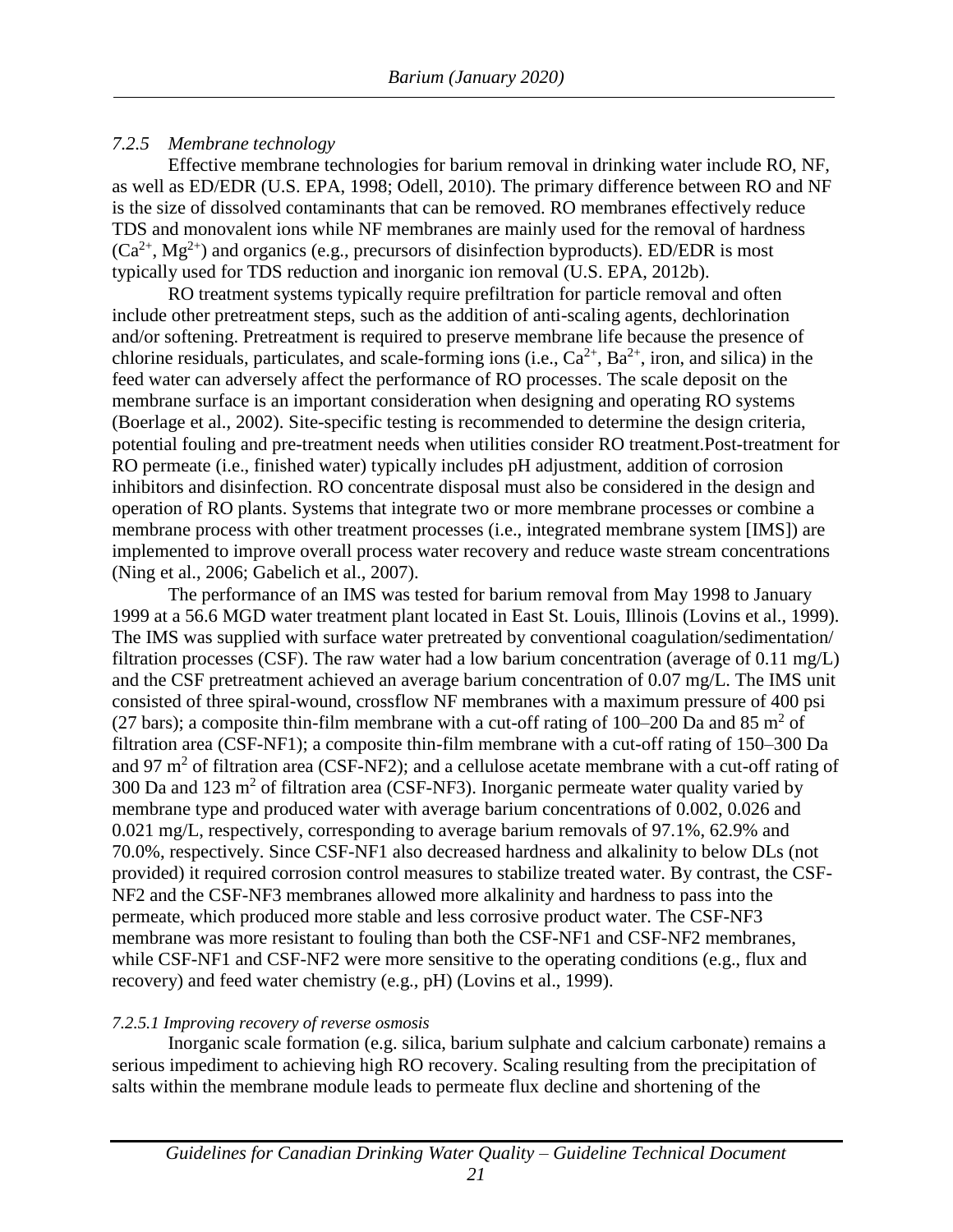membrane life. As water passes through the RO membrane, rejected  $Ba^{2+}$  ions accumulate near the membrane surface, and its concentration may increase to the point where precipitation of barium salts occurs (Boerlage et al., 2000; Gabelich et al., 2007). Barium sulphate can be problematic for any drinking water treatment methods that concentrate barium (Boerlage et al., 2000; Ning et al., 2006; Gabelich et al., 2007; WQA, 2014). For example, membrane scaling by barium sulphate can reduce membrane recovery and also cause flux decline and potentially severe membrane damage (Boerlage et al., 2000; Ning et al., 2006).

Lime softening followed by filtration and pH adjustment is an effective pre-treatment to improve the performance of RO for enhanced removal of mineral salt scaling from water sources. Intermediate concentrate chemical stabilization (ICCS) strategies apply conventional or pellet softening to a primary (first pass) RO concentrate to remove scale-forming compounds such as barium, followed by secondary RO treatment to improve the overall system recovery (He et al., 2011). An implementation of conventional lime-softening-based ICCS technology (a primary RO concentrate followed by a secondary RO system) was capable of improving the overall system recovery from 85% to 92.5–95.5% (He et al., 2011). Using a lime dose of 1,220 mg/L, the ICCS reduced an average barium concentration of 0.34 mg/L in the RO concentrate to an average of 0.05 mg/L (86% reduction) at pH 10.5. At this pH level silica, strontium and calcium concentrations were also reduced to 76%, 84% and 77%, respectively. The authors found that a pelletized-based ICCS technique removed less barium**,** silica, strontium and calcium from the primary RO concentrate when compared with conventional lime-softening-based ICCS (He et al., 2011).

Ning et al. (2006) reported the results of a bench-scale and pilot-scale study at a large inland desalination plant in El Paso, Texas. Precipitative softening by magnesium hydroxide  $[Mg(OH)_2]$  powder and conventional lime softening using calcium hydroxide  $[Ca(OH)_2]$  powder were assessed for the removal of silica and barium from RO concentrate that was subsequently treated by secondary RO to demonstrate improved RO recovery. Treatment with  $Mg(OH)_2$ powder reduced a barium concentration from 0.9 mg/L to 0.34 mg/L in the concentrate (64% reduction) within 1 h of processing time at a pH range of 7.8–9.1 but did not provide sufficient silica reduction (only 16%). Conventional lime softening conducted with  $Ca(OH)_2$  reduced a barium concentration from 0.9 mg/L to 0.43 mg/L (50%) and silica from 143 mg/L to 48 mg/L (66%) at pH 10.3–10.6 after 1 h. Excess lime softening at pH 12.0 improved the settleability of the sludge due to the coagulative effect of  $Mg(OH)_2$  precipitates. However, an influent barium concentration of 0.9 mg/L was reduced by only 30% and 67% after 1 and 3 h, respectively. The silica concentration of 155 mg/L was reduced by 96% and 98% after 1 and 3 h, respectively. It was concluded that concentrate from primary (i.e., first-pass) RO membranes would be most effectively treated by conventional lime softening at a pH of 11.5 for 1 to 3 h. In the pilot-scale study, the authors found that the performance of the primary RO had an 85–90% recovery level, which was limited by the presence of silica and precipitated barium sulphate. Treatment of the primary RO concentrate by lime softening followed by a secondary RO sufficiently reduced membrane fouling through reduction of silica and barium concentrations and also resulted in an increased overall recovery of the system to approximately 97%.

Similarly, both Rahardianto et al. (2007) and Gabelich et al. (2007) demonstrated that two-stage desalination RO, supplemented with precipitative softening treatment of primary RO concentrate, was an effective approach to remove mineral salt scaling including barium sulphate, as well as improving process recovery to 95–98%. Gabelich et al. (2007) suggested that barium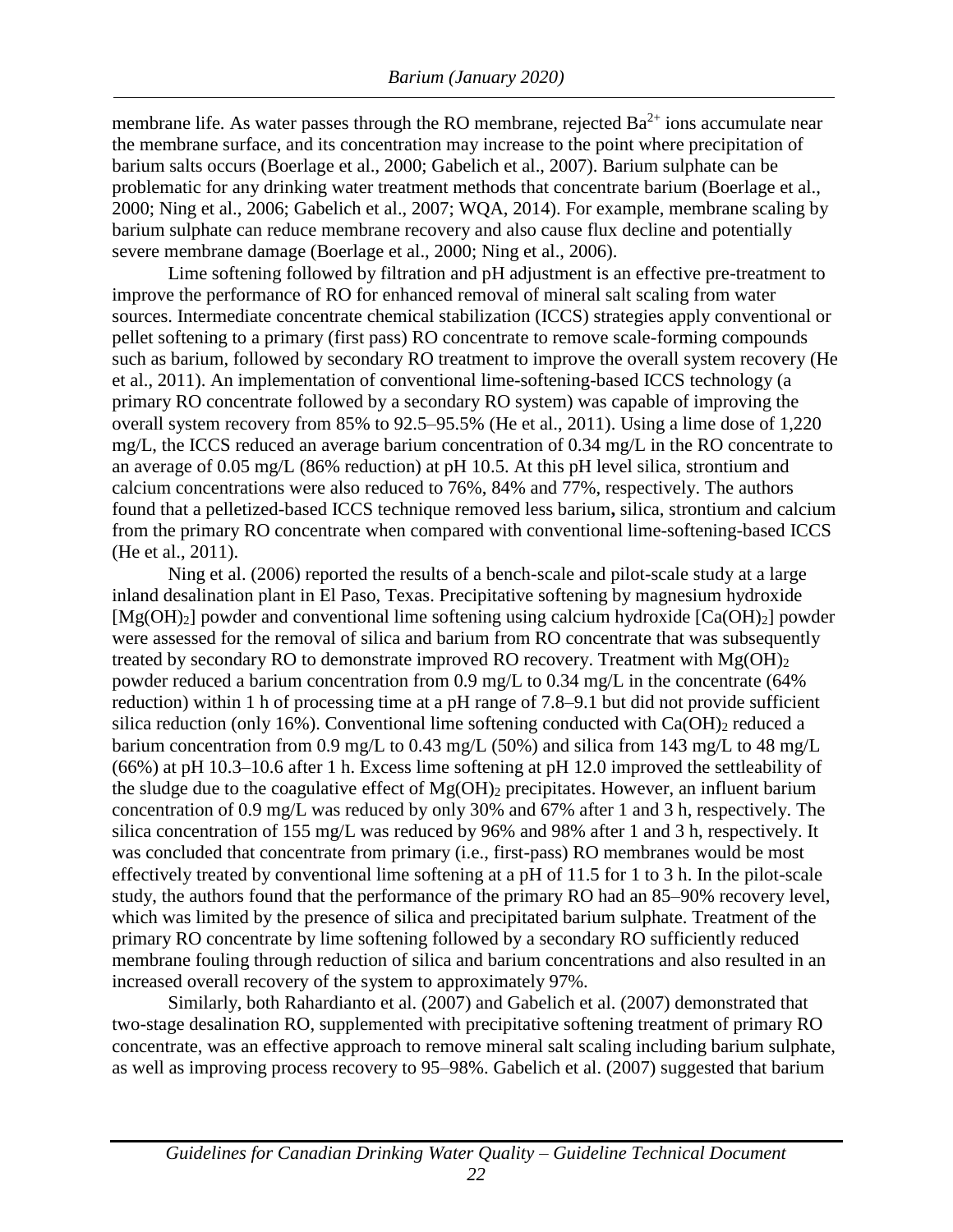removal during precipitative softening was enhanced by inclusion into or onto calcium carbonate crystalline lattice during precipitation.

#### <span id="page-29-0"></span>*7.2.6 Emerging technologies*

#### <span id="page-29-1"></span>*7.2.6.1 Adsorptive media*

Araissi et al. (2016) tested an adsorptive zeolite 4A medium for barium removal in batch experiments using feed water with barium concentrations of from 0.3 mmol (41.1 mg/L) to 25 mmol (3,432 mg/L) at pH levels of 8.2–11.0. The samples were stirred for 14 h in contact with 0.15 g of the media. The maximum observed adsorption capacity was 2.25 mmol  $Ba^{2+}/g$ . The authors indicated that the mechanism of barium removal was considered an IX process. The batch experiments were also carried out using a binary system of barium and strontium, and the authors found that strontium was preferentially removed by zeolite over barium. They also indicated that zeolite may provide an effective IX material for removing barium in water. Sato et al. (2011) reported on the use of zeolite 4A media filters for the removal of radioactive contaminants including barium from drinking waters associated with the severe incident at the Fukushima Daiichi Nuclear Power Station. The authors found that synthetic zeolite 4A efficiently removed cesium, strontium and barium but gave no details regarding the capacity of the filters or the operating conditions.

#### <span id="page-29-2"></span>*7.2.7 Distribution system considerations*

The accumulation of trace inorganic contaminants (TICs) in the drinking water distribution system is a complex function of numerous factors, including contaminant concentration in treated water, pH and redox conditions in the distribution system and pipe material. Iron oxyhydroxides and hydrous manganese oxides are significant sinks for TIC accumulation because of their adsorptive affinity for them. Water quality changes or physical disruptions in the distribution system can remobilize contaminants into the bulk water. Indicators of this include the presence of discoloured water or increased turbidity.

Barium has been repeatedly detected in samples from both distribution system piping scales and solids mobilized during hydrant flushing (Schock et al., 2008; Freidman et al., 2010; Peng et al., 2012; Lytle et al., 2014). Barium deposition in the distribution system occurs primarily due to the surface adsorption and/or co-precipitation reactions involving soluble barium species  $(Ba^{2+})$ , which are enhanced at elevated pH (Friedman et al., 2010). Barium accumulation is strongly influenced by the co-occurrence of manganese deposits, phosphate precipitates and/or phosphate surface groups and to lesser extent by the concentration of barium in the water (McComish and Ong, 1988; Sugiyama et al., 1992; Charette and Sholkovitz, 2006; Schock et al., 2008; Friedman et al., 2010; Peng et al., 2012).

Barium may also enter the distribution system water through leaching from cement-based materials and linings under aggressive water chemistry and/or hydraulic conditions. Leaching of barium from cement-mortar linings can result in the precipitation of  $BaCO<sub>3</sub>$  and  $BaSO<sub>4</sub>$  in the distribution system (Friedman et al., 2010). Guo et al. (1998) conducted laboratory tests to determine the extent of leaching from ductile iron pipes lined *in situ* with Portland cement (type I) mortar. The pipes were lined, cured and subsequently disinfected in accordance with ANSI/AWWA standards. The tests were performed using tap water from a New Jersey water distribution system. Under static conditions barium concentration was increased gradually by up to 18% of its respective U.S. EPA drinking water standard of 2.0 mg/L during the first 14 days of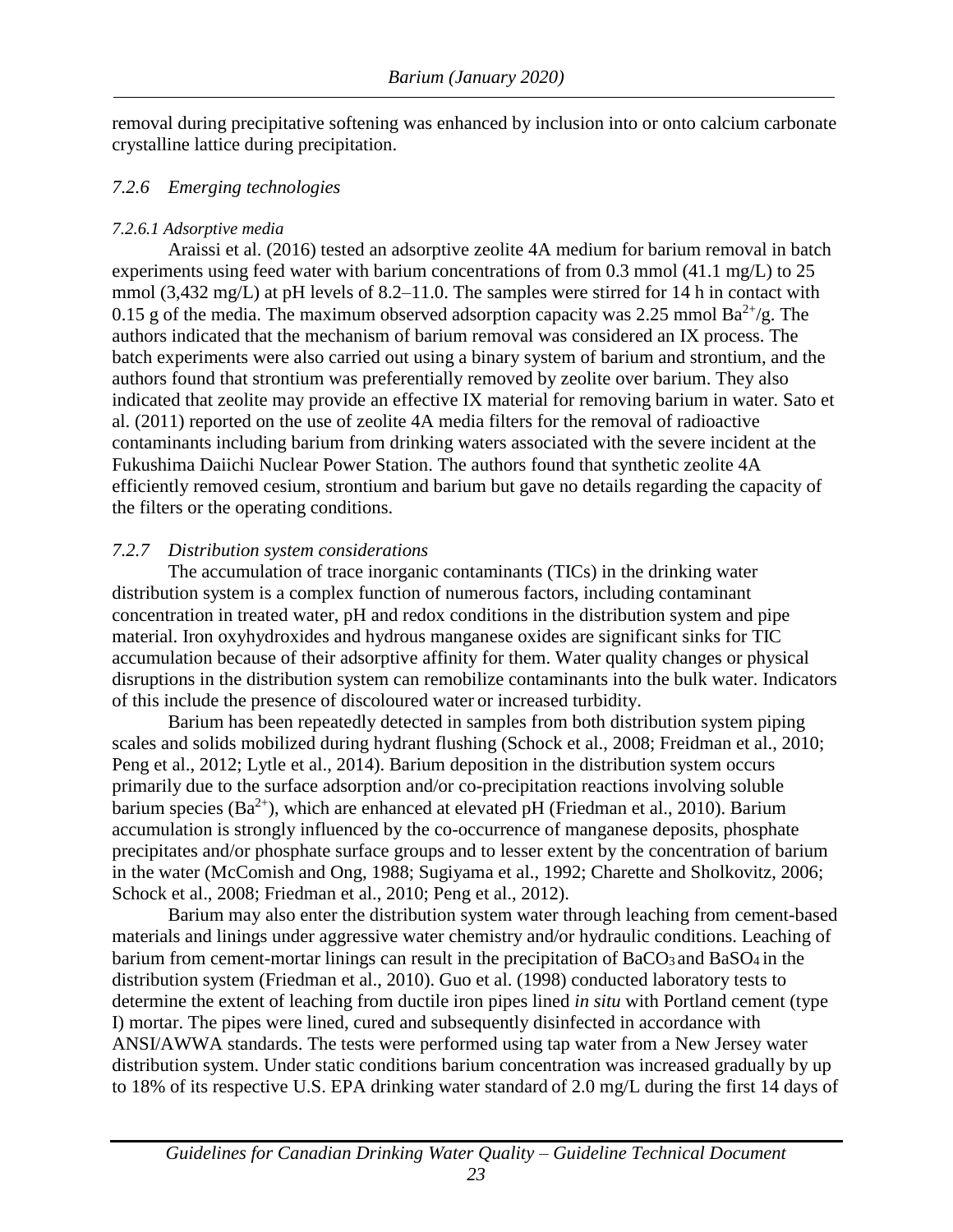most commercially available cements. water stagnation. The cement used to line the test pipes contained a lower amount of metals than

(0.0005 % wt) in 87 of the 91 samples (95%) (Schock et al., 2008). % wt)]. Barium was detected in concentrations greater than the reporting level of 5.0 mg/kg concentration of 199.0 mg/kg scale [range of 1.0 mg/kg (0.0001 % wt) to 2,850 mg/kg scale (0.3 lines from 26 different water distribution systems in the U.S. had an average barium Lead-pipe scale samples collected from 91 pipe specimens of lead and lead-lined service

corrosion products interact with barium more strongly than iron oxides. studies (Murray, 1975; Sugiyama et al., 1992) showing that manganese oxides formed in and manganese concentration in scale deposits. This correlation supported the data from previous similar to barium. Similarly, Peng et al. (2012) observed a notable correlation between barium indicated that manganese dioxide has been extremely effective for adsorption of cationic species 46,700  $\mu$ g/g) and phosphorous concentrations (2,000–12,300  $\mu$ g/g). Zasoski and Burau (1988) ranging from 460  $\mu$ g/g (0.05% wt) to 2,400  $\mu$ g/g (0.24% wt) also had high manganese (372– 104 µg/g (0.01% wt), respectively. Five of the deposit samples with barium concentrations barium concentrations in scale deposits and hydrant-flush solids were 88 µg/g (0.009% wt) and concentration of all scale deposits and sediment samples was 94 µg/g. Specifically, median of 48 to 289 mg/L as CaCO3. Friedman et al. (2010) reported that the median barium had barium concentrations ranging from 0.002 to 0.6 mg/L, pH levels of 7.1 to 8.5 and alkalinity water and blended water sources (Friedman et al., 2010; Peng et al., 2012). The distributed water from the distribution systems of 20 U.S. drinking water utilities supplied by groundwater, surface Barium was the most concentrated TIC detected in scale samples and sediments collected

7.0–8.0, alkalinity of  $251-476$  mg/L as CaCO<sub>3</sub> and were sourced from groundwater. (0.9% wt), with an average value of 0.24% wt (Lytle et al., 2014). All waters had a pH range of different water utility distribution systems ranged from 60.8  $\mu$ g/g (0.006% wt) to 9,276  $\mu$ g/g Barium concentrations in 22 hydrant flush solids and two pipe specimen samples from 12

the U.S. EPA drinking water standard for barium of 2.0 mg/L. authors noted that theoretically 16–26% of the scale deposit would need to be released to exceed accumulated on a 100-mile pipe length (160 km) [based on a 12-in. diameter pipe (30.5 cm)].The Friedman et al. (2010) reported an estimated barium mass of 76.0 lb (34.5 kg)

#### <span id="page-30-0"></span>*7.2.8 Treatment chemicals in contact with drinking water*

60 is 0.2 mg/L (NSF/ANSI, 2018). product allowable concentration (SPAC). Current SPAC for barium under NSF/ANSI Standard that can be present in treatment chemicals. This maximum concentration is known as the single treatment (NHMRC, 2011). NSF/ANSI Standards 60 sets a maximum concentration for barium hydroxide, calcium hypochlorite and polyaluminium chloride) that are used in drinking water Barium impurities may be present in various chemicals (such as alum, calcium

#### <span id="page-30-1"></span>**7.3 Residential scale**

device may be an option for decreasing barium concentrations. household obtains its drinking water from a private well, a residential drinking water treatment In cases where barium removal is desired at the household level, for example when a

certification body as meeting the appropriate NSF International (NSF)/American National but it strongly recommends that consumers use devices that have been certified by an accredited Health Canada does not recommend specific brands of drinking water treatment devices,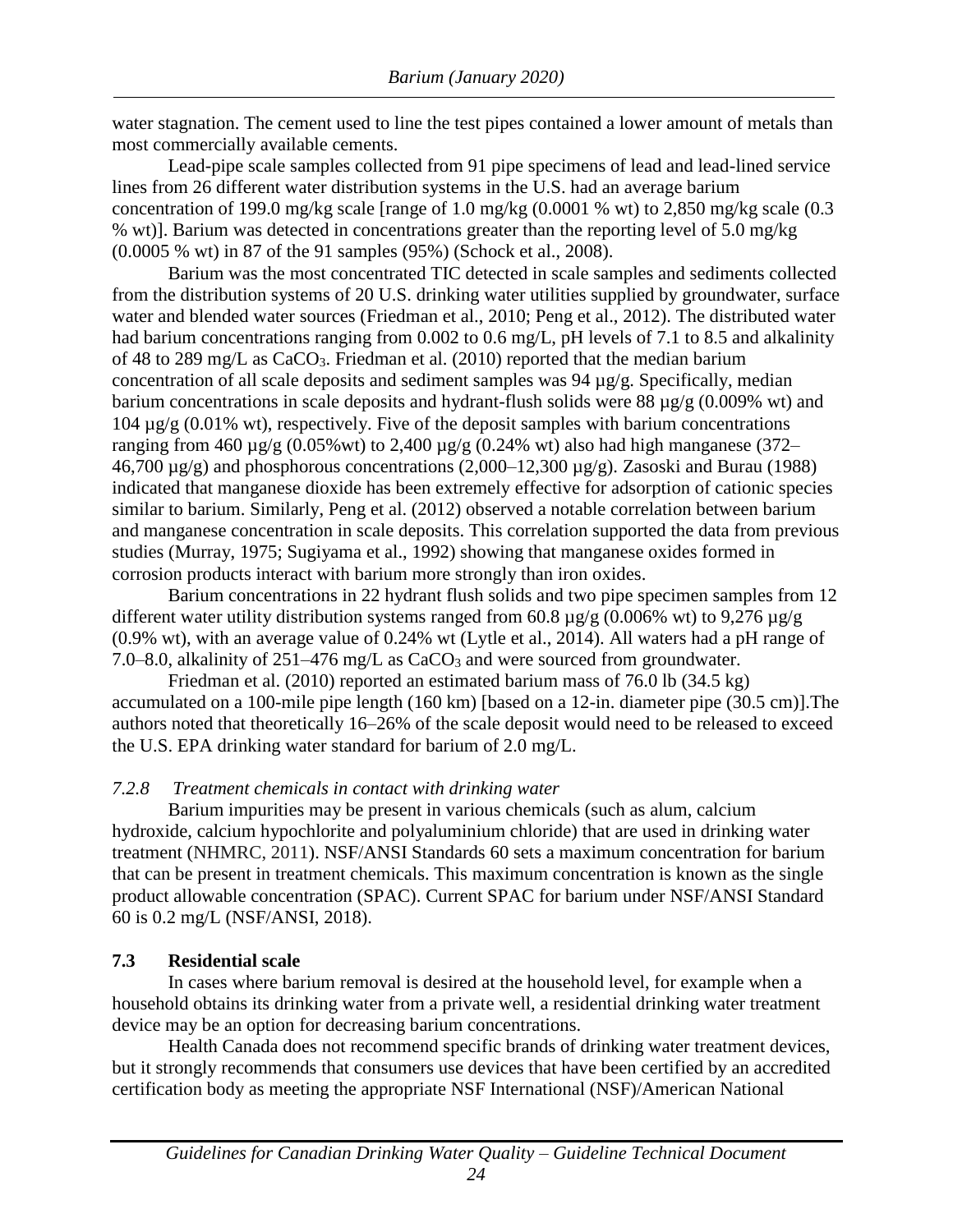Standards Institute (ANSI) drinking water treatment unit standards. These standards have been designed to safeguard drinking water by helping to ensure the material safety and performance of products that come into contact with drinking water. Certification organizations provide assurance that a product conforms to applicable standards and must be accredited by the Standards Council of Canada (SCC). In Canada, the following organizations have been accredited by the SCC to certify drinking water devices and materials as meeting NSF/ANSI standards (SCC, 2019):

- CSA Group (www.csagroup.org);
- NSF International (www.nsf.org);
- Water Quality Association (www.wqa.org);
- UL LLC (www.ul.com);
- Bureau de normalisation du Québec (www.bnq.qc.ca);
- International Association of Plumbing & Mechanical Officials (www.iapmo.org); and
- Truesdail Laboratories Inc. (www.truesdail.com).

An up-to-date list of accredited certification organizations can be obtained from the SCC (2019).

Water treatment technologies able to be certified to NSF standards for barium reduction include cation exchange, RO and distillation. Applicable NSF/ANSI Standards are NSF/ANSI Standard 44: Cation Exchange Water Softeners (NSF/ANSI, 2016a); NSF/ANSI Standard 58: Reverse Osmosis Drinking Water Treatment Systems (NSF/ANSI, 2016b) and NSF/ANSI Standard 62: Drinking Water Distillation Systems (NSF/ANSI, 2016c).

For drinking water treatment devices to be certified to NSF/ANSI standards 44, 58 and 62 for the reduction of barium concentration, the devices must be capable of reducing an average influent (challenge) concentration of 10.0 mg/L to a maximum final concentration of 2.0 mg/L or less. In addition, treatment devices certified to standards 44 and 62 can be certified either specifically for barium reduction (as noted above) or for the removal of hardness and TDS, respectively, which are used as a surrogate for barium in these standards. If water softeners (cation exchange systems using 100% sulphonated polystyrene divinyl benzene resin), certified to NSF/ANSI Standard 44 and reduced hardness concentration to below 1.0 gpg (17.1 mg/L) from an influent hardness of 20 gpg (342 mg/L) will be able effectively to reduce barium in drinking water. For a treatment device to be certified to NSF/ANSI Standard 62 using TDS as a surrogate must achieve a minimum TDS reduction of 99% from an influent concentration of 1,000 mg/L.

RO systems are intended for point-of-use (POU) installation, as larger quantities of influent water are needed to obtain the required volume of treated water, which is generally not practical for residential-scale point-of-entry systems. RO systems should only be installed at POU, as the water they have treated may be corrosive to internal plumbing components. A consumer may need to pretreat the influent water to reduce fouling and extend the service life of the membrane. Distillation systems are also intended for POU installation only. The distillation process is effective, however, there are no currently certified systems available.

Selection of the most effective treatment system for a household will depend on a variety of factors, including the concentration of barium, and such other parameters as hardness, alkalinity and the pH of the source water. Before a treatment device is installed, the water should be tested to determine the general water chemistry and verify the presence and concentration of barium. Periodic testing by an accredited laboratory should be conducted on both the water entering the treatment device and the finished water to verify that the treatment device is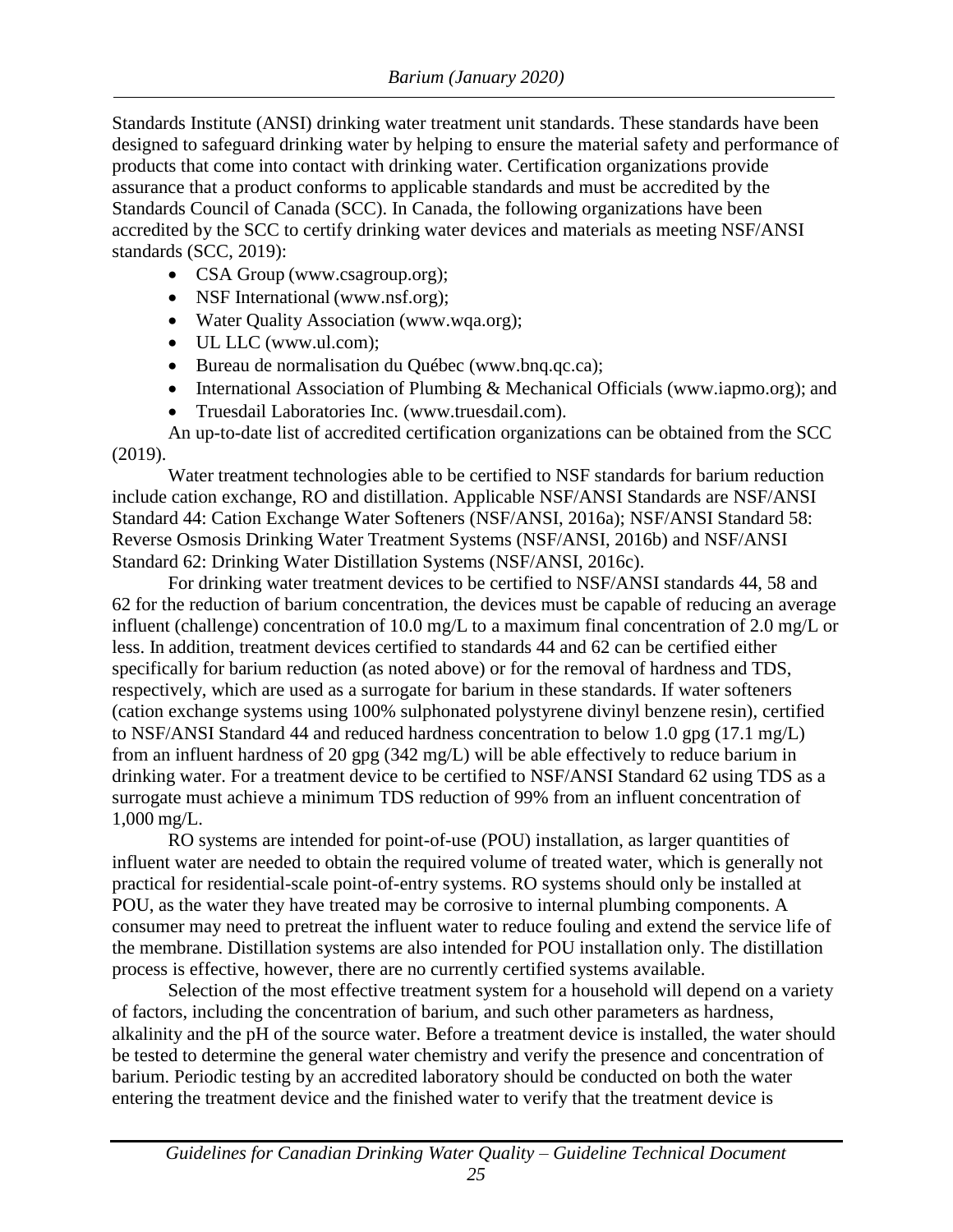effective. Treatment devices lose their removal capacity through usage and time and need to be maintained and/or replaced. Consumers should verify the expected longevity of the components in their treatment device according to the manufacturer's recommendations and service it when required.

Various household water softeners have been randomly sampled to examine their barium removal efficiency. The influent barium concentrations ranged from 0.5 mg/L to 6.4 mg/L and influent hardness varied from 205 mg/L to 248 mg/L as  $CaCO<sub>3</sub>$ . All tested water softeners reduced barium concentration to below 1.0 mg/L and hardness to between 2 mg/L to 35 mg/L as CaCO<sub>3</sub> (Snoevink et al., 1987a).

Homeowners with private wells using IX softeners in sodium form should be aware that the treatment unit may introduce undesirable quantities of sodium in the treated water.

#### <span id="page-32-0"></span>**8.0 Kinetics and metabolism**

#### <span id="page-32-1"></span>**8.1 Absorption**

Barium absorption from the diet in humans was reported to vary widely, generally ranging from 1% to 60% (LeRoy et al., 1966; Schroeder et al., 1972; Leggett, 1992; Kravchenko et al., 2014). Factors influencing absorption include age, chemical species/solubility, fasting status, vitamin D status, and the presence of other ions in the diet (Leggett, 1992). Despite the variability and uncertainty of the results, Leggett (1992) proposed an absorption of 20% for water-soluble forms of barium by the gastrointestinal tract, which at the time of the review aligned with the value applied by the International Commission on Radiological Protection (ICRP, 1980). Peak blood level was reported to occur 2 h after ingestion of barium chloride, with a serum half-life of 3 h (Downs et al., 1995).

A wide range of oral absorption values have also been reported in laboratory animals (1– 95%), with more water-soluble forms having higher absorption (Venugopal and Luckey, 1978; Kravchenko et al., 2014). In rats, 85% of BaCl<sub>2</sub> was absorbed at 14–18 days of age, 63% at 22 days of age, and 6% at age 6 weeks and older (Taylor et al., 1962). Having adult rats fast for 18 h pre-exposure increased absorption by a factor of three. Rats receiving 10 mg /L of barium as barium sulphate by intubation exhibited peak barium blood levels 15 min after dosing, with 50% remaining in the blood 4 h post exposure (McCauley and Washington, 1983). The maximum blood concentration was higher with barium sulphate than with barium chloride or barium carbonate. In dogs, oral absorption of barium chloride was reported to range between 1–7% and 50% (Cuddihy and Griffith, 1972).

In rats administered barium chloride via gavage, younger rats (14–22 days old) absorbed barium more efficiently than older animals (6–70 weeks old) (i.e., 63–84% in young animals versus 7–8% in older rats) (Taylor et al., 1962). In this same study, fasting was also found to increase absorption from 7–8% to 20%. Absorption after the first 7 h following administration was not investigated. The ICRP (1993) and the World Health Organization (WHO, 1990) also reported that children may absorb barium to a greater extent than adults; the ICRP (1993) has estimated oral absorption of soluble barium to be 60% in infants, 30% in children 1–15 years old and 20% in adults.

The solubility of barium compounds under environmental conditions does not necessarily influence their absorption in the body. McCauley and Washington (1983) compared absorption efficiencies of different barium compounds and found that single gavage doses of  $^{131}$ Ba-labelled barium sulphate and barium chloride (amounting to 10 mg of barium) were absorbed at similar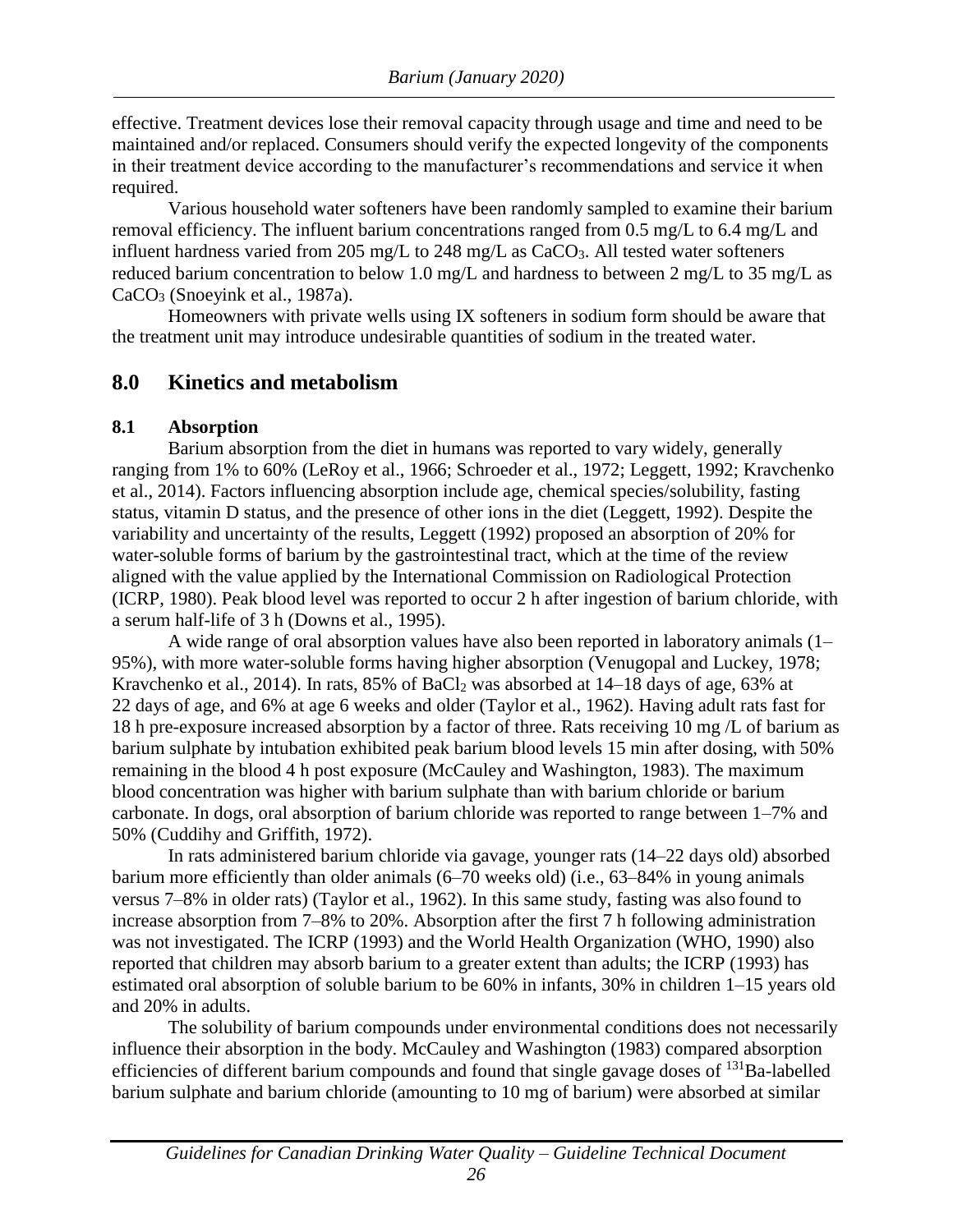rates, as indicated by blood and tissue levels in rats. The authors suggested that the similar absorption efficiencies may be attributed to the solubilization of the low dose of barium sulphate by hydrochloric acid in the stomach. Barium carbonate in a vehicle containing sodium bicarbonate was poorly absorbed, most likely owing to the buffering capacity of sodium bicarbonate, which may have impaired the hydrochloric-acid-mediated conversion to barium chloride. These results suggest that soluble barium compounds or compounds generating barium ions in the acidic environment of the stomach have similar absorption efficiencies.

#### <span id="page-33-0"></span>**8.2 Distribution**

Barium mainly deposits in bone and connective tissues, with bones containing approximately 66–90% of the total body burden (Schroeder et al., 1972; Venugopal and Luckey 1978; Tardiff et al., 1980). Barium can also accumulate in teeth, as shown in a study by Miller et al. (1985) in which the ratio of barium to calcium observed in the teeth of children from a community with high levels of barium in drinking water (10 mg/L) was five times higher than among children from another community with barium levels of 0.2 mg/L, despite their similar ethnic and socioeconomic status. Barium also distributes widely into different tissues, with lungs, fat, muscle, skin, connective and soft tissues being found to contain 0.1–0.5 mg of barium in adult humans in the United States (Schroeder et al., 1972).

No differences in distribution were found between sexes of rats exposed to 10–250 mg/L of barium as barium chloride for 4–13 weeks (Tardiff et al., 1980). Barium is also known to cross the placental barrier (Venugopal and Luckey, 1978; McCauley and Washington, 1983). The highest concentrations of barium in rats intubated with 10 mg/L of barium chloride for 24 h were found in the heart, muscles, eye, liver, and kidney (McCauley and Washington, 1983).

#### <span id="page-33-1"></span>**8.3 Metabolism**

Barium is not metabolized in the human body. As an ion it is monovalent and not subject to changes in oxidation state.

#### <span id="page-33-2"></span>**8.4 Excretion**

In humans barium is excreted in feces and urine, with feces representing the primary route of excretion; Schroeder et al. (1972) reported that for a total intake of 1.33 mg/day (1.24, 0.086, and 0.001 mg/day from food, water, and air, respectively) approximately 90% of the barium is excreted in the feces and 2% in the urine. Similar results were observed by Tipton et al. (1969); two men excreted 95%–98% and 2%–5% of a daily barium intake via feces and urine, respectively.

#### <span id="page-33-3"></span>**8.5 Physiologically based pharmacokinetic (PBPK) models**

No PBPK modelling for barium was identified in the currently available literature.

# <span id="page-33-4"></span>**9.0 Health effects**

Barium is not considered to be an essential element (Venugopal and Luckey, 1978; Ferrante et al., 2014; Chellan and Sadler, 2015).

Different barium compounds have differing solubilities in water and body fluids, which influences their toxicity. The  $Ba^{2+}$  ion and the water-soluble compounds of barium (mainly chloride, nitrate, and hydroxide) are toxic to humans and animals. Barium carbonate, although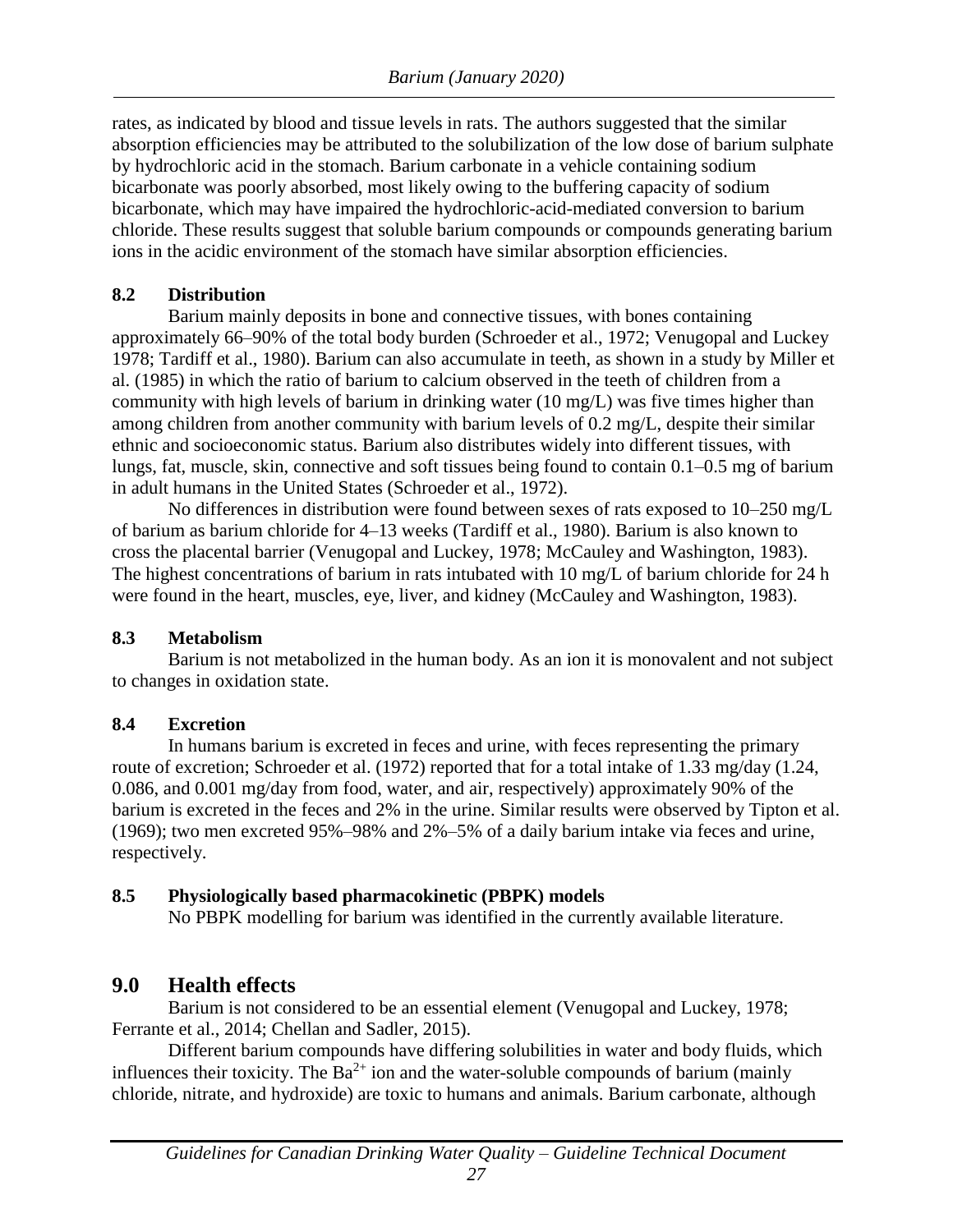relatively insoluble in water, is soluble in the gastrointestinal tract, allowing uptake into serum and tissues thereby capable of causing effects. Water-insoluble barium compounds, such as barium sulphate, serve as inefficient sources of  $Ba^{2+}$  ion and are therefore generally nontoxic to humans. The nontoxic nature of barium sulphate has made it useful in medical applications; for example, it serves as a contrast medium for X-ray examination of the gastrointestinal tract. However, barium sulphate or other insoluble barium compounds can become toxic if the gastrointestinal tract is compromised (e.g., in the case of colon cancer), thereby allowing barium to enter the bloodstream (ATSDR, 2007).

#### <span id="page-34-0"></span>**9.1 Effects in humans**

The database on human health effects from barium exposure is limited. Health effects reported from acute exposure to high levels of barium carbonate or chloride are largely related to hypokalemia, which can lead to complications such as ventricular tachycardia, hypertension and/or hypotension, muscle weakness and paralysis. Portal of entry gastrointestinal effects such as vomiting, abdominal cramps, and watery diarrhea have also been reported shortly after ingestion of high doses. Associations between barium in drinking water and mortality from cardiovascular disease are largely negative; however, one retrospective study reported a positive association, although a lack of controlling for confounding factors and poor exposure characterization render the results unreliable. The impacts of barium exposure on developmental and reproductive toxicity, as well as hearing loss, have been investigated; however, results are inconclusive, largely due to poor exposure characterization. The carcinogenicity of barium has not been evaluated in humans.

### <span id="page-34-1"></span>*9.1.1 Acute toxicity*

Acute poisoning with barium salts can occur (levels unreported) in cases of accidental human oral ingestion and suicide attempts. In these situations, barium has caused hypokalemia (low serum potassium levels), leading to neuromuscular (e.g., muscle weakness and paralysis, abnormal reflexes, tingling, dizziness) and cardiovascular effects (e.g., arrhythmias, electrocardiogram abnormalities) (McNally, 1925; Diengott et al., 1964; Lewi et al., 1964; Ogen et al., 1967; Talwar and Sharma, 1979; Deng et al., 1991; Downs et al., 1995; Koch et al., 2003; Rhyee and Heard, 2009; Payen et al., 2011; Bhoelan et al., 2014). In one case study, the absorbed barium came from a carbonate salt present in flour that was solubilized as a result of the acidic stomach pH.

Gastrointestinal effects (gastric pain, vomiting, diarrhea, tightness in the throat, dryness of the mouth, hemorrhage) are reported as acute effects following barium ingestion. The acute responses can progress to increased blood pressure, progressive muscular paralysis, cardiovascular and respiratory failure, and even death (Downs et al., 1995; Jourdan et al., 2001; Bhoelan et al., 2014). Hemoglobin in the urine and renal failure have also been observed (Morton, 1945; Gould et al., 1973; Wetherill et al., 1981; Phelan et al., 1984; Jha et al., 1993; Silva et al., 2003; Koch et al., 2003; Lukasik-Glebocka et al., 2014). Doses of 1–15 g of barium sulphide have caused death. However, in another case medical treatment following exposure to up to 133 g of barium carbonate prevented a lethal response (Downs et al., 1995).

### <span id="page-34-2"></span>*9.1.2 Subchronic and chronic toxicity and carcinogenicity*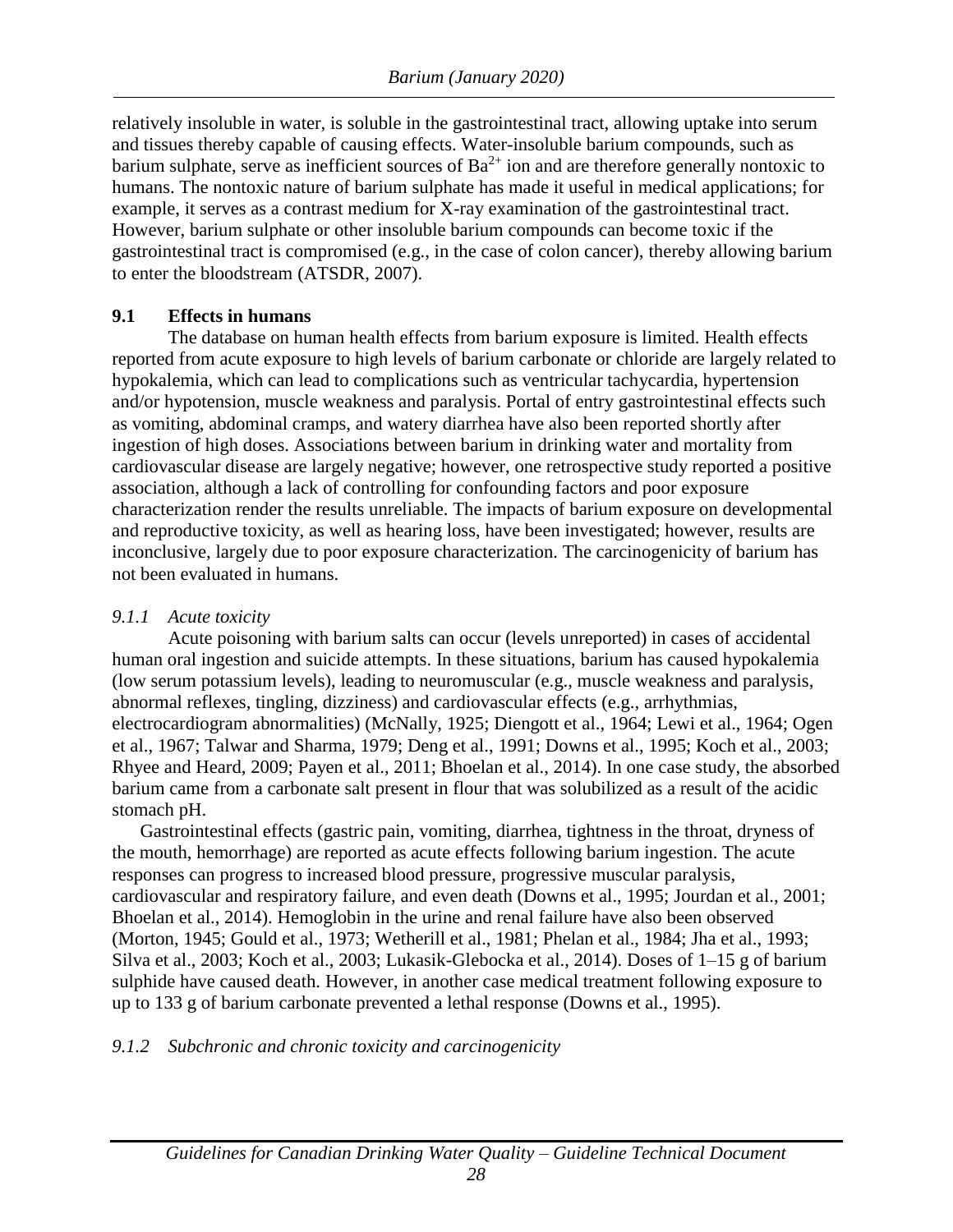#### <span id="page-35-0"></span>*9.1.2.1 Cardiovascular toxicity*

A retrospective study found higher mortality rates ( $p < 0.05$ ) from all cardiovascular diseases and for heart diseases (data retrieved from death certificates for the years 1971–1975) in Illinois communities with barium concentrations of 2–10 mg/L in drinking water compared with communities having <0.2 mg/L in their drinking water (25,433 adults of four high-barium communities and 46,905 adults of seven low-barium communities) (Brenniman et al., 1979; Brenniman and Levy, 1985). The communities were matched for demographic characteristics and socioeconomic status; however, there was no adjustment for the use of water softeners, medication, smoking, diet and exercise. Moreover, the rate of population change was about 70% in the communities with the highest concentrations during the decade preceding the study dates, and no information was provided on the length of time individuals lived in a community.

Additionally, exposure was poorly characterized; no information was provided on tap water consumption rates. In another study that evaluated cardiovascular morbidity, no differences in blood pressure, stroke, heart or kidney disease were observed ( $p < 0.05$ ) between an Illinois community with a mean of 7.3 mg/L in drinking water ( $n = 1,175$  adults in West Dundee) and another one with a mean of 0.1 mg/L ( $n = 1,203$  adults in McHenry) for the years 1976–1977 (Brenniman et al., 1981; as summarized in Brenniman and Levy, 1985).

No association between barium intake from drinking water and cardiovascular markers (i.e., cholesterol, glucose, and triglyceride levels, blood pressure, heart rate, electrocardiographic endpoints) were found in 11 American male volunteers (27–61 years old) (Wones et al., 1990). Barium was administered via the drinking water at successive barium concentrations of 0 ppm for the first 2 weeks, 5 ppm for the next 4 weeks and 10 ppm (as barium chloride) for the final 4 weeks. Factors associated with cardiovascular risk (such as exercise and food intake) were controlled. However, the small number of subjects, the duration of exposure, and the lack of absorption data limit an interpretation of the results of this study.

#### <span id="page-35-1"></span>*9.1.2.2 Developmental and reproductive toxicity*

There is little information from human studies on reproductive and developmental effects from soluble barium compounds. In a small prospective epidemiological study, there were no differences (in gestational age, birth weight, and major or minor malformations;  $p = 1.0$ ) in babies ( $n = 32$ ) born to mothers who inadvertently swallowed barium sulphate used in radiography procedures during the first trimester of pregnancy when compared with 94 control mothers (Han et al., 2011). Moreover, there was no evidence of teratogenicity in babies ( $n = 5$ ) born to mothers who were inadvertently exposed to barium via enema (Han et al., 2010). Nevertheless, the low solubility and absorption rates of barium sulphate used in medical procedures confound the interpretation of these results with respect to soluble barium compounds.

A small, single-site case–control study reported that barium was among the metals that were reported to be elevated in the hair ( $p = 0.003$ ) and urine ( $p = 0.002$ ) of 25 children (mean age of 5 years) with autism spectrum disorder in Saudi Arabia compared with 25 non-autistic children matched for age and sex. However, this study had several shortcomings: mothers of autistic children were exposed to second-hand smoke, controls were chosen through case referrals, and no attempt was made to identify which other trace elements and heavy metals could be responsible for the associations (Blaurock-Busch et al., 2011).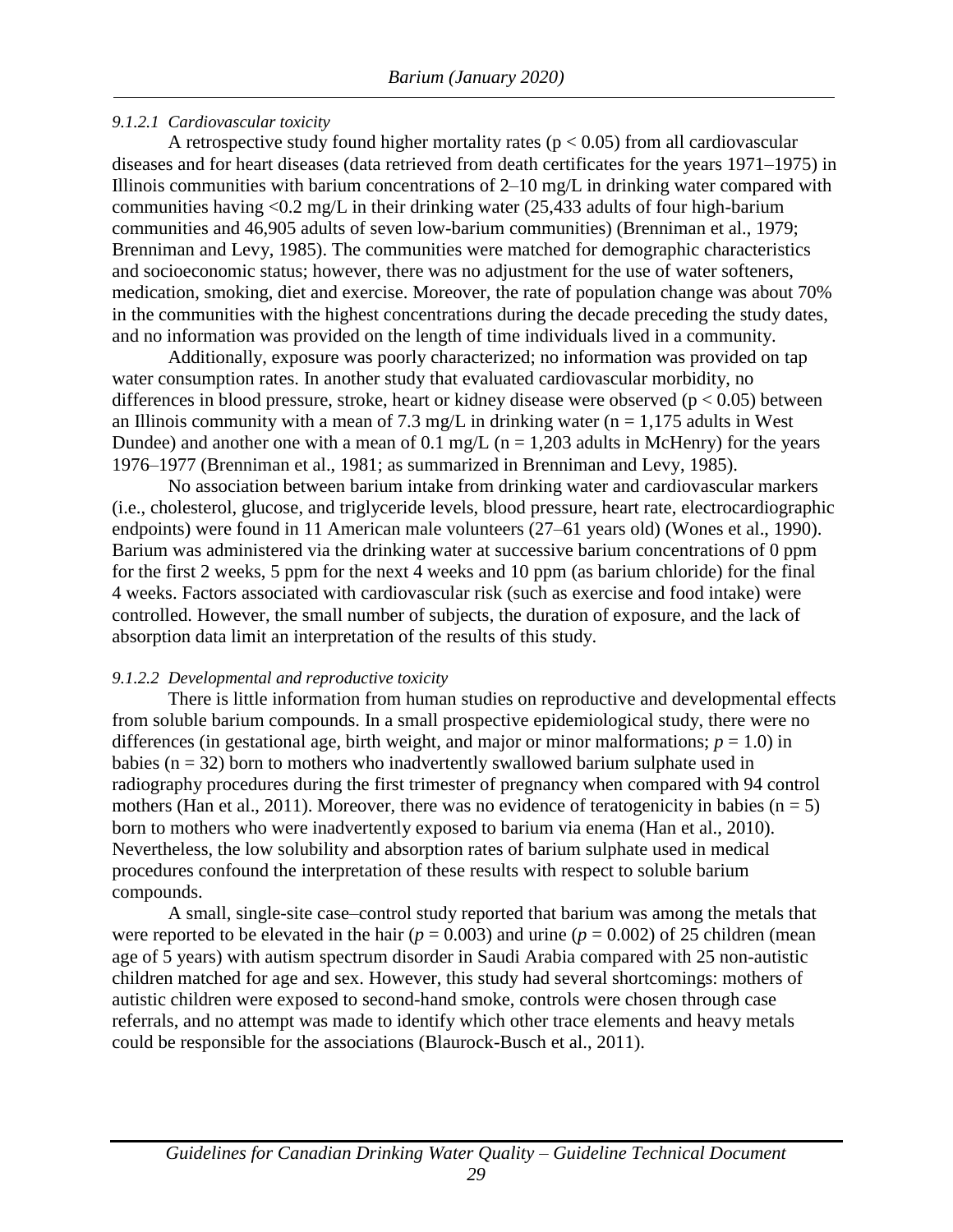#### <span id="page-36-0"></span>*9.1.2.3 Other effects*

In a pilot cross-sectional study, Ohgami et al. (2016) reported an association between hearing loss (auditory thresholds) and concentrations of barium in hair (odds ratio (OR) = 4.75) (95% confidence interval (CI): 1.44, 17.68) at 8 kHz and OR = 15.48 ( 95% CI: 4.04,79.45) at 12 kHz and toenails (OR = 3.20 (95% CI: 1.35, 7.85)) at 8 kHz and OR = 3.63 (95% CI: 1.58, 8.55 at 12 kHz) in Bangladesh (n = 145 individuals of both sexes aged 12 to 55); however, with no associations with urine levels being observed and sources of exposure not reportedly characterized, the results of this study limit any inferences that can be made with respect to barium exposure and hearing loss.

Utilizing the data from NHANES 1999–2002 to explore the association between waist circumference and body mass index with the body burdens of various toxic metals, Padilla et al. (2010) reported that urinary barium showed a direct positive association with body mass index and waist circumference ( $p < 0.05$ ), suggesting that environmental exposure to barium (and other metals) may influence variations in weight gain or loss in humans.

#### <span id="page-36-1"></span>**9.2 Effects on experimental animals**

The database on health effects in animals following barium exposure is also somewhat limited. Investigations into cardiovascular function generally did not find any significant alterations in blood pressure or electrocardiogram readings following low-dose oral exposure. Some studies did find significant increases in blood pressure; however, the use of a low mineral diet with less than adequate levels of calcium may have influenced the study results.

The most sensitive adverse effect of barium appears to be renal toxicity. Nephropathy has been observed in rats and mice following short- and long-term oral exposure to barium, with steep dose–response curves being observed in both species; data in mice suggest that the severity and sensitivity to renal lesions is related to the duration of exposure.

Reproductive and developmental studies are limited, with results generally being negative for impacts on reproductive tissues or reproductive performance in rats and mice. Decreases in sperm number and quality as well as shortened estrous cycles and morphological alterations in the ovaries have been observed in rats; however, study weaknesses render these results inconclusive. Decreased pup birth weight and a nonsignificant decrease in litter size have been reported in the offspring of rats exposed to barium chloride in drinking water prior to mating. Finally, several studies found that oral exposure to barium did not significantly increase tumour incidence.

#### <span id="page-36-2"></span>*9.2.1 Acute toxicity*

Fluid in the trachea, inflammation of the small and large intestine, decreased liver/brain weight ratio, increased kidney/brain weight ratio, darkened liver, ocular discharge and decreased body weight were reported in rats administered by gavage 60–960 mg Ba/kg as barium chloride in water (Borzelleca et al., 1988). In this study the  $LD_{50}$  (median lethal dose) values were reported as 419 and 408 mg  $BaCl<sub>2</sub>/kg$  bw in male and female Sprague-Dawley rats, respectively. Another study reported an LD<sub>50</sub> of 132 mg Ba/kg bw and 220 mg Ba/kg bw for adults and weanling Charles River rats (strain not specified), respectively, gavaged with barium chloride in water (Tardiff et al., 1980). Also, ECG abnormalities, tachycardia, ventricular fibrillation, muscle paralysis, salivation, diarrhea, hypertension, respiratory paralysis, hypokalemia, and death were observed following intravenous infusion of barium chloride in mongrel dogs (Roza and Berman, 1971).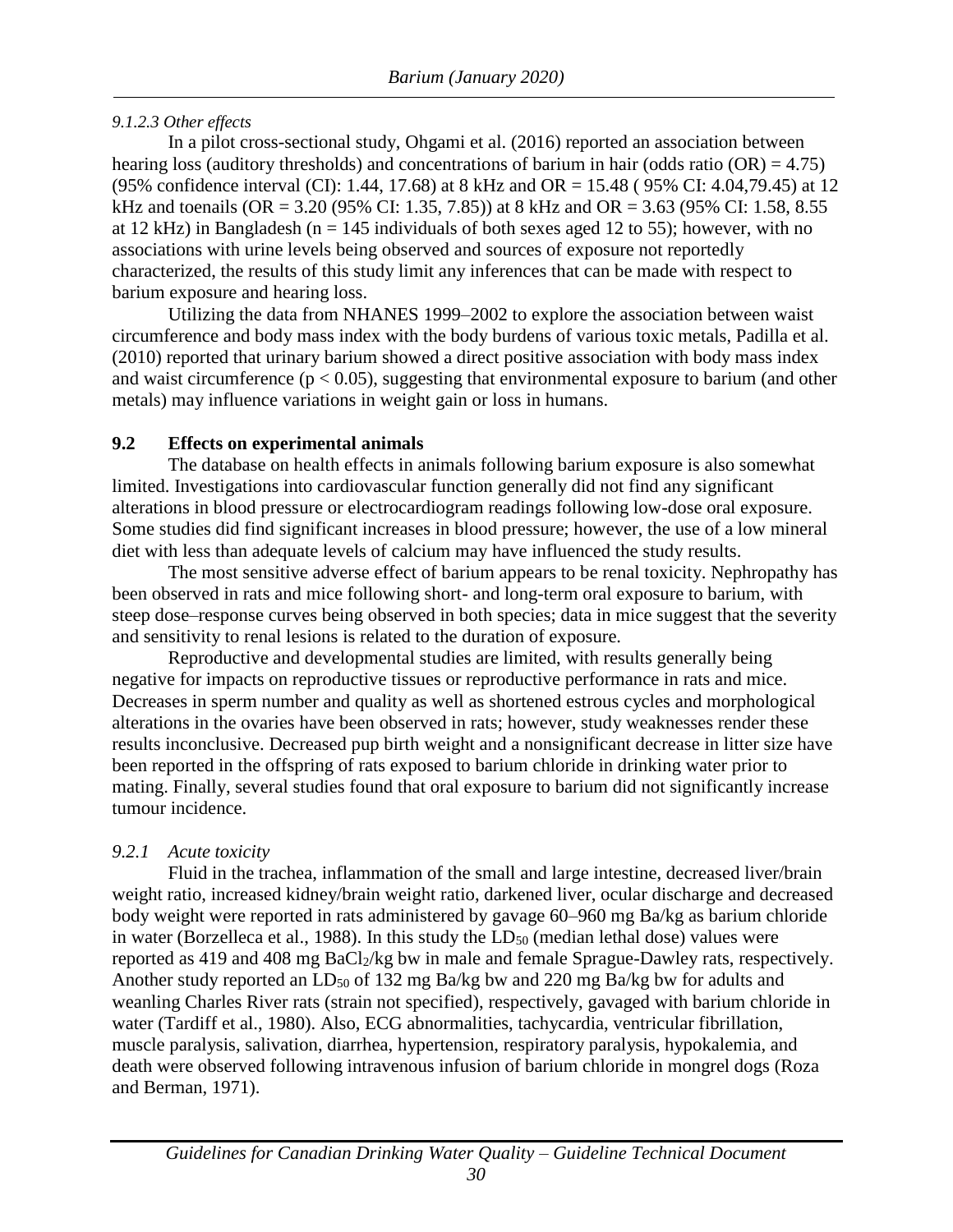#### <span id="page-37-0"></span>*9.2.2 Short-term exposure*

#### <span id="page-37-1"></span>*9.2.2.1 Kidney effects*

The U.S. National Toxicology Program (NTP, 1994) conducted toxicity studies in F344/N rats and B6C3F1 mice by administering barium chloride dihydrate (99% pure) in drinking water for 15 days and 13 weeks. In the 15-day studies, rats (70 days old; 5/sex/dose) were administered barium at concentrations of 0, 125, 250, 500, l,000, or 2,000 ppm (10, 15, 35, 60, or 110 mg/kg bw per day for both males and females), and mice (77 days old; 5/sex/dose) received 0, 40, 80, 173, 346, or 692 ppm (10, 30, 65, 110, or 200 mg/kg bw per day for males; 10, 35, 65, 115, or 180 mg/kg bw per day for females). In rats, no chemical-related deaths, differences in final mean body weights or clinical findings of toxicity were observed; in addition, no significant differences in absolute or relative organ weights, hematology, clinical chemistry, or neurobehavioral parameters were reported. Water consumption by male and female rats in the highest dose group was slightly less  $(\leq 16\%)$  than controls during the second week. In mice, no chemical-related deaths, differences in mean body weights and water consumption, or clinical/histopathological evidence of toxicity were observed; in the highest dose group, relative liver weight of males and absolute and relative liver weights of females were significantly higher than those of the controls.

In the 13-week studies, F344/N rats and B6C3F1 mice (43 days old; 10/sex/dose) were administered barium (as barium chloride in drinking water *ad libitum*) at concentrations of 0, 125, 500, 1,000, 2,000 and 4,000 mg/L (0, 10, 30, 65, 110 or 200 mg Ba/kg bw per day for male rats; and 0, 10, 35, 65, 115 or 180 mg Ba/kg bw per day for female rats; 0, 15, 55, 100, 205 or 450 mg Ba/kg bw per day for male mice; and 0, 15, 60, 110, 200 or 495 mg Ba/kg bw per day for female mice, as determined by the study authors) (NTP, 1994). In rats, water consumption by males and females in the high dose group was 30% lower than controls; chemical-related kidney lesions (three males and three females) and death (three males and one female) were also observed in this dose group. No changes in blood pressure were observed throughout the 13 week period in any of the dose groups. Absolute and relative kidney weights in females of the 115 or 180 mg/kg bw per day dose groups as well as in males of the 200 mg/kg bw per day dose group were significantly higher than controls and were related to chemical-induced renal lesions; a no-observed-adverse- effect level (NOAEL) of 65 mg/kg bw per day for increased kidney weights in female rats can be identified from this study. In mice, final mean body weights for males and females of the highest dose group were significantly lower than controls, with males consuming 18% less water than controls. More severe kidney lesions were observed in mice than in rats, with multifocal to diffuse nephropathy (i.e., tubule dilatation, regeneration and atrophy), crystals and eosinophilic casts in atrophic tubules and increased mortality being reported in both sexes in the highest dose group; a NOAEL of 200 mg/kg bw per day for kidney lesions in female mice can be identified from this study.

Fisher-344/N rats and B6C3F1 mice received barium chloride dihydrate (10 animals/sex/ species/dose) via drinking water at concentrations of 0, 1,000, 2,000 or 4,000 mg Ba/L (equivalent to doses of 0, 65, 110 and 200 mg Ba/kg bw per day for males; and 0, 65, 115 and 180 mg Ba/kg bw per day for females, as estimated by the study authors) for 13 weeks (Dietz et al., 1992). Mortality was 10–30% for rats and 60–70% for mice in the highest dose groups. Mortality in mice was attributed to treatment-related renal toxicity, whereas in rats, renal lesions were less severe and were not attributed mortality in the high dose group. Toxic nephrosis and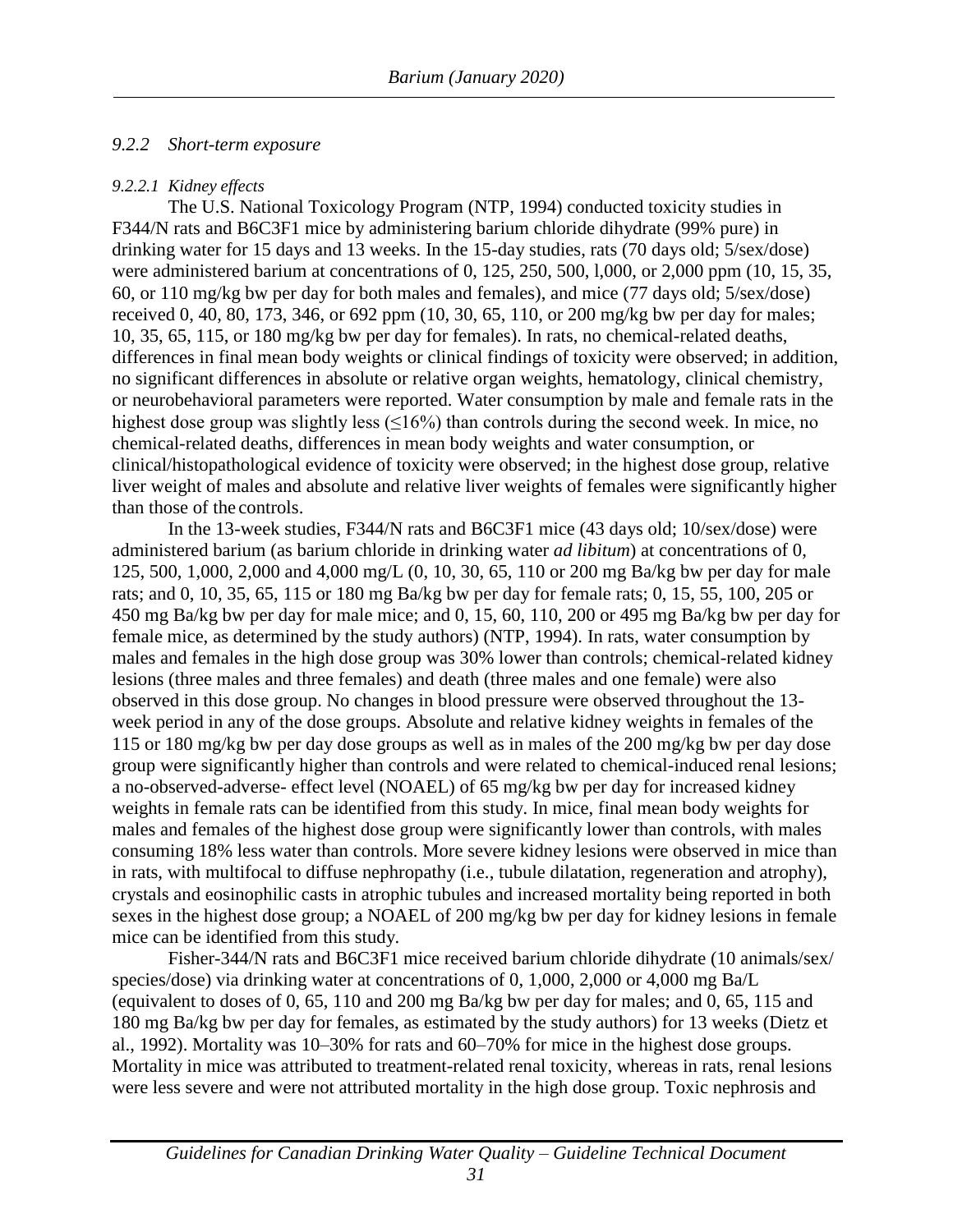crystals in the lumen of renal tubules (postulated by authors as insoluble barium salts) were observed in more than 80% of the mice of both sexes in the highest dose group. Renal lesions were characterized by dilatation (containing eosinophilic granular casts and crystals), regeneration, and atrophy (lined with epithelial cells with stained basophilic cytoplasm) of the tubular cells in mice. There was an irregular depression of the renal capsule near the collapsed tubules. Also, an increase in fibrous tissue was observed between the tubules in the cortex and outer medulla. In rats, only a few foci of dilated tubules were observed in the outer medulla in both sexes at the highest dose. A NOAEL of 2,000 mg Ba/L (110 mg Ba/kg bw per day) was identified by the authors of this study.

In a study investigating the protective effects of pomegranate peel against bariummediated kidney damage, a single group of six adult Wistar rats exposed to barium chloride (67 ppm, equivalent to 10 mg/kg bw per day, as reported by the study authors) for 21 days reduced creatinine clearance (indicator of glomerular dysfunction) compared with controls (Elwej et al., 2016a). The barium group also had various hemorrhage foci and leucocyte infiltration that were evident in the Bowman's space portion of the Bowman's capsule that surrounds the glomeruli.

Female Sprague-Dawley rats gavaged for 10 days with 100, 145, 209 and 300 Ba/kg bw per day in water had a decreased kidney/brain weight ratio in all dose groups except the highest; however, the authors concluded that these results were likely not barium-related, due to the absence of effects in the highest dose group (Borzelleca et al., 1988).

No adverse effects were observed in young adult rats (Charles River rats; 30 animals/sex/ dose) exposed to 0, 10, 50 or 250 mg Ba/L as barium chloride in drinking water (equivalent to 2– 3, 6–13, or 28–64 mg Ba/kg bw per day for males; and 2–3, 7–15, or 36–68 mg Ba/kg bw per day for females, as reported by the study authors) for 13 weeks (Tardiff et al., 1980).

#### <span id="page-38-0"></span>*9.2.2.2 Cardiovascular effects*

An increase in barbiturate-induced myocardial contractile depression was observed in young female Long-Evans hooded rats exposed for 16 months to 100 ppm barium chloride via drinking water (Kopp et al., 1985). An increase in systolic blood pressure was measured in barium-treated rats compared with controls  $(n = 12)$ . Reduced myocardial contractile velocity and conduction system in the atrioventricular nodal region and disturbances in energy metabolism were also observed after 16 months of exposure.

#### <span id="page-38-1"></span>*9.2.2.3 Other effects*

A decrease in motor activity (mice and rats), weaker grip strength (mice), and a decrease in thermal sensitivity (mice) were also observed at the 4,000 ppm dose in the NTP (1994) study, as described above; forelimb grip strength of female mice receiving 4,000 ppm was also lower following 90 days of exposure.

Female ICR mice  $(n = 5)$  exposed to barium chloride in drinking water for 2 weeks or 2 months (equivalent to doses of 0.14 and 1.4 mg Ba/kg bw per day, as indicated by the authors) had severe hearing loss in both dose groups after 2 weeks, and severe degeneration of the inner ear after 2 months (Ohgami et al., 2012) when compared with controls. Several study weaknesses limit the interpretation of these findings. These weaknesses include the use of a strain of mouse that has been shown to suffer from progressive hearing loss (thus this study requires replication in other species); the measurement of inner ear barium levels was done at a time (11 weeks) long after hearing analysis was performed (5 weeks); no differences in bonebarium levels were observed between the treatment groups; and levels of barium in other tissues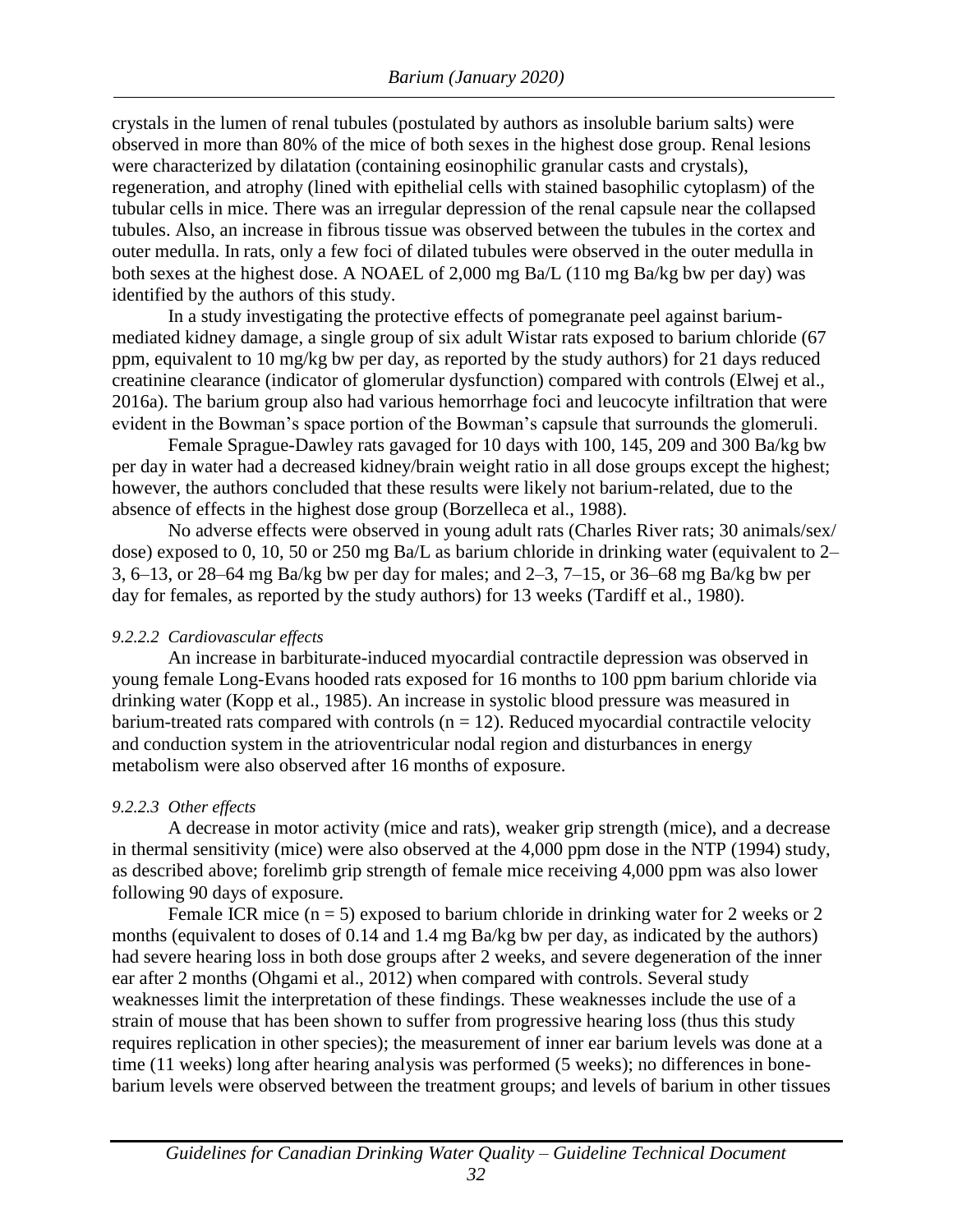(including kidney, liver and heart) were undetectable, which is inconsistent with what would be expected following barium exposure.

#### <span id="page-39-0"></span>*9.2.3 Long-term exposure and carcinogenicity*

#### <span id="page-39-1"></span>*9.2.3.1 Kidney effects*

As part of the NTP study described above (NTP, 1994), rats and mice (60/sex/dose) were also exposed to barium chloride in drinking water at concentrations of 0, 500, 1,250 and 2,500 mg/L (as barium) (0, 15, 30, 60 mg Ba/kg bw per day for male rats; 0, 15, 45, 75 mg Ba/kg bw per day for female rats; 0, 30, 75 or 160 mg Ba/kg bw per day for male mice; and 0, 40, 90 or 200 mg Ba/kg bw per day for female mice, as estimated by the study authors) for 103–105 weeks. In rats, no chemically related effects were observed at any dose. In mice, mild to severe nephropathy in males and females (i.e., tubule regeneration of cortical and medullary epithelium, dilatation, hyaline cast formation, multifocal interstitial fibrosis, and glumerulosclerosis in some animals; brown crystals within tubule lumens and interstitium and renal cysts in males) and increased mortality due to kidney lesions was reported in the high dose group. In the 15-month interim evaluation, urea nitrogen levels were elevated in mice of all dosage groups (although the finding was not statistically significant, according to the authors) indicating that some animals were beginning to experience changes in kidney function consistent with the observed pathology, even at the lower doses. A NOAEL of 75 mg/kg bw per day can be identified for nephropathy in male mice.

Long-Evans rats exposed to 5 mg Ba/L (52/sex; as barium acetate) via drinking water had increased proteinuria in males only after lifetime exposure, whereas females showed no significant difference from controls; no kidney lesions in treated rats were noted by the authors (Schroeder and Mitchener, 1975a). A reduction in survival was observed in male Swiss mice of the Charles River CD strain (but not in females) exposed to 5 mg Ba/L (as barium acetate) via drinking water; however, no kidney lesions in treated mice were noted by the authors (Schroeder and Mitchener, 1975b).

Rats administered barium chloride via drinking water at concentrations of  $1-1,000$  mg Ba/L (the authors only indicated that 10 ppm was equivalent to 1.5 mg Ba/kg bw per day) for 16– 68 weeks exhibited structural changes to the glomeruli at the highest dose of 1,000 ppm (or approximately 150 mg/kg bw per day) (McCauley et al., 1985); thus a lowest-observed-adverseeffect level (LOAEL) of 150 mg/kg bw per day can be identified from this study.

#### <span id="page-39-2"></span>*9.2.3.2 Cardiovascular effects*

Perry et al. (1985, 1989) exposed female Long-Evans weanling rats (13 per dose group) to barium chloride in drinking water at concentrations of 0, 1, 10 or 100 ppm for 1–16 months. An increase in mean systolic blood pressure was observed in the 10 ppm group at 8–16 months. The increase in the 100 ppm dose group was observed from the first month to the end of the study.

Other studies have not observed these associations following exposures as high as 150 mg/kg bw per day (1,000 ppm) (McCauley et al., 1985) and 180 mg/kg bw per day (4,000 ppm) (NTP 1994). Animals in the Perry et al. (1985, 1989) studies were fed a rye-based diet with calcium levels below the recommended daily requirement (NRC, 1995), which may have rendered them more sensitive to the cardiovascular effects of barium; since some evidence in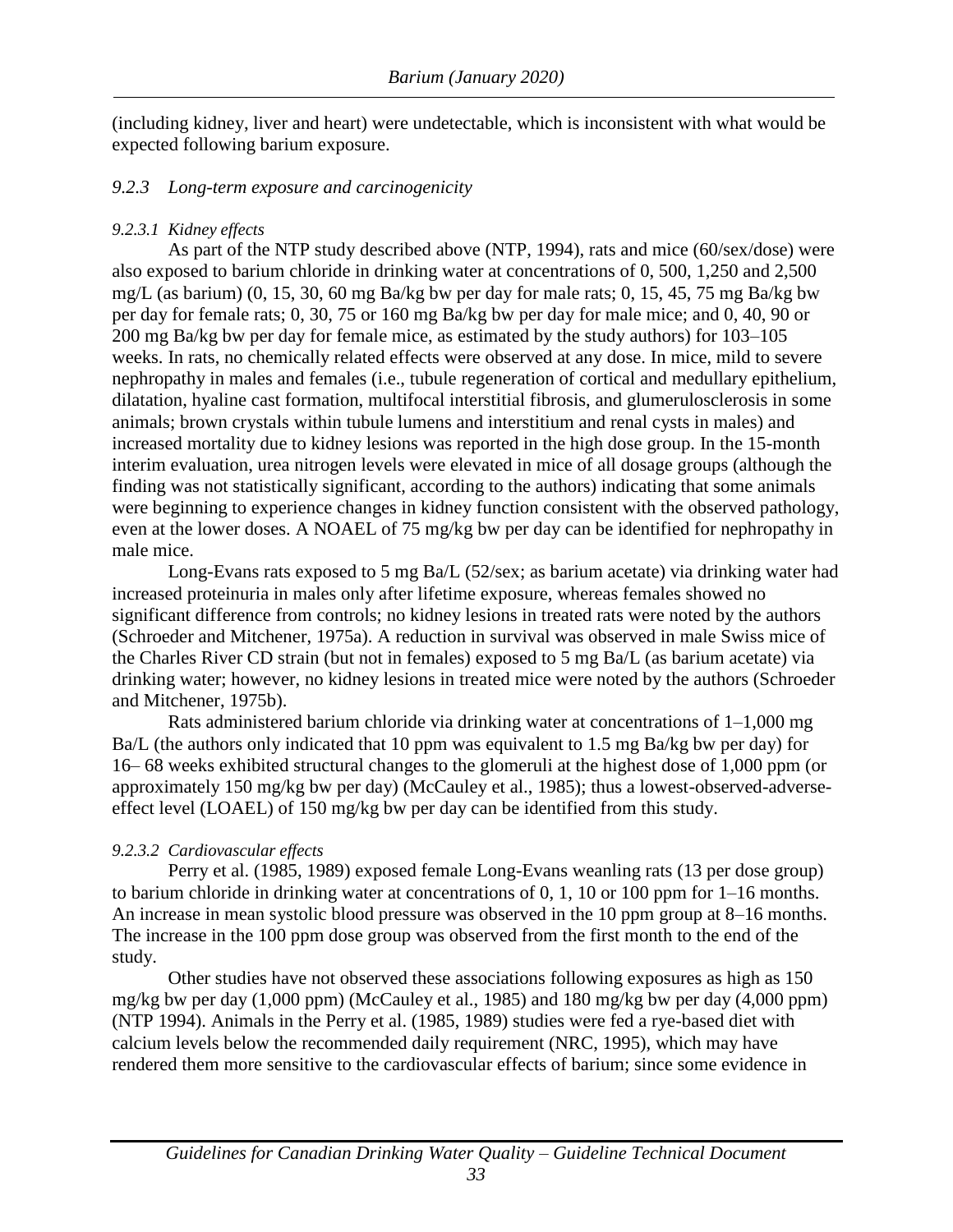humans indicates that reduced dietary calcium is a risk factor for hypertension (McCarron et al., 1984), the relevance of the results from these studies is uncertain.

#### <span id="page-40-0"></span>*9.2.3.3 Other effects*

Lymphoid depletion was observed in the spleen, thymus and lymph nodes of mice and rats exposed to 2,500 ppm barium chloride dihydrate for 103–105 weeks (NTP, 1994). A NOAEL of 180 mg/kg bw per day for rats and 205 mg/kg bw per day for mice can be identified from this study.

#### <span id="page-40-1"></span>*9.2.3.4 Carcinogenicity*

No increase in tumour incidence was observed in Fisher-344/N rats or B6C3F1 mice exposed to concentrations of up to 2,500 mg/L of barium  $(60-75 \text{ mg/kg}$  bw per day in rats; 160– 200 mg/kg bw per day in mice) via drinking water for 2 years (NTP, 1994). Statistically significant decreases were observed in the trends of mononuclear cell leukemia and neoplasms as well as non-neoplastic lesions of the adrenal gland in male rats and of the mammary gland in female rats. Also, statistically significant decreases in hepatocellular adenoma were observed in male mice. Moreover, no increase in tumours was found in Long-Evans rats or Swiss mice (52 animals/species/sex) exposed to 5 ppm barium acetate in drinking water for 540 days (Schroeder and Mitchener, 1975a, 1975b), or after male SD rats were exposed to 1–100 ppm barium chloride for 68 weeks (McCauley et al., 1985).

#### <span id="page-40-2"></span>*9.2.4 Genotoxicity*

*In vitro* studies have generally not found evidence of barium genotoxicity; one *in vivo* study found an increase in one type of somatic mutation at a high dose.

#### <span id="page-40-3"></span>*9.2.4.1 In vitro findings*

Barium chloride (10 to 10,000 µg/plate) caused no significant increase in gene mutation frequency in *Salmonella typhimurium* (TA97, TA98, TA100, TA1535, and TA1537) with and without Aroclor 1254-induced rat or hamster liver S9 fractions (Rossman et al., 1991; NTP, 1994). Moreover, no increase in gene mutation or DNA damage was found (via assay with H17 and M45 strains of *Bacillus subtilis*, DNA polymerase test from avian myoblastosis virus, and microscreen assay with *Escherichia coli* WP2) with barium nitrate and barium chloride (Nishioka, 1975; Sirover and Loeb, 1976a, 1976b; Kanematsu et al., 1980; Rossman et al., 1991). Also, barium chloride did not induce sister chromatid exchanges, chromosomal aberrations or cell cycle delay in Chinese hamster ovary cells (NTP, 1994). However, barium chloride (at 250 µg/ml and above) induced an increase in gene mutations in L5178Y mouse lymphoma cells in the presence of metabolic activation (no increases in mutant colonies were observed without S9 activation) (NTP, 1994).

#### <span id="page-40-4"></span>*9.2.4.2 In vivo findings*

Yesilada (2001) reported increases in small single wing spots (the wing spot test is indicative of somatic mutations) in *Drosophila melanogaster* exposed to high concentrations of barium nitrate (10 mM), but not at lower concentrations (1 mM). The effect of barium on large single spots and twin spots was inconclusive at both 1 and 10 mM.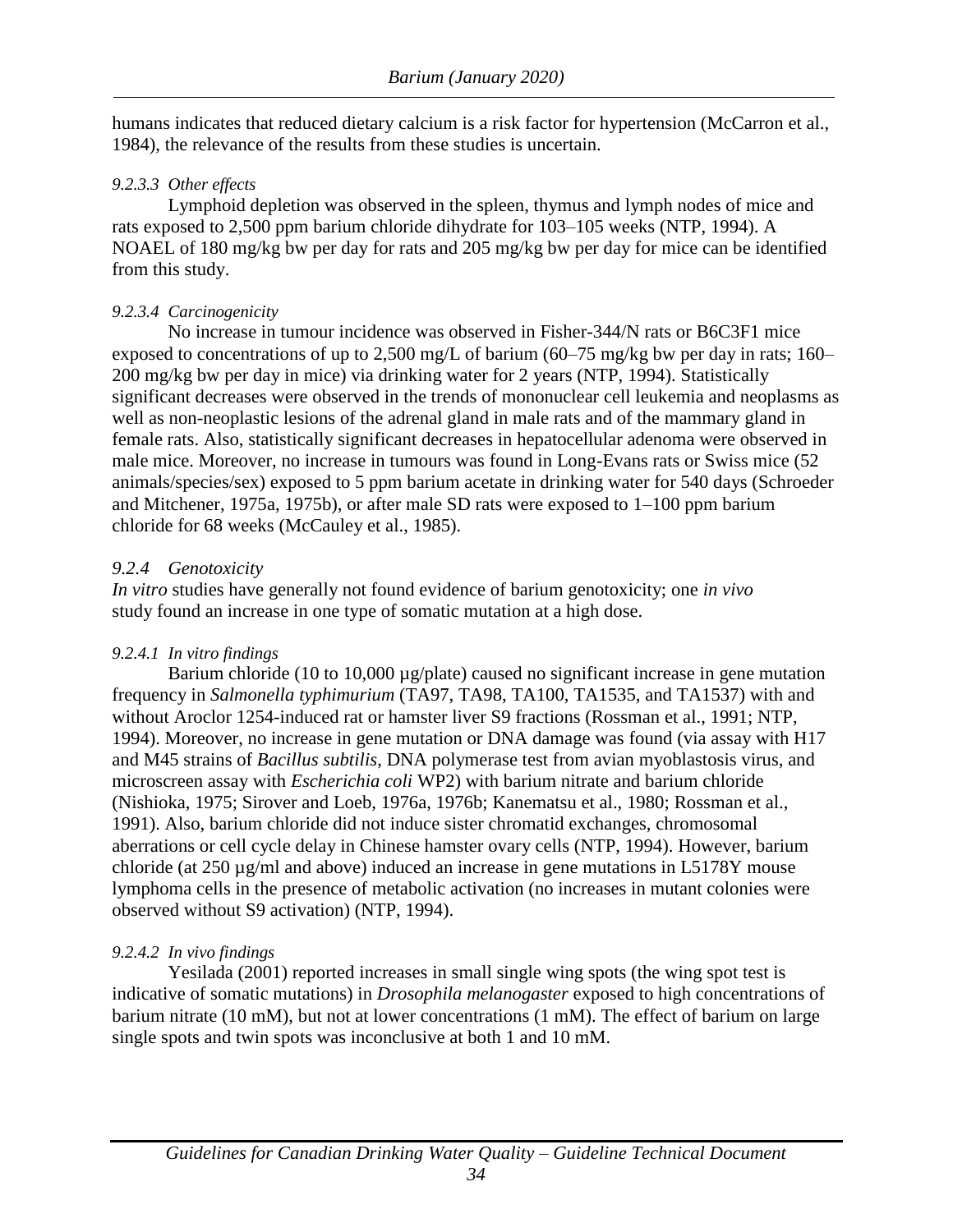### <span id="page-41-0"></span>*9.2.5 Reproductive and developmental toxicity*

In the NTP (1994) study, as described above, significantly increased testicular ( $p \le 0.01$ ) and uterine ( $p \le 0.05$ ) weights were observed in rats of the 2,500 ppm dose group (60 mg Ba/kg) bw per day for males and 75 mg Ba/kg bw per day for females) following 15 months of exposure via drinking water; no significant changes in the weights of reproductive organs were observed in mice. A NOAEL of 60 mg/kg bw per day for rats and 160 mg/kg bw per day for mice can be identified from this study. However, the significance of these findings is unknown, since reproductive and developmental toxicity was not assessed.

Dietz et al. (1992) conducted a single-generation mating trial in which groups of male and female F-344/N rats and B6C3F1 mice (20/sex/species/group) were exposed to barium chloride dihydrate in the drinking water at 0, 1,000, 2,000, or 4,000 ppm for the rats and 0, 500, 1,000, or 2,000 ppm for the mice for 60 days (males) or 30 days (females). Estimated doses (from a subchronic study by the same authors described in Section 9.2.2) for rats were 0, 65, 110, and 200 mg/kg per day for males and 0, 65, 115, and 180 mg/kg per day for females; for mice the estimated doses were 0, 55, 100, and 205 mg/kg per day for males and 0, 60, 110, and 200 mg/kg per day for females. After the exposure period, males and females from the same exposure groups were housed together until there was evidence of mating or until the end of the mating period (8 days). Numerous reproductive parameters were assessed. For both rats and mice no changes in epididymal sperm counts, sperm motility, sperm morphology, testicular or epididymal weights or vaginal cytology were observed. In rats, pregnancy rates were below historically normal values for the laboratory; however, they were not treatment related. No significant alterations in gestation length, pup survival, or occurrence of external abnormalities were observed. A statistically significant (*p* < 0.01) decrease in live pup weight at birth was observed in the 4,000 ppm group; however, after 5 days of age no significant alterations in pup body weight were observed. In mice, no alterations in maternal weight gain, average length of gestation, pup survival or pup weights were observed. A statistically significant  $(p < 0.05)$ decrease in average litter size occurred on days 0 and 5 in the 1,000 ppm treatment group but not in the 2,000 ppm treatment group. No external abnormalities were observed in the offspring. A NOAEL of 115 mg/kg bw per day for rats and 200 mg/kg bw per day for mice can be identified from this study.

Decreased ovary weight and ovaries/brain weight ratio were observed in 29- to 37-dayold Sprague-Dawley rats (10 animals/sex/dose) exposed to 198 mg Ba/kg from barium chloride administered by gavage in water once daily for 10 days, but not at 138 mg Ba/kg (Borzelleca et al., 1988); thus a NOAEL of 138 mg Ba/kg can be identified from this study.

#### <span id="page-41-1"></span>**9.3 Mode of action**

As reported in Section 9.2, chronic and subchronic drinking water studies in rats and mice indicate that the kidney is a sensitive target of barium toxicity; however, the mode of action for barium-mediated kidney toxicity has not been fully elucidated. Available data indicate that kidney toxicity may be associated with oxidative processes. Wistar rats receiving 67 mg/L barium chloride for 21 days had an increase in kidney and liver markers of oxidative stress (tissue lipoperoxide, lipid hydroperoxides, advanced oxidation protein product, malondialdehyde, and  $H_2O_2$  levels), a decrease in catalase, superoxide dismutase and glutathione peroxidase enzyme activities, vitamin C, and glutathione and non-protein thiol. An increase in metallothionein content was also observed (Elwej et al., 2016a, 2016b). Thus, oxidative stress could be responsible for damaged cellular macromolecules, such as proteins, cell membranes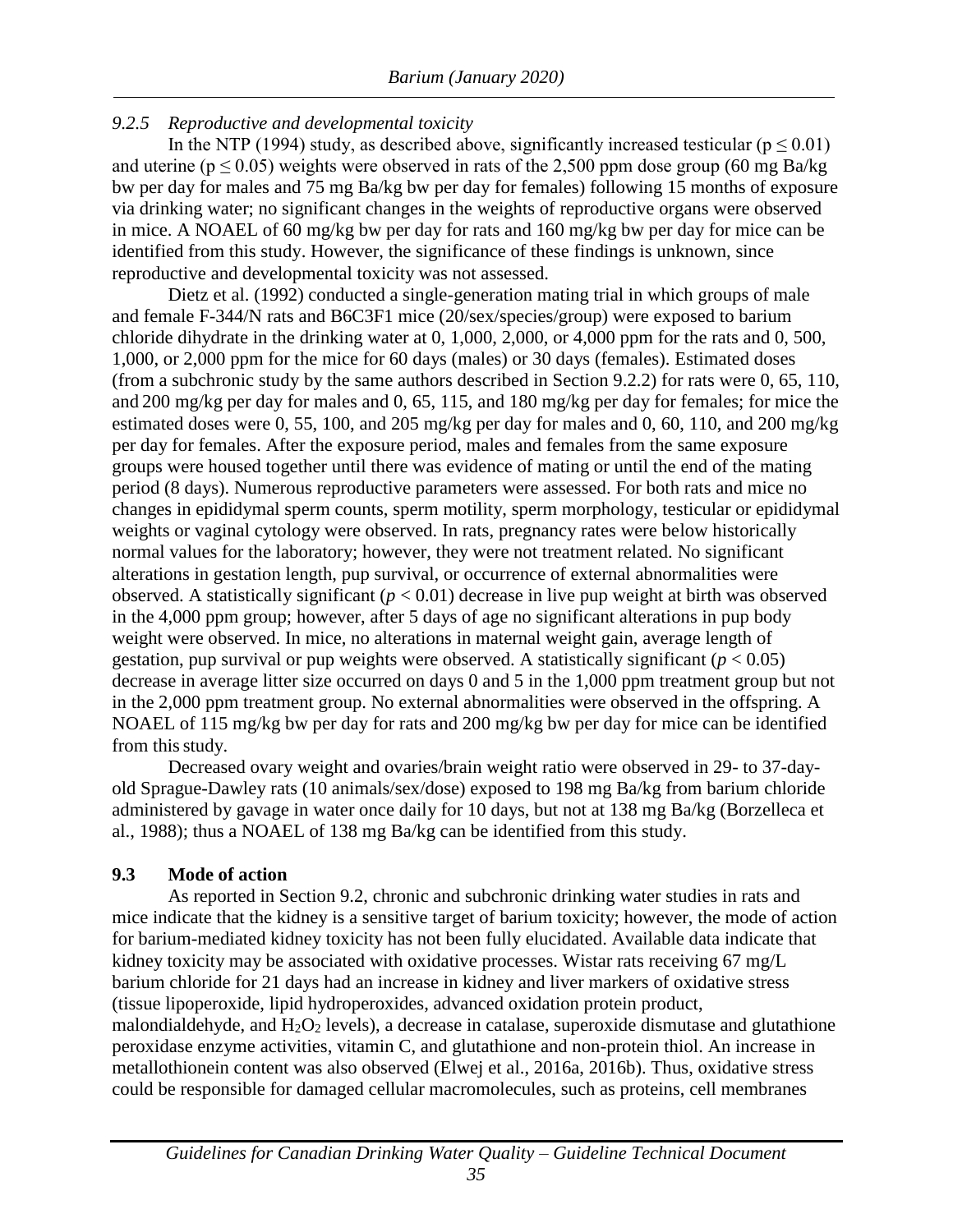and/or disruption of the mitochondrial respiration chain (Storz et al., 2005). The oxidative stress hypothesis is supported by high levels of  $H_2O_2$ , malondialdehyde and advanced oxidation protein product. More specifically,  $H_2O_2$  can be converted to the hydroxyl radical, which can cause rapid lipid peroxidation and the depletion of glutathione levels, increasing the susceptibility of organs to oxidative stress. Moreover, the oral administration of pomegranate peel powder (5% of diet) improved all barium-induced renal and liver damage, possibly by acting as an electron donor (antioxidant).

The acute cardiovascular and neuromuscular toxicity of barium reported in case studies has been attributed to its hypokalemia effect (Roza and Berman, 1971; Koch et al., 2003). As a potassium channel antagonist, barium increases intracellular potassium and decreases its extracellular levels by blocking the efflux of cellular potassium and increasing the sodiumpotassium-ATPase pump activity (Payen et al., 2011). It is possible that the increased intracellular potassium concentrations may result in a decreased resting membrane potential; however, there is also evidence of a barium-induced neuromuscular blockade and membrane depolarization (Phelan et al., 1984; Thomas et al., 1998). In addition, since barium has chemical properties similar to calcium, they can interact through biochemical pathways involving calcium binding proteins and compete for binding sites (IPCS, 1990). Hypertensive effects of barium in rats reported by Perry et al. (1989) may have been due to inadequate calcium levels in the diet.

#### <span id="page-42-0"></span>**10.0 Classification and assessment**

The International Agency for Research on Cancer (IARC) has not classified barium as to its carcinogenicity. The U.S. EPA (2005) concluded that barium is considered not likely to be carcinogenic to humans via oral intake. Other agencies have concluded that there is no evidence that barium is carcinogenic via the oral route (IPCS, 2001; WHO, 2016). Several animal studies found no increase in tumours following long-term exposure to barium in drinking water at levels as high as 2,500 mg/L (60–75 mg/kg bw per day in rats; 160–200 mg/kg bw per day in mice) (Schroeder and Mitchener, 1975a, 1975b; McCauley et al., 1985; NTP, 1994).

Nephropathy in mice is considered to be the most sensitive health effect associated with chronic oral exposure to soluble salts of barium. In humans, renal failure has been observed following exposure to high levels of barium in poisoning events (see Section 9.1). The chronic mouse study by the NTP (1994) was chosen as the key study for deriving a health-based value (HBV) for barium in drinking water for the following reasons: it used an adequate number of animals (60/sex/dose); administration of barium was via drinking water; histopathological analysis indicated that the observed renal lesions were morphologically different from the spontaneous degenerative renal lesions commonly observed in aging mice; and mice appear to be the most sensitive of the animal species tested, exhibiting the lowest NOAEL for kidney effects (75 mg/kg bw per day). Additionally, a dose–response relationship was observed; a statistically significant number of mice in the high dose group exhibited mild to severe cases of nephropathy (along with a significant increase in mortality due to treatment-related renal lesions), and within the second highest dose group, one female and two males (out of 60) exhibited mild to moderate chemical-related nephropathy.

Hypertension has also been reported in animals and humans following exposure to barium; however, the evidence is conflicting. In humans, the dose–response data are insufficient to support an association between chronic barium exposure and hypertension. Results from epidemiological studies are limited either by their small sample sizes, short durations of exposure, poor exposure characterization, inadequate controlling of important risk factors for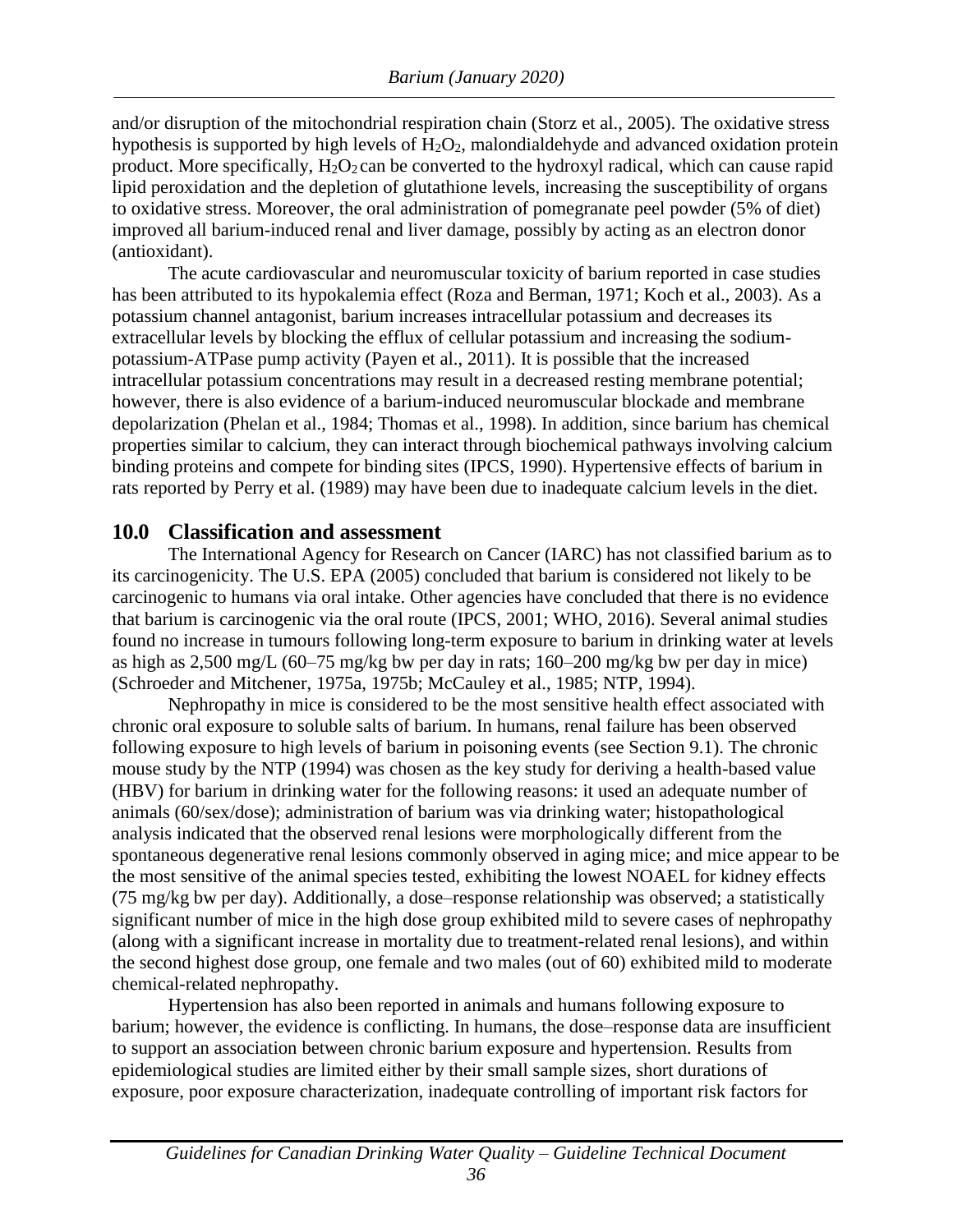hypertension, or a combination thereof. In animals the results are equivocal; the positive findings are potentially influenced by an experimental diet low in calcium, which has been identified as a possible risk factor for hypertension in humans. As a result the data on hypertensive effects were considered inadequate for deriving an HBV.

Benchmark dose (BMD; U.S. EPA BMD software version 2.6.1) modelling was performed using the nephropathy incidence in mice as reported in the 2-year NTP (1994) study at a 10% and 5% increased incidence over background rates (the benchmark response; BMR). Male and female mouse data were modelled separately as well as combined, with both average dose and individual gender doses giving similar modelling results. Of the models that provided a reasonable fit (via evaluation of goodness of fit *p*-value > 0.1; BMD/BMDL (benchmark dose lower confidence limit) ratio < 5; and visual inspection of the curve), the model providing the best fit (i.e., lowest Akaike information criterion) as well as the most conservative BMD/BMDL values was the multistage 3 model for male mice. A BMR of 5% was selected due to the following statistical and biological considerations: the study design provides sufficient statistical power (e.g., 50–100 animals/dose/sex); the BMR falls near the low end of the observable dose range; the BMD and BMDL values are similar; and the health endpoint is severe. As the lower 95% confidence limit on the benchmark dose for a 5% response (BMDL5) of 58 mg/kg bw per day for male mice is lower than the corresponding values for both females and males and females combined, this has been selected as the point of departure for the calculation of the HBV for barium in drinking water.

Limited information is available on the age-related differences in susceptibility to barium. Although adults were symptomatic, children did not appear to be affected in two food poisoning incidents involving barium carbonate (Lewi and Bar-Khayim, 1964; Deng et al., 1991); however, the lack of examination of children and the uncertainty regarding their barium intake limits the interpretation of these results. Age-related differences in the absorption of ingested barium are reported for both animals and humans. Studies by Taylor et al. (1962) and Cuddihy and Griffith (1972) indicate that oral absorption of barium in younger animals may be an order of magnitude greater than in older animals; additionally, the ICRP (1993) estimates the oral absorption of soluble barium to be 60% in infants, 30% in children 1–15 years old and 20% in adults. With increased uptake of barium and higher bone remodelling rates in infants and children than in adults, there is a greater potential for barium accumulation in bone; however, the significance of this not known and requires further investigation.

Using the  $BMDL<sub>5</sub>$  identified above, a tolerable daily intake (TDI) can be calculated as follows:

$$
TDI = \frac{58 \text{ mg/kg bw per}}{\text{day}}
$$
  
= 0.19mg/kg bw per day

where:

 $\bullet$  58 mg/kg bw per day is the lower 95% confidence limit on the benchmark dose (BMDL<sub>5</sub>) for increased incidence of nephropathy in male mice as described above; and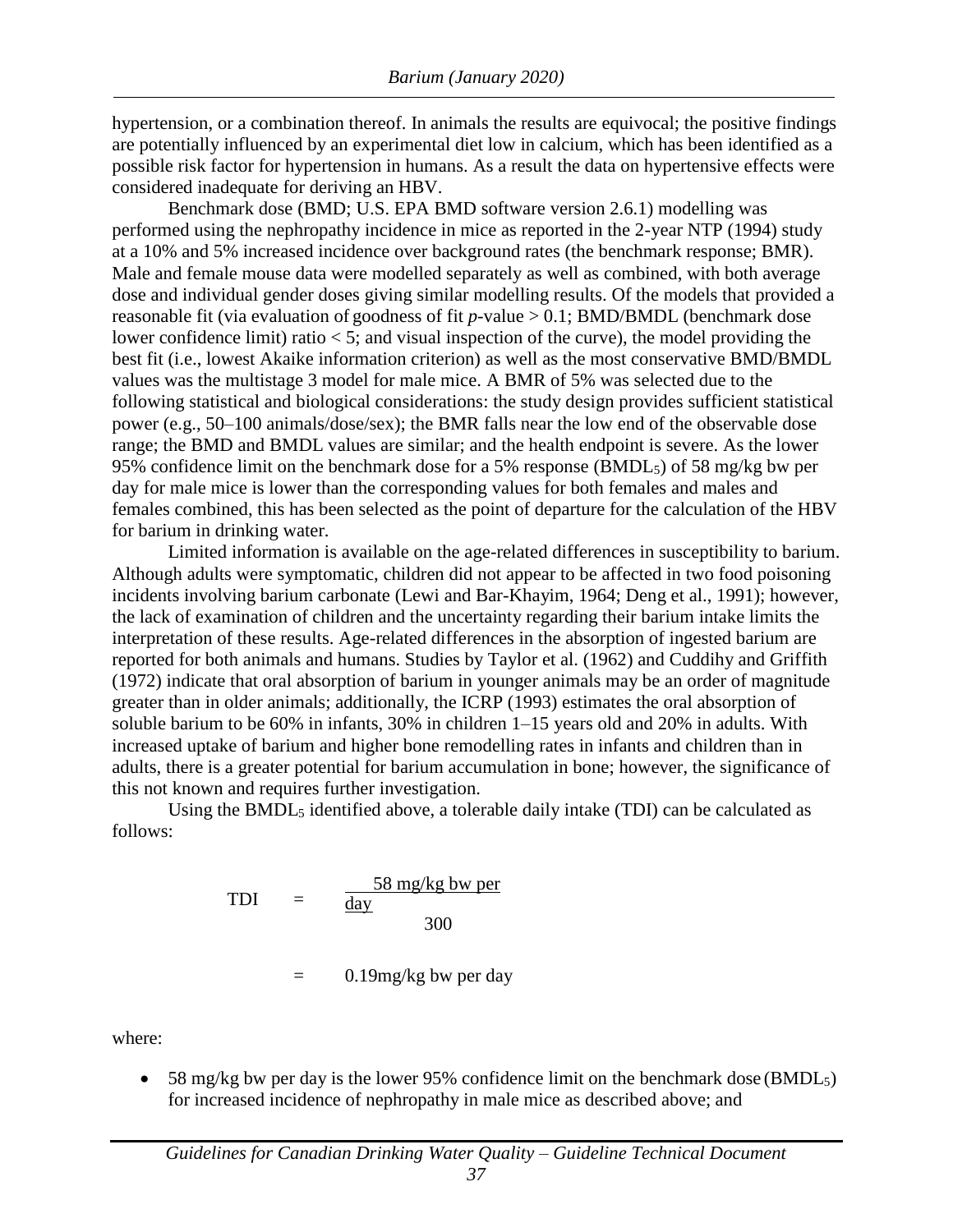• 300 is the uncertainty factor (10 for interspecies and 10 for intraspecies variation, as well as 3 for database deficiencies, including the lack of a two-generation reproduction toxicity study).

Using this TDI, the HBV for barium in drinking water for non-cancer effects is derived as follows:

> HBV =  $0.19 \text{ mg/kg}$  bw per day  $\times$  74 kg  $\times$ 0.20 1.53 L per day

> > $=$  2.0 mg/L (rounded)

where:

- $\bullet$  0.19 mg/kg bw per day is the TDI, as derived above;
- 74 kg is the average body weight for an adult (Health Canada, 2019);
- 0.2 is the allocation factor for drinking water, since food represents the main source of exposure and drinking water represents a significant but lesser source of exposure (see Section 5.0); and
- 1.53 L/day is the drinking water intake rate for an adult (Health Canada, 2019).

# <span id="page-44-0"></span>**11.0 International considerations**

The U.S. EPA (1995) established a maximum contaminant level of 2 mg/L based on the possibility of increased blood pressure in humans. In a more recent evaluation, the U.S. EPA IRIS derived an RfD of 200 µg/kg bw per day for nephrotoxicity based on the benchmark dose lower 95% confidence limit (BMDL5) of 63 mg/kg bw per day derived from a 2-year mouse study (U.S. EPA, 2005). Although the same key study was used in both assessments, Health Canada and the U.S. EPA's points of departure differ because Health Canada used 2-year nephropathy data only, as reported by the NTP (1994), whereas the EPA included both the interim 15-month and 2-year evaluations.

The WHO (2016) established a drinking water guideline value of 1.3 mg/L for barium based on the same uncertainty factor (300) and BMDL<sup>5</sup> of 63 mg/kg bw per day as determined by the U.S. EPA (2005). An allocation factor of 20%, an adult body weight of 60 kg and a drinking- water consumption rate of 2 L per day were used in calculating the final guideline value.

The Australian government has established a drinking water guideline of 2.0 mg/L based on a NOAEL of 0.2 mg/kg bw per day from Brenniman and Levy (1985) for no observed adverse effects on blood pressure and kidney disease (NHMRC, 2011).

# <span id="page-44-1"></span>**12.0 Rationale**

Barium is present in many drinking water sources, both naturally and as a result of human activities. The barium levels in Canadian drinking water will vary greatly, depending on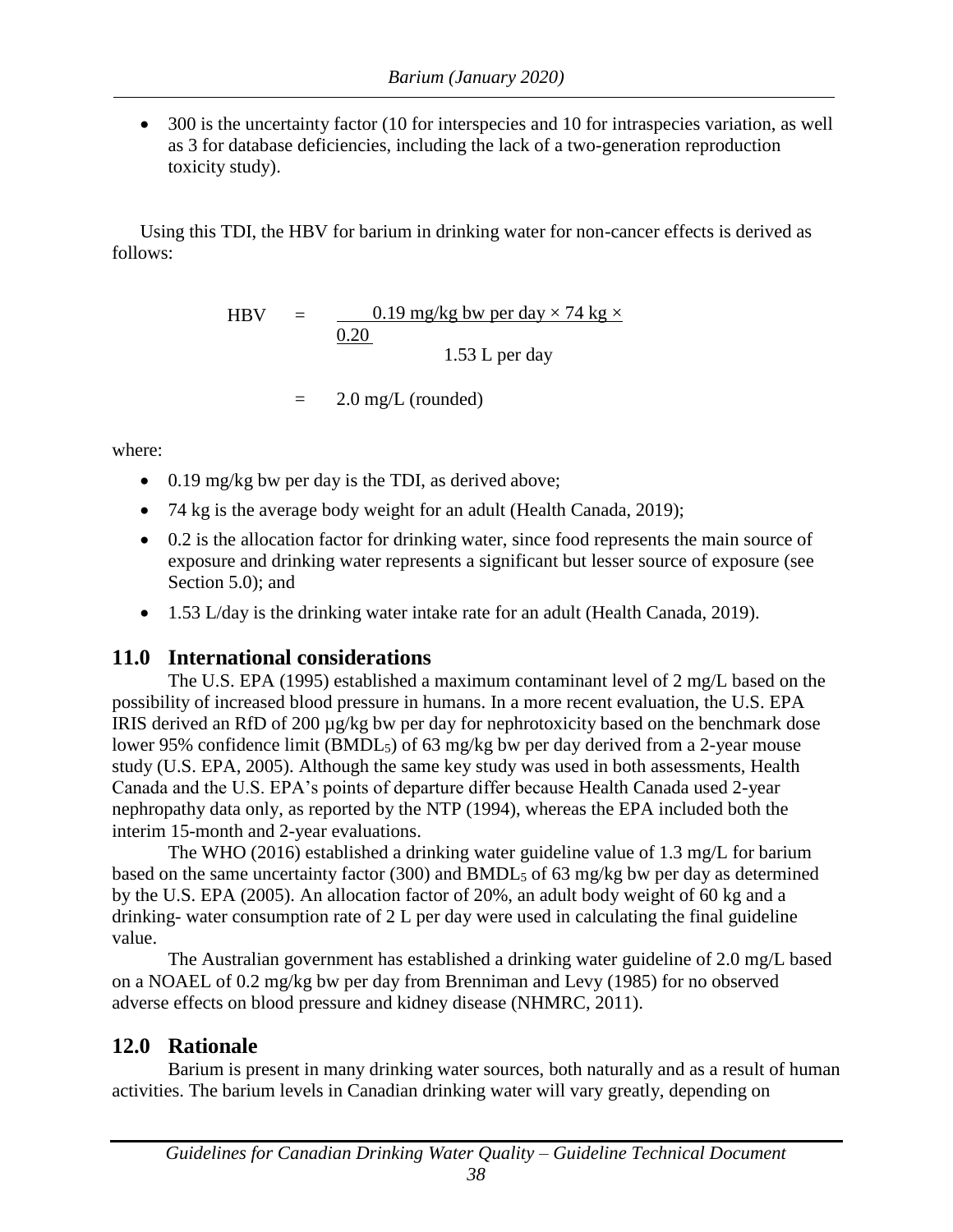geological formations as well as anthropogenic activities, including oil and gas exploration and the use of fertilizers and pesticides. Barium exists as a mixture of over 20 naturally occurring radioisotopes with various levels of radioactivity. The focus of this document is limited to barium's chemical properties. Based on these chemical properties, exposure to barium from drinking water would only be a concern from ingestion—it is not expected to be a concern through either inhalation or dermal absorption.

IARC has not classified barium as to its carcinogenicity. The U.S. EPA concluded that barium is not likely to be carcinogenic to humans via ingestion, and other international agencies have stated that there is no evidence showing that barium could cause cancer via ingestion. The kidneys are considered to be the major target for barium toxicity. In humans, renal failure has been observed following exposure to high levels of barium in poisoning events; in animals, kidney effects are considered the most sensitive health effect associated with chronic oral exposure, especially in mice, the most sensitive species. For these reasons, an HBV of 2.0 mg/L was derived to be protective of the general population, based on kidney effects from a study in mice.

A MAC of 2.0 mg/L is established for barium in drinking water. The MAC is protective of potential health effects, can be reliably measured by available analytical methods and is achievable by municipal and residential scale treatment technologies. As part of its ongoing guideline review process, Health Canada will continue to monitor new research in this area and recommend any change to the guideline that is deemed necessary.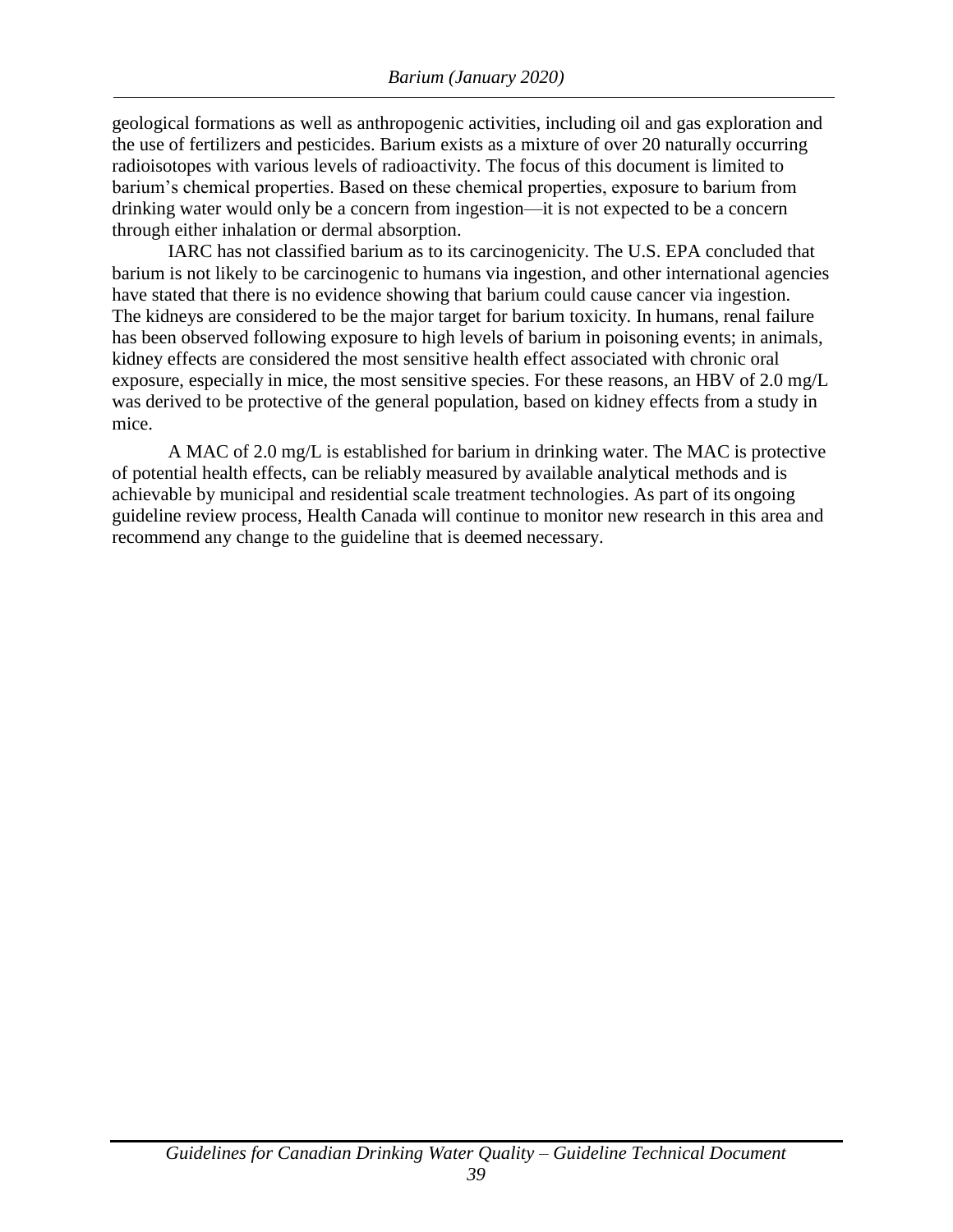#### <span id="page-46-0"></span>**13.0 References**

AGAT Laboratories (2019). Personal communications with S. Sambrano (Burnaby, B.C.).

ALS Environmental (2019). Personal communication with Hua Wo (Winnipeg, MB).

Aoun, M., Plasari, E., David, R. and Villermaux, J. (1996). Are barium sulfate kinetics sufficiently well known for testing precipitation reactor models? Chem. Eng. Sci., 51(10): 2449–2458.

APHA, AWWA and WEF (2017). Standard methods for the examination of water and wastewater, 23nd edition. American Public Health Association, American Water Works Association and Water Environment Federation, Washington, DC.

Araissi, M., Ayed, I., Elaloui, E. and Moussaoui, Y. (2016). Removal of barium and strontium from aqueous solution using zeolite 4A. Water Sci. Technol., 73(7): 1628–1636.

Atassi, A., Feizoulof, C., Lecuyer, E., Nebel, J. and Medler, S. (2007). Barium removal using selective ion exchange with calcium chloride regeneration for reducing chloride discharge. Proceedings of the American Water Works Association Water Quality Technology Conference, Toronto, Ontario.

ATSDR (2007). Toxicological profile for barium. Agency for Toxic Substances and Disease Registry, U.S. Department of Health and Human Services, Public Health Service, Atlanta, Georgia.

Baldi, F., Pepi, M., Burrini, D., Kniewald, G., Scali, D. and Lanciotti, E. (1996). Dissolution of barium from barite in sewage sludges and cultures of *desulfovibrio desulfuricans*. Appl. Environ. Microbiol., 62(7): 2398–2404.

Bhoelan, B. S., Stevering, C. H., van der Boog, A. T. J. and van der Heyden, M. A. G. (2014). Barium toxicity and the role of the potassium inward rectifier current. Clin. Toxicol., 52(6): 584–593.

Blaurock-Busch, E., Amin, O.R. and Rabah, T. (2011). Heavy metals and trace elements in hair and urine of a sample of arab children with autistic spectrum disorder. Mædica, 6(4): 247–257.

Boerlage, S., Kennedy, M.D., Bremere, I., Witkamp, G.J., Van Der Hoek, J.P. and Schippers, J.C. (2000). Stable barium sulphate supersaturation in reverse osmosis. J. Membr. Sci., 179(1–2): 53–68.

Boerlage, S.F.E., Kennedy, M.D., Bremere, I., Witkamp, G.J., Van der Hoek, J.P. and Schippers, J.C. (2002). The scaling potential of barium sulphate in reverse osmosis systems. J. Membr. Sci., 197(1–2): 251-268.

Boffito, C. (1991). Barium. Kirk-Othmer encyclopedia of chemical technology. 4th Edition. John Wiley and Sons., Hoboken, New Jersey, 3: 902–908.

Borzelleca, J.F., Condie, L.W. and Egle, J.L. (1988). Short-term toxicity (one-and ten-day gavage) of barium chloride in male and female rats. Int. J. Toxicol., 7(5): 675–685.

Brenniman, G.R., Namekata, T., Kojola, W.H., Carnow, B.W. and Levy, P.S. (1979). Cardiovascular disease death rates in communities with elevated levels of barium in drinking water. Environ. Res., 20(2): 318–324.

Brenniman, G.R., Kojola, W.H., Levy, P.S., Carnow, B.W. and Namekata, T. (1981). High barium levels in public drinking water and its association with elevated blood pressure. Arch. Environ. Health, 36(1): 28–32.

Brenniman, G.R. and Levy, P.S. (1985). Epidemiological study of barium in Illinois drinking water supplies. In: Advances in modern environmental toxicology. Vol. IX. Princeton Publishing Co., Princeton, NJ. (ed.). pp. 231– 249.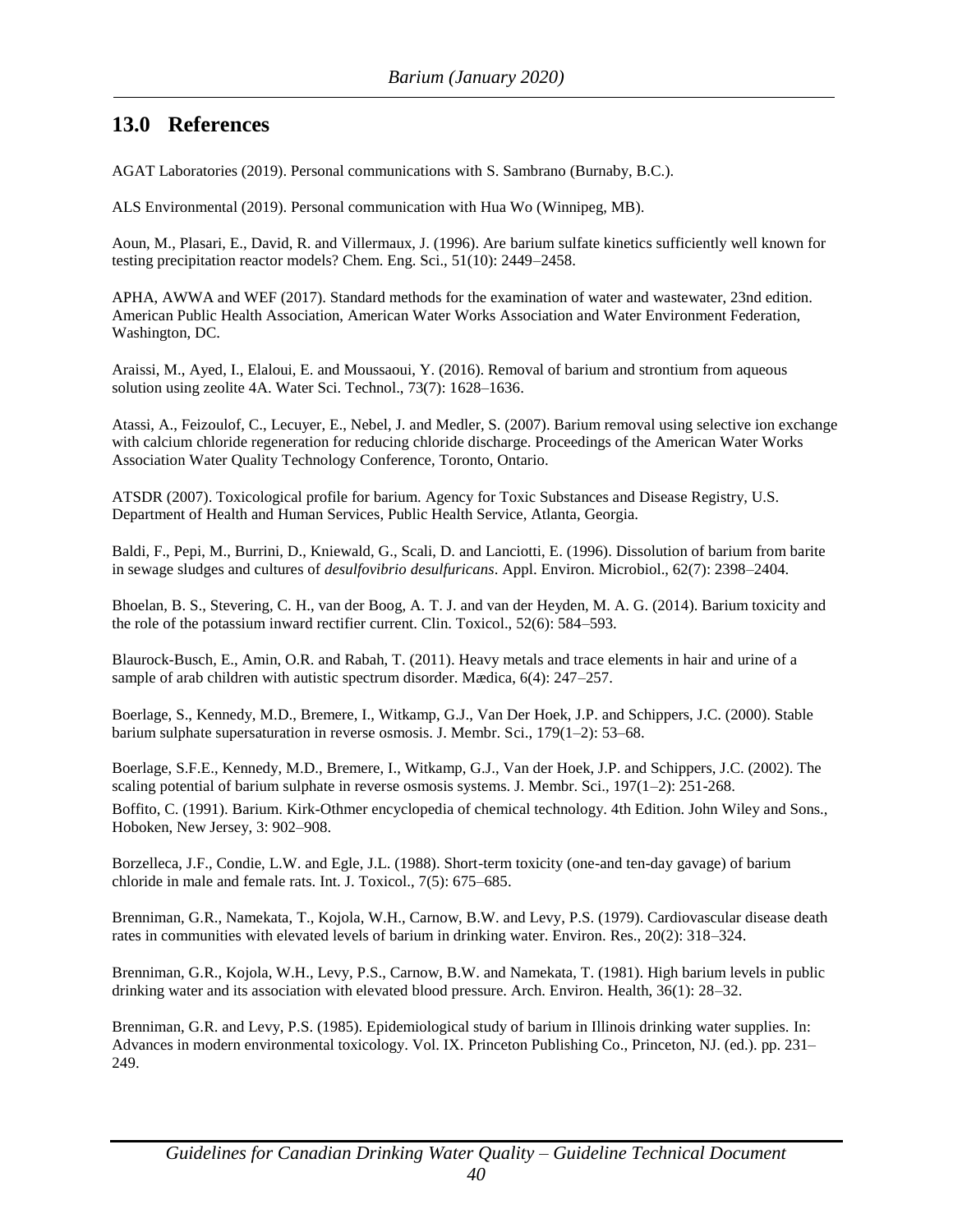Breuer, M., Ditrich, K., Habicher, T., Hauer, B., Kesseler, M., Sturmer, R. and Zelinski, T. (2004). Industrial methods for the production of optically active intermediates. Angew. Chem. Int. Ed. Engl., 43(7): 788–824.

British Columbia Ministry of Health (2017). Personal communication from D. Fishwick.

CCME (2013). Canadian soil quality guidelines for barium: Protection of human health. Scientific criteria document PN 1493 ISBN 978-1-896997- 97-1 PDF. Canadian Council of Ministers of the Environment. Available at: [www.ccme.ca/files/Resources/supporting\\_scientific\\_documents/pn\\_1493\\_basqg\\_scd\\_prob\\_1.0.pdf](http://www.ccme.ca/files/Resources/supporting_scientific_documents/pn_1493_basqg_scd_prob_1.0.pdf)

CDC (2015). Fourth national report on human exposure to environmental chemicals. Updated tables, February. U.S. Department of Health and Human Services. Centers for Disease Control and Prevention, Atlanta, Georgia. Available at: [www.cdc.gov/biomonitoring/pdf/FourthReport\\_UpdatedTables\\_Feb2015.pdf](http://www.cdc.gov/biomonitoring/pdf/FourthReport_UpdatedTables_Feb2015.pdf)

CEAEQ (2018). Centre d'expertise en analyse environnementale du Quebec. Programme d'accreditation des laboratories d'analyse. Critères de variation relatifs, DR-12-VCR. Ministère du Développement durable, de l'Environnement et de la Lutte contre les changements climatiques,

Charette, M.A. and Sholkovitz, E.R. (2006). Trace element cycling in a subterranean estuary: Part 2. Geochemistry of the pore water. Geochim. Cosmochim. Acta, 70(4): 811–826.

Chellan, P. and Sadler, P.J. (2015). The elements of life and medicines. Philos. Trans. A Math. Phys. Eng. Sci., 373(2037).

Clifford, D.A. (1999). Ion exchange and inorganic adsorption. Chapter 9 in: Water quality and treatment: a handbook of community water supplies, 5th edition. Letterman, R.D. (ed). American Water Works Association. Denver, Colorado.

Clifford, D., Sorg, T. and Ghurye, G. (2011). Ion exchange and adsorption of inorganic contaminants. Chapter 12 in: Water quality and treatment: A handbook of drinking water. 6th edition. Edzwald, J.K. (ed.). American Water Works Association, Denver, Colorado.

Colbert, D. and McManus, J. (2005). Importance of seasonal variability and coastal processes on estuarine manganese and barium cycling in a Pacific Northwest estuary. Cont. Shelf Res., 25(11): 1395–1414.

CRC (2017). CRC handbook of chemistry and physics. Rumble, J.R.. (ed.). 98th edition. Available at: <http://hbcponline.com/faces/contents/ContentsSearch.xhtml>

Cuddihy, R.G. and Griffith, W.C. (1972). A biological model describing tissue distribution and whole-body retention of barium and lanthanum in beagle dogs after inhalation and gavage. Health Phys., 23(5): 621–633.

Deng, J.F., Jan, I.S. and Cheng, H.S. (1991). The essential role of a poison center in handling an outbreak of barium carbonate poisoning. Vet. Hum. Toxicol., 33(2): 173–175.

Dibello, P. M., Manganaro, J. L., Aguinaldo, E. R., Mahmood, T. and Lindahl, C. B. (2003). Barium compounds. Kirk-Othmer encyclopedia of chemical technology. Available at: https://onlinelibrary.wiley.com/doi/pdf/10.1002/0471238961.0201180904090205.a01.pub2

Diengott, D., Rozsa, O., Levy, N. and Muammar, S. (1964). Hypokalaemia in barium poisoning. Lancet, 284(7355): 343–344.

Dietz, D.D., Elwell, M.R., Davis, W.E. and Meirhenry, E.F. (1992). Subchronic toxicity of barium chloride dihydrate administered to rats and mice in the drinking water. Fundam. Appl. Toxicol., 19: 527–537.

Downs, J.C.U., Milling, D. and Nichols, C.A. (1995). Suicidal ingestion of barium-sulfide-containing shaving powder. Am. J. Forensic Med. Pathol., 16(1): 56–61.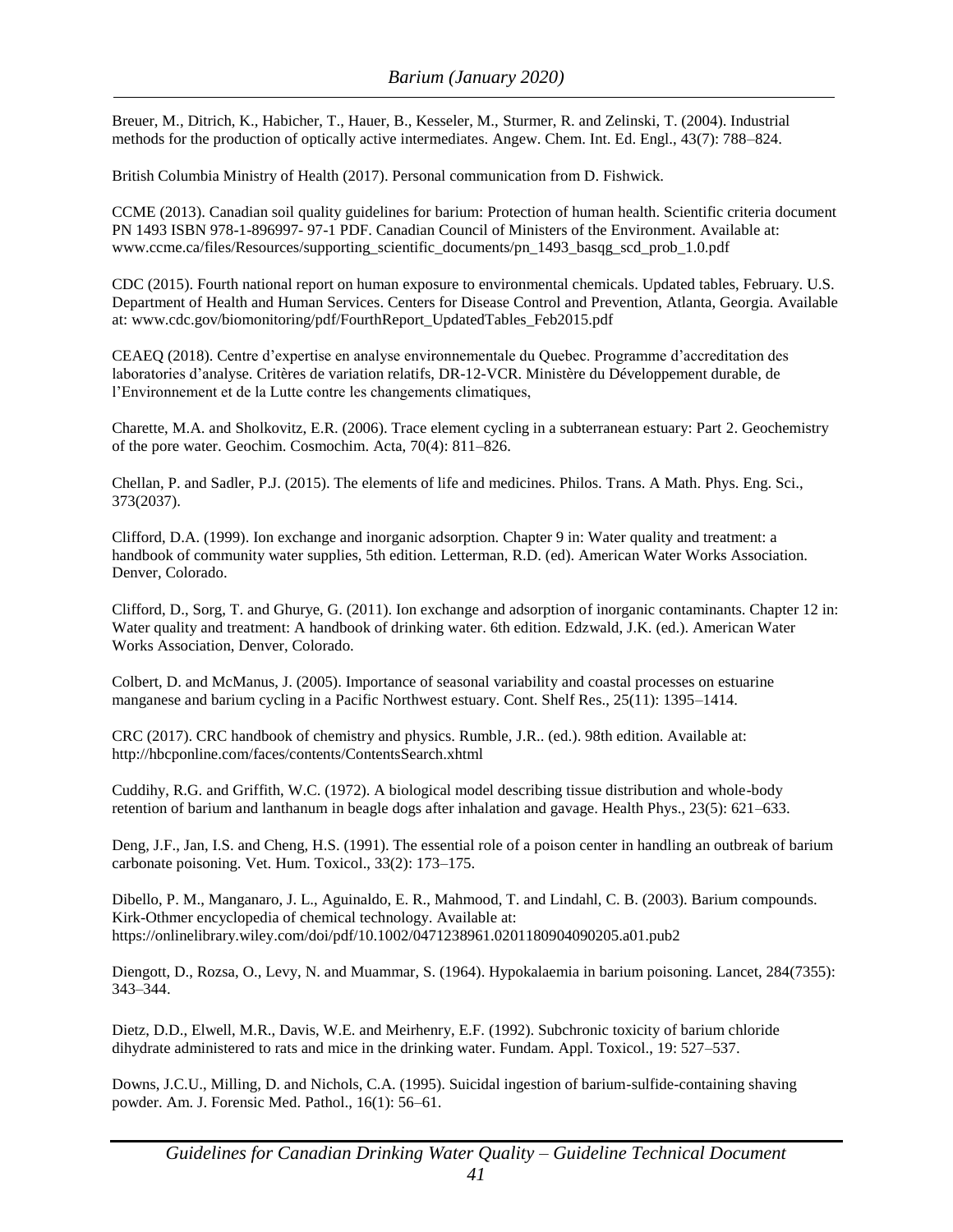Dumont, M. (2007). Barite and witherite. Canadian minerals yearbook. Natural Resources Canada, Minerals and Metals Sector. [as cited in CCME, 2013]

ECCC (2016). Science approach document biomonitoring-based approach 2 for barium-containing substances molybdenum-containing substances silver-containing substances thallium-containing substances inorganic tincontaining substances. Environment and Climate Change Canada. Available at: [www.ec.gc.ca/ese](http://www.ec.gc.ca/ese-)ees/default.asp?lang=En&n=D335D89F-1#toc03

ECCC (2017). National long-term water quality monitoring data. Environment and Climate Change Canada. Available at: http://data.ec.gc.ca/data/substances/monitor/national-long-term-water-quality-monitoringdata/?lang=en

Elder, D. and Budd, G.C. (2011). Overview of water treatment processes. Chapter 5 in: Water quality and treatment: a handbook on drinking water. 6th edition. Edzwald, J.K. (ed.). American Water Works Association, Denver, Colorado.

Elwej, A., Ghorbel, I., Marrekchi, R., Boudawara, O., Jamoussi, K., Boudawara, T., Zeghal, N. and Sefi, M. (2016a). Improvement of kidney redox states contributes to the beneficial effects of dietary pomegranate peel against barium chloride-induced nephrotoxicity in adult rats. Arch. Physiol. Biochem., 122(3): 130–140.

Elwej, A., Grojja, Y., Ghorbel, I., Boudawara, O., Jarraya, R., Boudawara, T. and Zeghal, N. (2016b). Barium chloride induces redox status unbalance, upregulates cytokine genes expression and confers hepatotoxicity in rats alleviation by pomegranate peel. Environ. Sci. Pollut. Res., 23(8): 7559–7571.

Environment Canada (2011). National Air Pollution Surveillance Program. PM Speciation - metals data (9 files). Available at:<http://maps-cartes.ec.gc.ca/rnspa-naps/data.aspx?lang=en>

Environment Canada (2013). National air pollution surveillance (NAPS) monitoring results. Environment Canada. Available at:<http://maps-cartes.ec.gc.ca/rnspa-naps/data.aspx?lang=en>

Ferrante, M., Conti, G.O., Rasic-Milutinovic, Z. and Jovanovic, D. (2014). Health effects of metals and related substances in drinking water. Ferrante, M., Conti, G.O., Rasic-Milutinovic, Z. and Jovanovic, D. (eds.). EWA Publishing, London, United Kingdom.

Friedman, M.J., Hill, A.S., Reiber, S.H., Valentine, R.L., Larsen, G., Young, A., Korshin, G.V. and Peng, C-Y. (2010). Assessment of inorganics accumulation in drinking water system scales and sediments. Water Research Foundation and United States Environmental Protection Agency, Denver, Colorado.

Gabelich, C.J., Williams, M.D., Rahardianto, A., Franklin, J.C. and Cohen, Y. (2007). High-recovery reverse osmosis desalination using intermediate chemical demineralization. J. Membr. Sci., 301(1–2): 131–141.

Gould, D.B. (1973). Barium sulfide poisoning. Some factors contributing to survival. Arch. Intern. Med., 132(6): 891–894.

Goullé, J.P., Mathieu, L., Castermant, J., Neveu, N., Bonneau, L., Laine, G., Bouige, D. and Lacroix, C. (2005). Metal and metalloid multi-elementary ICP-MS validation in whole blood, plasma, urine and hair. Reference values. Forensic Sci. Int. 153 (1): 39–44.

Groschen, G.E., Arnold, T.L., Morrow, W.S. and Warner, K.L. (2009). Occurrence and distribution of iron, manganese, and selected trace elements in ground water in the glacial aquifer system of the Northern United States. U.S. Geological Survey. Available at: https://pubs.usgs.gov/sir/2009/5006/pdf/SIR2009-5006.pdf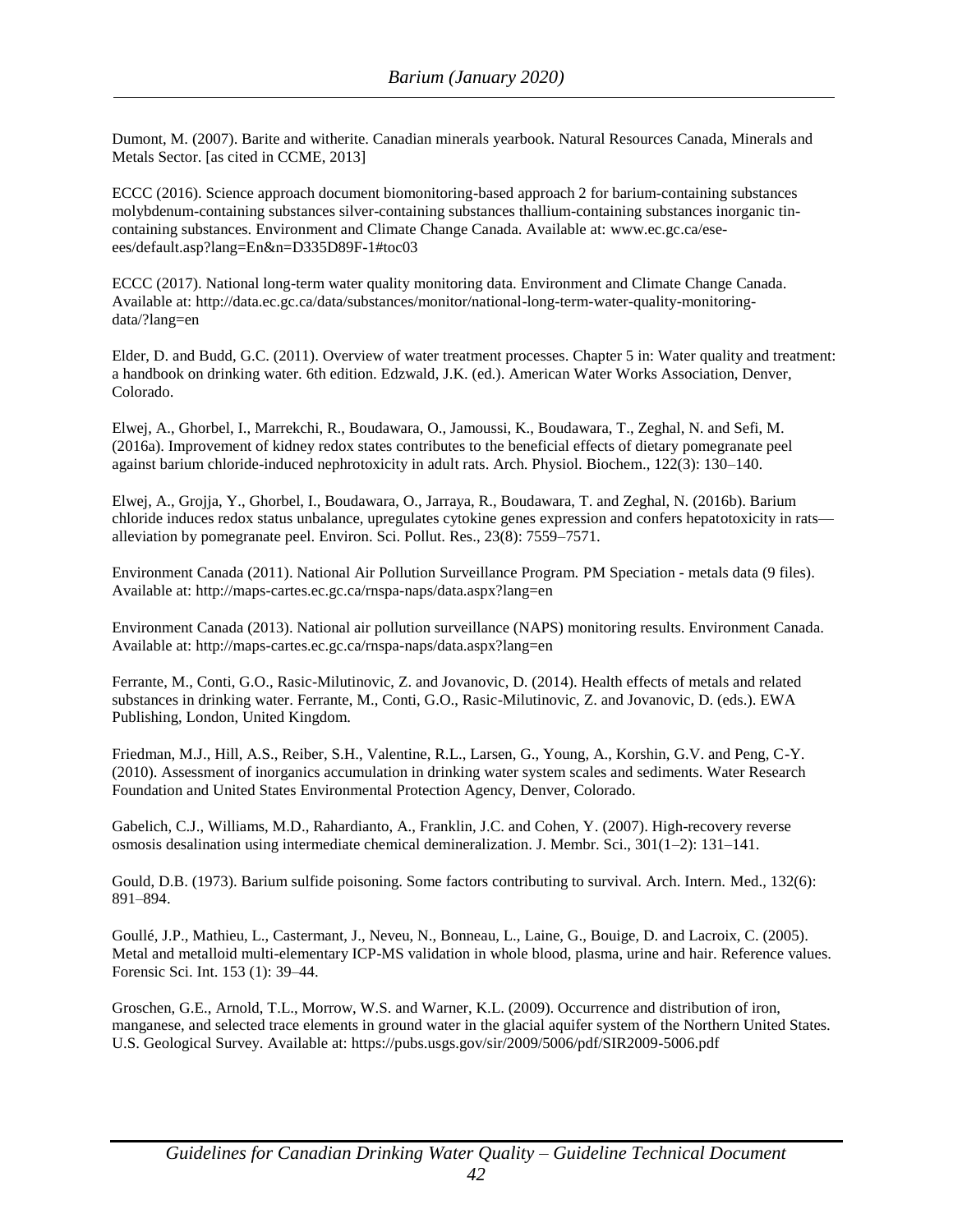Hamilton, S.M. (2015). Ambient groundwater geochemistry data for southern Ontario, 2007–2014; Ontario Geological Survey, Miscellaneous Release—Data 283–Revised. Available at: http://www.geologyontario.mndm.gov.on.ca/mndmaccess/mndm\_dir.asp?type=pub&id=MRD283-REV

Han, B.H., Han, J.Y., Ahn, H.K. and Nava-Ocampo, A.A. (2010). Conventional barium enema in early pregnancy. J. Obstet. Gynaecol., 30(6): 559–562.

Han, B.H., Lee, K.S., Han, J.Y., Choi, J.S., Ahn, H.K., Ryu, H.M., Yang, J.H., Han, H.W. and Nava-Ocampo, A.A. (2011). Pregnancy outcome after 1st-trimester inadvertent exposure to barium sulphate as a contrast media for upper gastrointestinal tract radiography. J. Obstet. Gynaecol., 31(7): 586–588.

He, C., Gross, M., Westerhoff, P.K., Fox, P. and Li, K. (2011). Comparing conventional and pelletized lime softening concentrate chemical stabilization. Water Research Foundation and City of Phoenix Water Services Department, Denver, Colorado.

Health Canada (2012a). Dietary intakes of contaminants and other chemicals for different age-sex groups of Canadians for Total Diet Study (1993–2007). Bureau of Chemical Safety, Health Products and Food Branch, Health Canada, Ottawa, Ontario. Available at: https://www.canada.ca/en/health-canada/services/food-nutrition/foodnutrition-surveillance/canadian-total-diet-study.html

Health Canada (2012b). Concentrations (ng/g) of trace elements in total diet study composites (1993–2012). Bureau of Chemical Safety, Health Products and Food Branch, Health Canada, Ottawa, Ontario. Available at: [www.canada.ca/en/health-canada/services/food-nutrition/food-nutrition-surveillance/canadian-total-diet-study.html](http://www.canada.ca/en/health-canada/services/food-nutrition/food-nutrition-surveillance/canadian-total-diet-study.html)

Health Canada (2016). Personal communication from A. M. Tugulea.

Health Canada (2017). Licensed Natural Health Products Database. Available at: http://webprod.hc-sc.gc.ca/nhpidbdipsn/search-rechercheReq.do

Health Canada (in preparation). Canadian exposure factors used in human health risk assessments. Health Canada, Ottawa, Ontario.

Heitland, P. and Koster, H.D. (2006). Biomonitoring of 30 trace elements in urine of children and adults by ICP-MS. Clin. Chim. Acta, 365 (1-2): 310–318.

ICRP (1980). Limits for intakes of radionuclides by workers. International Commission on Radiation Protection, Oxford, Permagon Press, ICRP Publication 30, Part 2.

ICRP (1993). Age-dependent doses to members of the public from intake of radionuclides - Part 2, Ingestion dose coefficients. International Commission on Radiation Protection, Publication 67, Ann. ICRP, 23 (3–4).

IPCS (1990). Barium. World Health Organization, International Programme on Chemical Safety, Geneva, Switzerland. (Environmental Health Criteria 107). Available at: [www.inchem.org/documents/ehc/ehc/ehc107.htm](http://www.inchem.org/documents/ehc/ehc/ehc107.htm)

Jha, S.K., Kumar, R. and Verma, B.S. (1993). A case of barium carbonate poisoning. J. Assoc. Physicians India, 41(11): 750–751.

Jourdan, S., Bertoni, M., Sergio, P., Michele, P. and Rossi, M. (2001). Suicidal poisoning with barium chloride. Forensic Sci. Int., 119(2): 263–265.

Kanematsu, N., Hara, M. and Kada, T. (1980). Rec assay and mutagenicity studies on metal compounds. Mutat. Res./Gen. Toxicol., 77(2): 109–116.

Koch, M., Appoloni, O., Haufroid, V., Vincent, J. and Lheureux, P. (2003). Acute barium intoxication and hemodiafiltration. J. Toxicol. Clin. Toxicol., 41(4): 363–367.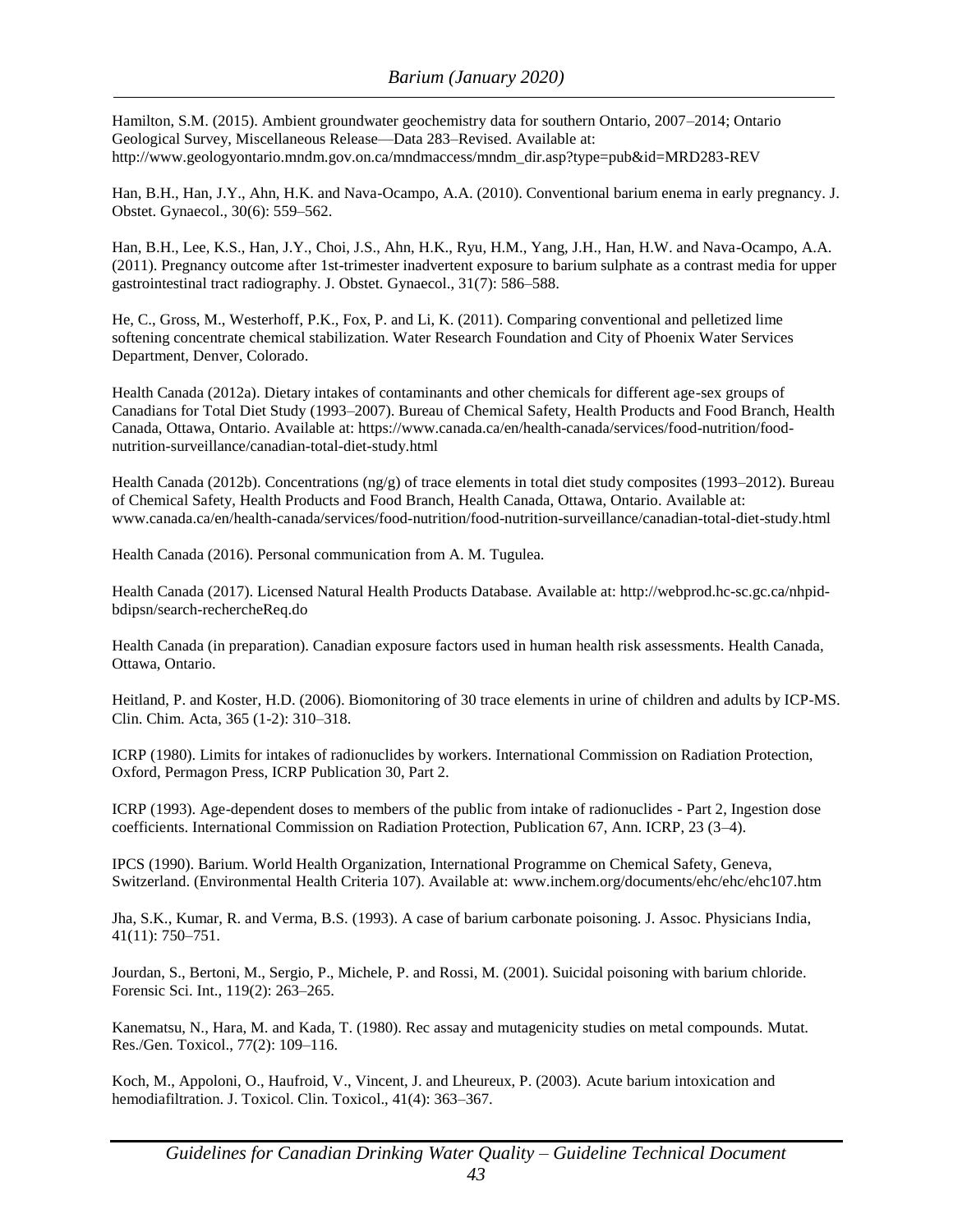Kojola, W.H., Brenniman, G.R. and Carnow, B.W. (1979). A review of environmental characteristics and health effects of barium in public water supplies. Rev. Environ. Health, 3(1): 79–95.

Kopp, S.J., Perry, H.M., Feliksik, J.M., Erlanger, M. and Perry, E.F. (1985). Cardiovascular dysfunction and hypersensitivity to sodium pentobarbital induced by chronic barium chloride ingestion. Toxicol. Appl. Pharmacol., 77(2): 303–314.

Krause, T.L. and Stover, E.L. (1982). Evaluating water treatment techniques for barium removal. J. Am. Water Works Assoc., 74(9): 478–485.

Kravchenko, J., Darrah, T.H., Miller, R.K., Lyerly, H.K. and Vengosh, A. (2014). A review of the health impacts of barium from natural and anthropogenic exposure. Environ. Geochem. Health, 36(4): 797–814.

Krishnan, K. and Carrier, R. (2008). Approaches for evaluating the relevance of multiroute exposures in establishing guideline values for drinking water contaminants. J. Environ. Sci. Health C, 26: 300–316.

Kugler, R.T., Doyle, S. and Kind, M. (2015). Fundamental insights into barium sulfate precipitation by timeresolved *in situ* synchrotron radiation wide-angle X-ray scattering (WAXS). Chem. Eng. Sci, 133: 140–147.

Leggett, R.W. (1992). Fractional absorption of ingested barium in adult humans. Health Phys., 62(6): 556–561.

LeRoy, G.V., Rust, J.H. and Hasterlik, R.J. (1966). The consequences of ingestion by man of real and simulated fallout. Health Phys., 12(4): 449–473.

Lewi, Z., Warsaw, D.M. and Bar-Khayim, Y. (1964). Food-poisoning from barium carbonate. Lancet, 284(7355): 342–343.

Lovins, W., Taylor, J., Kozic, R.M., Abbasedegan, M., LeChevallier, M. and Ajy, K. (1999). Multi-contaminant removal by integrated membrane systems. Proceedings of the American Water Works Association Water Quality and Technology Conference, Denver, Colorado.

Lukasik-Głębocka, M., Sommerfeld, K., Hanć, A., Grzegorowski, A., Barałkiewicz, D., Gaca, M. and Zielińska-Psuja, B. (2014). Barium determination in gastric contents, blood and urine by inductively coupled plasma mass spectrometry in the case of oral barium chloride poisoning. J. Anal. Toxicol., 38(6): 380–382.

Lytle, D.A., Sorg, T., Wang, L. and Chen, A. (2014). The accumulation of radioactive contaminants in drinking water distribution systems. Water Res., 50: 396–407.

Manitoba Conservation and Water Stewardship (2017). Personal communication with J. Muenster and K. Philip.

Maxxam Analytics (2019). Personal communication M. Comeau (Bedford. NS).

McCarron, D.A., Morris, C.D., Henry, H.J. and Stanton, J.L. (1984). Blood pressure and nutrient intake in the United States. Science, 224: 1392–1398.

McCauley, P.T. and Washington, I.S. (1983). Barium bioavailability as the chloride, sulfate, or carbonate salt in the rat. Drug Chem. Toxicol., 6(2): 209–217.

McCauley, P.T., Douglas, B.H., Laurie, R.D. and Bull, R.J. (1985). Investigations into the effect of drinking water barium on rats. In: Advances in modern environmental toxicology. Vol. IX. Princeton Publishing Co., Princeton, NJ. (ed.). pp. 197-210.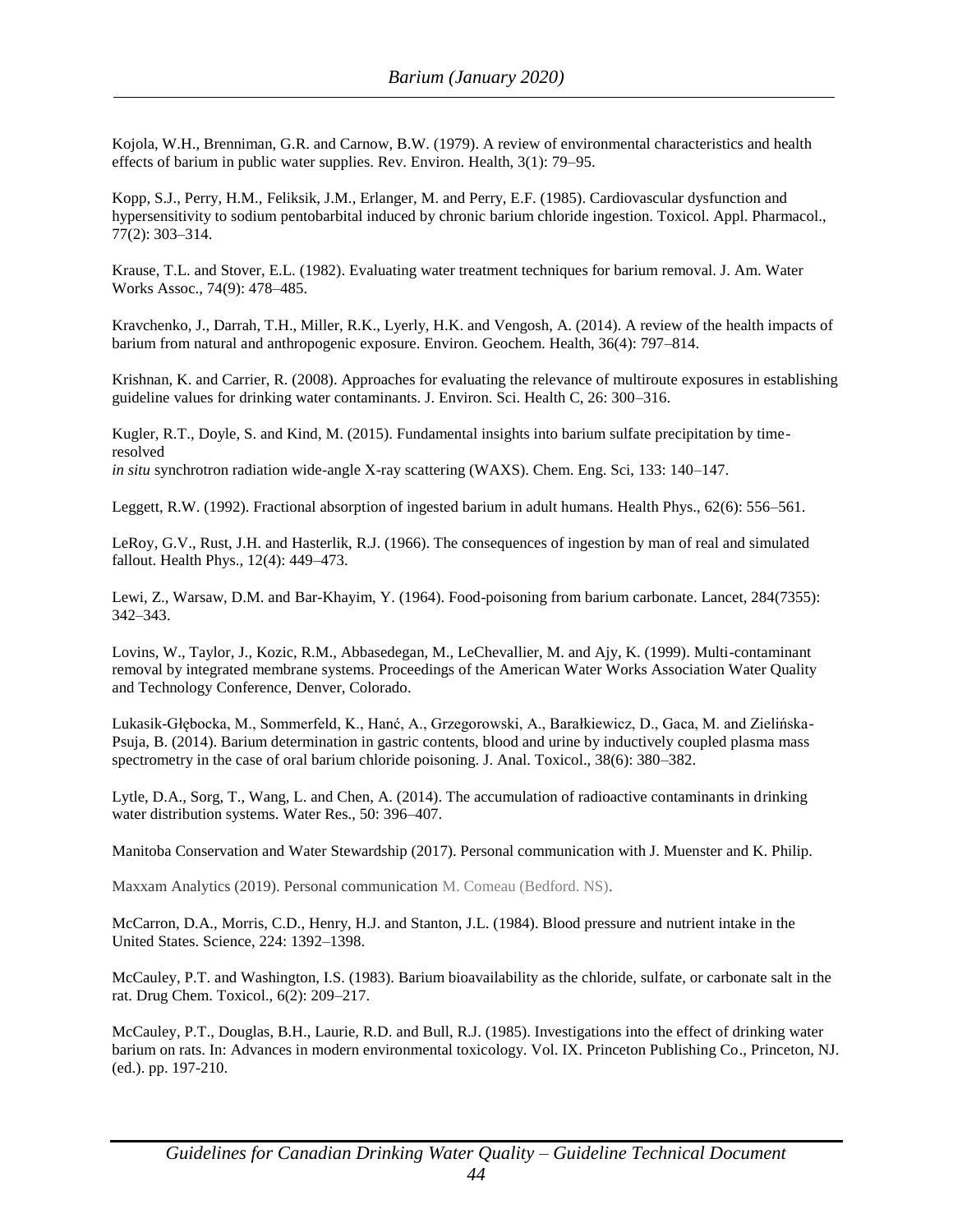McComish, M.F. and Ong, J.H. (1988). Trace metals. Chapter 7 in: Environmental inorganic chemistry. Bodek, I., Lyman, W.J., Reehl, W.F. and Rosenblatt, D.H. (eds.). Pergamon Press, Amsterdam.

McNally, W.D. (1925). Two deaths from the administration of barium salts. J. Am. Med. Assoc., 84(24): 1805– 1807.

Menzie, C.A., Southworth, B., Stephenson, G. and Feisthauer, N. (2008). The importance of understanding the chemical form of a metal in the environment: The case of barium sulfate (barite). Hum. Ecol. Risk Assess. 14(5): 974–991.

Miller, R., Featherstone, J., Curzon, M., Mills, T., and Shields, C. (1985). Barium in teeth as indicator of body burden. Adv. Mod. Env., 9: 211.

Ministère de l'Environnement et de la Lutte contre les changements climatiques (2017). Personal communication from C. Robert and A. Bolduc.

Moore, W.S. (2010). A reevaluation of submarine groundwater discharge along the southeastern coast of North America. Global Biogeochem. Cycles, 24(4): n/a-n/a.

Morton, W. (1945). Poisoning by barium carbonate. Lancet, 246(6380): 738–739.

Murray, J.W. (1975). The interaction of metal ions at the manganese dioxide-solution interface. Geochim. Cosmochim. Acta, 39(4): 505–519.

Myers, A.G., Snoeyink, V.L. and Snyder, D.W. (1985). Removing barium and radium through calcium cation exchange. J. Am. Water Works Assoc., 77(5): 60–66.

New Brunswick Department of Health (2017). Personal communication with K. Gould.

New Zealand Ministry of Health (2013). Survey of selected samples of tattoo inks for the presence of heavy metals. Ministry of Health, Wellington. Available at: https://www.health.govt.nz/publication/survey-selected-samplestattoo-inks-presence-heavy-metals-2013

Newfoundland and Labrador Department of Environment and Conservation (2017). Personal communication from H. Khan.

NHMRC (2011). Australian drinking water guidelines. National Health and Medical Research Council. Available at: https://nhmrc.gov.au/about-us/publications/australian-drinking-water-guidelines

Ning, R.Y., Tarquin, A., Trzcinski, M. and Patwardhan, G. (2006). Recovery optimization of RO concentrate from desert wells. Desalination, 201(1–3): 315–322.

Nishioka, H. (1975). Mutagenic activities of metal compounds in bacteria. Mutat. Res. Envir. Muta., 31(3): 185– 189.

NRC (1995). Nutrient requirements of laboratory animals. National Research Council. National Academy Press, Washington, DC, p. 13.

NSF/ANSI (2015). Standard 60: Drinking water treatment chemicals—health effects. NSF International/American National Standards Institute, Ann Arbor, Michigan.

NSF/ANSI (2016a). Standard 44: Residential cation exchange water softeners. NSF International/American National Standards Institute, Ann Arbor, Michigan.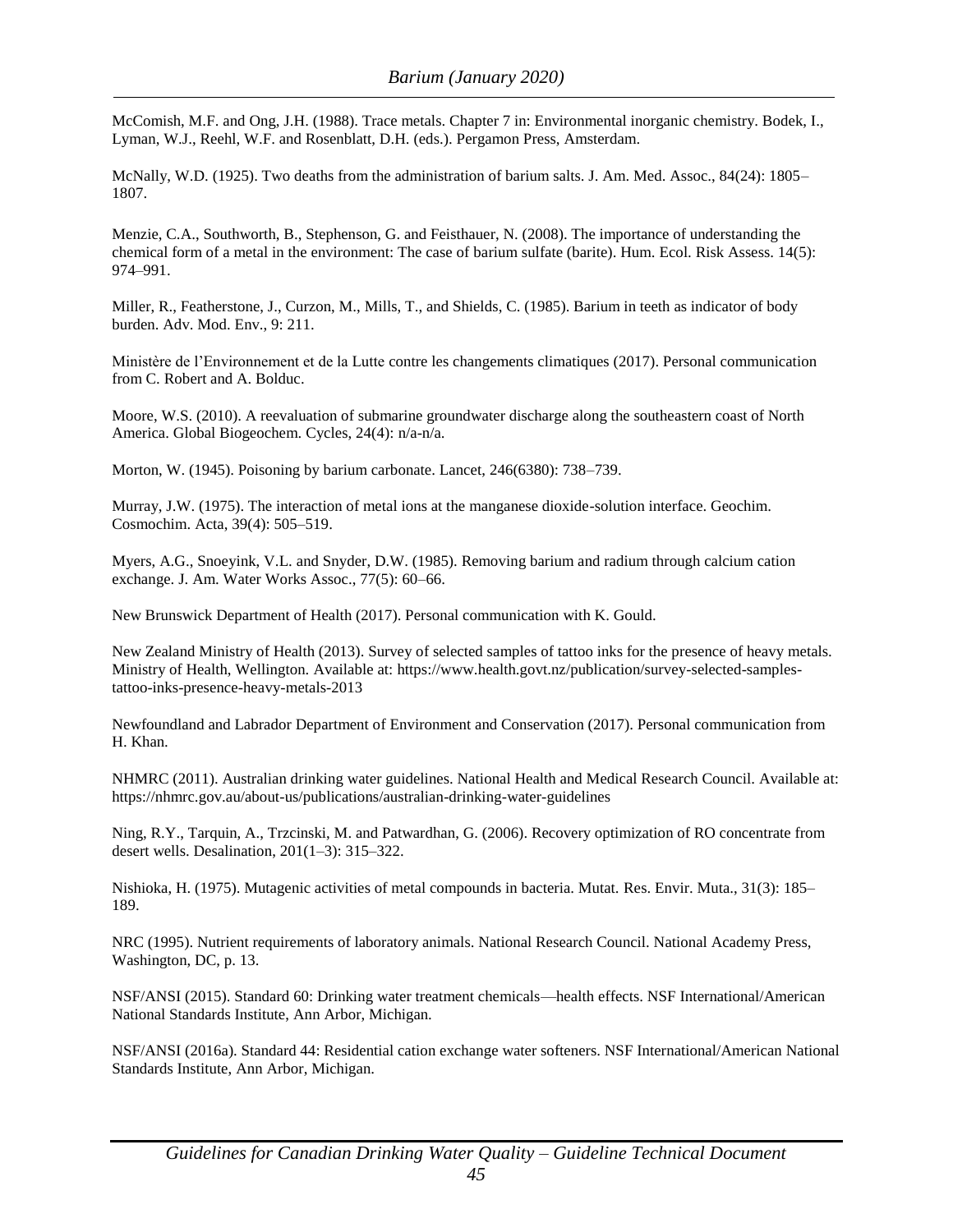NSF/ANSI (2016b). Standard 58: Reverse osmosis drinking water treatment systems. NSF International/American National Standards Institute, Ann Arbor, Michigan.

NSF/ANSI (2016c). Standard 62: Drinking water distillation systems. NSF International/American National Standards Institute, Ann Arbor, Michigan.

NSF/ANSI (2016d). Standard 61: Drinking water system components—health effects. NSF International/American National Standards Institute, Ann Arbor, Michigan.

NTP (1994). Toxicology and carcinogenesis studies of barium chloride dihydrate (CAS No. 10326-27-9) in: F344/N rats and B6C3F1 mice (Drinking Water Studies). National Toxicology Program, Tech. Rep. Ser., 432: 1–285.

Odell, L. (2010). Treatment technologies for groundwater. American Water Works Association. Denver, Colorado.

Ogen, S., Rosenbluth, S. and Eisenberg, A. (1967). Food poisoning due to barium carbonate in sausage. Isr. J. Med. Sci., 3(4): 565–568.

Ohgami, N., Hori, S., Ohgami, K., Tamura, H., Tsuzuki, T., Ohnuma, S. and Kato, M. (2012). Exposure to low-dose barium by drinking water causes hearing loss in mice. Neurotoxicol., 33(5): 1276–1283.

Ohgami, N., Mitsumatsu, Y., Ahsan, N., Akhand, A.A., Li, X., Iida, M., Yajima, I., Naito, M., Wakai, K., Ohnuma, S. and Kato, M. (2016). Epidemiological analysis of the association between hearing and barium in humans. J. Expos. Sci. Environ. Epidemiol., 26(5): 488–493.

Padilla, M.A., Elobeid, M., Ruden, D.M. and Allison, D.B. (2010). An examination of the association of selected toxic metals with total and central obesity indices: NHANES 99-02. Int. J. Environ. Res. Public Health, 7: 3332– 3347.

Parks, J.L. and Edwards, M. (2006). Precipitative removal of As, Ba, B, Cr, Sr and V using sodium carbonate, ASCE J. Environ. Eng., 132(5): 489–496.

Paschal, D.C., Ting, B.G., Morrow, J.C., Pirkle, J.L., Jackson, R.J., Sampson, E.J., Miller, D.T. and Caldwell, K.L. (1998). Trace metals in urine of United States residents: reference range concentrations. Environ. Res., 76 (1): 53– 59.

Payen, C., Dellinger, A., Pulce, C., Cirimele, V., Carbonnel, V., Kintz, P. and Descotes, J. (2011). Intoxication by large amounts of barium nitrate overcome by early massive K supplementation and oral administration of magnesium sulphate. Hum. Exp. Toxicol., 30(1): 34–37.

PEI Department of Communities, Land and Environment (2017). Personal communication from G. Somers.

Peng, C., Hill, A.S., Friedman, M.J., Valentine, R.L., Larson, G.S., Romero, A.M.Y., Reiber, S.H. and Korshin, G.V. (2012). Occurrence of trace inorganic contaminants in drinking water distribution systems. J. Am. Water Works Assoc., 104(3): 53–54.

Perry, H.M., Perry, E.F., Erlanger, M.W. and Kopp, S.J. (1985). Barium-induced hypertension. Chapter 20 in: Inorganics in drinking water and cardiovascular disease. Calabrese, E. (ed). Princeton, New Jersey, Princeton Publishing Co., pp. 221–229.

Perry Jr, H.M., Perry, H.M., Kopp, S.J., Kopp, S.J., Perry, E.F., Perry, E.F., Erlanger, M.W. and Erlanger, M.W. (1989). Hypertension and associated cardiovascular abnormalities induced by chronic barium feeding. J. Toxicol. Environ. Health, 28(3): 373–388.

Phelan, D.M., Hagley, S.R. and Guerin, M.D. (1984). Is hypokalaemia the cause of paralysis in barium poisoning? Br. Med. J., 289(6449): 882.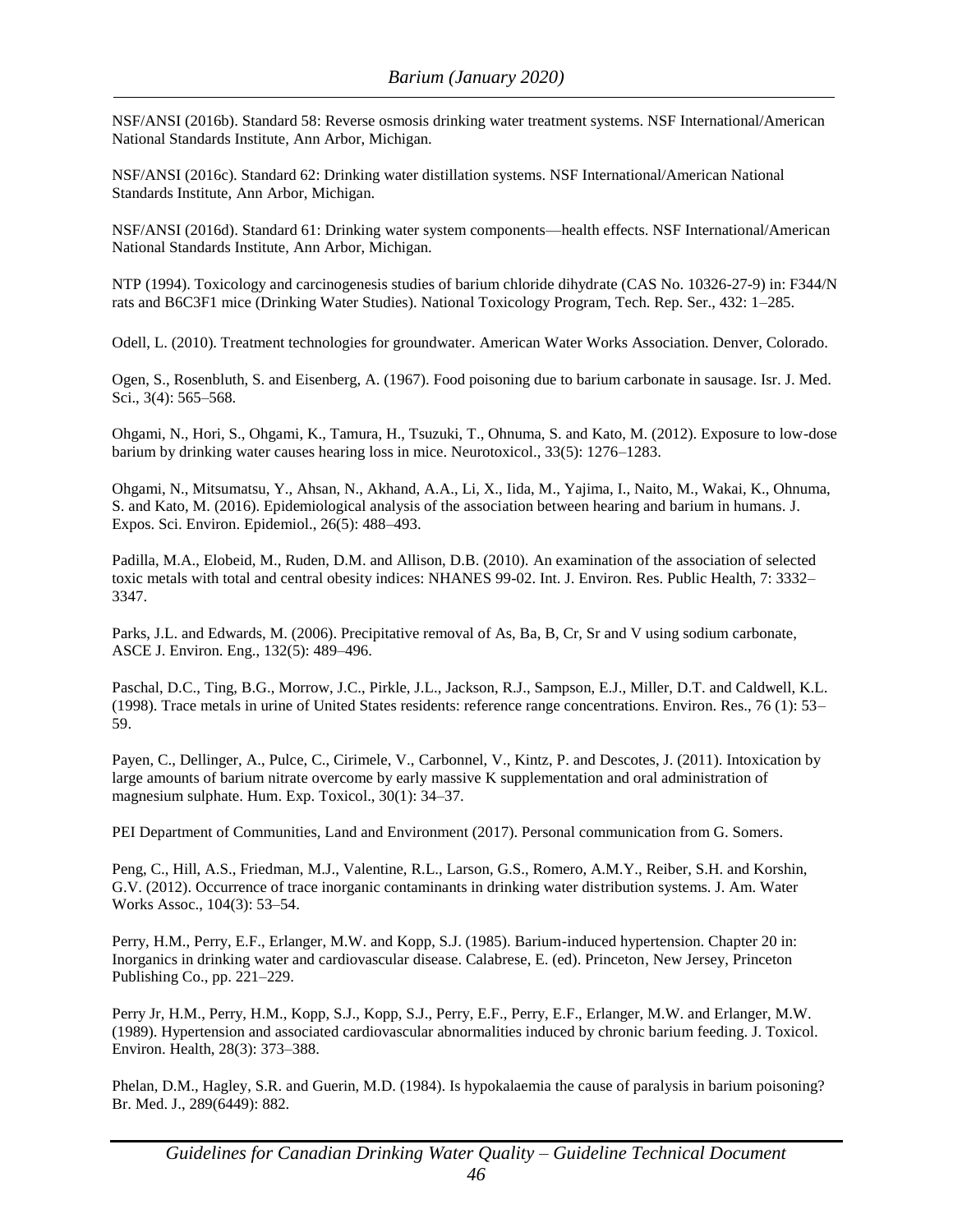Rahardianto, A., Gao, J., Gabelich, C.J., Williams, M.D. and Cohen, Y. (2007). High recovery membrane desalting of low-salinity brackish water: Integration of accelerated precipitation softening with membrane RO. J. Membr. Sci., 289(1–2): 123–137.

Rai, D., Zahara, J., Schwab, A., Schmidt, R., Girvin, D. and Rogers, J. (1984). Chemical attenuation rates, coefficients and constant in leachate migration. Vol I: A critical review. Pacific Northwest Laboratories, Richland, Washington.

Rasmussen, P.E., Subramanian, K.S. and Jessiman, B.J. (2001). A multi-element profile of housedust in relation to exterior dust and soils in the city of Ottawa, Canada. Sci. Total Environ., 267(1–3): 125–140.

Rasmussen et al. (2016). Preliminary exposure data for five metals from 2014-2017 CMP(3) research. February 15, 2016. Exposure and Biomonitoring Division, Health Canada, Ottawa, Ontario. Personal communication, unpublished data [as cited in ECCC, 2016].

Rhyee, S.H. and Heard, K. (2009). Acute barium toxicity from ingestion of "snake" fireworks. J. Med. Toxicol., 5(4): 209–213.

Rossman, T.G., Molina, M., Meyer, L., Boone, P., Klein, C.B., Wang, Z., Li, F., Lin, W.C. and Kinney, P.L. (1991). Performance of 133 compounds in the lambda prophage induction endpoint of the Microscreen assay and a comparison with *S. typhimurium* mutagenicity and rodent carcinogenicity assays. Mutat. Res./Gen. Toxicol., 260(4): 349–367.

Roza, O. and Berman, L.B. (1971). The pathophysiology of barium: hypokalemic and cardiovascular effects. J. Pharmacol. Exp. Ther., 177(2): 433–439.

Saskatchewan Water Security Agency (2017). Personal communication from S. Ferris.

Sato, I., Kudo, H. and Tsuda, S. (2011). Removal efficiency of water purifier and adsorbent for iodine, cesium, strontium, barium and zirconium in drinking water. J. Toxicol. Sci., 36(6): 829–834.

SCC (2019). Directory of accredited product, process and service certification bodies. Standards Council of Canada, Ottawa, Ontario. Available at: http://www.scc.ca/en/accreditation/product-process-and-servicecertification/directory-of-accredited-clients

Schock, M. Hyland, R. and Welch, M. (2008). Occurrence of contaminant accumulation in lead pipe scales from domestic drinking-water distribution systems. Environ. Sci. Technol, 42(12): 4285–4291.

Schroeder, H.A., Tipton, I.H. and Nason, P. (1972). Trace metals in man: strontium and barium. J. Chronic Dis., 25: 491–517.

Schroeder, H.A. and Mitchener, M. (1975a). Life-term studies in rats: effects of aluminum, barium, beryllium, and tungsten. J. Nutr., 105(4): 421–427.

Schroeder, H.A. and Mitchener, M. (1975b). Life-term effects of mercury, methyl mercury, and nine other trace metals on mice. J. Nutr, 105(4): 452–458.

Silva, T.A., Freitas, K.A. and Damasceno, J.J.R. (2003). Experimental evaluation of conical-cylindrical thickeners operating with aqueous barium sulfate suspensions. Mater. Sci. Forum, 416–418(1): 731–736.

Sirover, M.A. and Loeb, L.A. (1976a). Infidelity of DNA synthesis *in vitro*: screening for potential metal mutagens or carcinogens. Science, 194(4272): 1434–1436.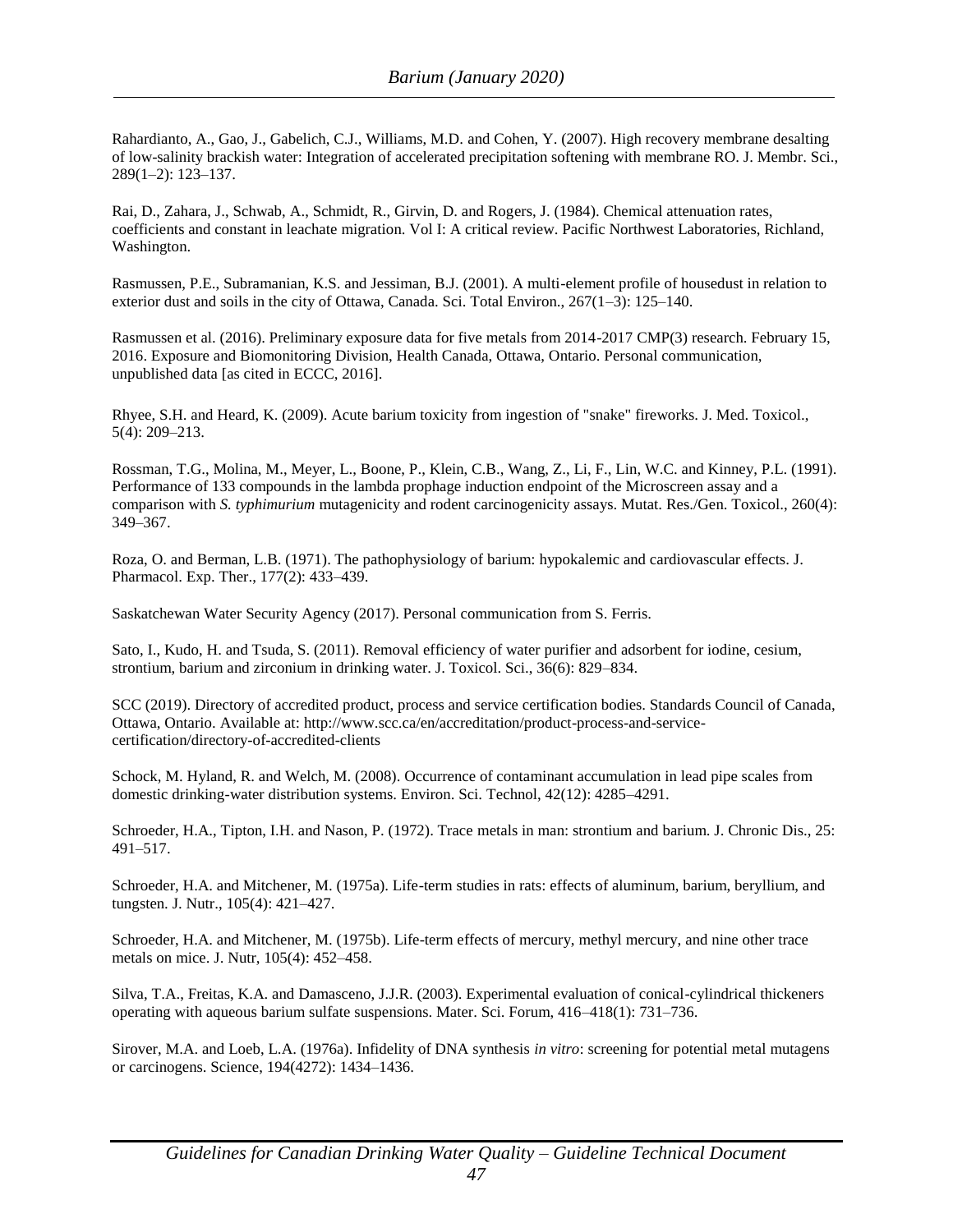Sirover, M.A. and Loeb, L.A. (1976b). Metal-induced infidelity during DNA synthesis. Proc. Natl. Acad. Sci. U. S. A., 73(7): 2331–2335.

Snoeyink, V., Jongeward, C., Myers, A. and Richter, S. (1984). Barium and radium in water treatment plant wastes. U. S. Environment Protection Agency. Municipal Environmental Research Laboratory, Cincinatti, Ohio. EPA 600- S2-85-006.

Snoeyink, V.L., Cairns-Chambers, C. and Pfeffer, J.L. (1987a). Strong-acid ion exchange for removing barium, radium, and hardness. J. Am. Water Works Assoc., 79(8): 66–72.

Snoeyink, V., Chambers, C., Schmidt, C., Manner, r., Myers, A., Pfeffer, J., Richter, J., Richter, S. and Snyder, D. (1987b). Removal of barium and radium from groundwater. Water Engineering Research Laboratory, U. S. Environment Protection Agency, Cincinatti, Ohio. EPA 600-M-86-021.

Snyder, D.W., Snoeyink, V.L. and Pfeffer, J.L. (1986). Weak-acid ion exchange for removing barium, radium, and hardness. J. Am. Water Works Assoc., 78(9): 98-104.

Sorg, T.J. and Logsdon, G.S. (1980). Treatment technology to meet the interim primary drinking water regulations for inorganics: Part 5. J. Am. Water Works Assoc., 72(7): 411–422.

Storz, P., Döppler, H. and Toker, A. (2005). Protein kinase d mediates mitochondrion-to-nucleus signaling and detoxification from mitochondrial reactive oxygen species. Mol. Cell. Biol. 25(19): 8520–8530.

Sugiyama, M., Hori, T., Kihara, S. and Matsui, M. (1992). A geochemical study on the specific distribution of barium in Lake Biwa, Japan. Geochim. Cosmochim. Acta, 56(2): 597–605.

Talwar, K.K. and Sharma, B.K. (1979). Myocardial damage due to barium chloride poisoning. Indian Heart J., 31(4): 244–245.

Tang, J. and Johannesson, K.H. (2010). Ligand extraction of rare earth elements from aquifer sediments: implications for rare earth element complexation with organic matter in natural waters. Geochim. Cosmochim. Acta, 74(23): 6690–6705.

Tardiff, R.G., Robinson, M. and Ulmer, N.S. (1980). Subchronic oral toxicity of BaCl2 in rats. J. Environ. Pathol. Toxicol., 4(5–6): 267.

Taylor, D.M., Bligh, P.H. and Duggan, M.H. (1962). The absorption of calcium, strontium, barium and radium from the gastrointestinal tract of the rat. Biochem. J., 83: 25–29.

Taylor, S.R. (1964). Abundance of chemical elements in the continental crust: A new table. Geochim. Cosmochim. Acta, 28: 1273–1285.

Thomas, M., Bowie, D. and Walker, R. (1998). Acute barium intoxication following ingestion of ceramic glaze. Postgrad. Med. J., 74(875): 545–546.

Tipton, I. H., Stewart, P. L. and Dickson, J. (1969). Patterns of elemental excretion in long term balance studies. Health. Phys. 16: 455–462.

Tudorache, A., Marin, C., Badea, I.A. and Vladescu, L. (2010). Barium concentrations and speciation in mineral natural waters of central Romania. Environ. Monit. Assess., 165(1–4): 113–123.

U.S. EPA (1993). Barium metaborate R.E.D. facts. U.S. Environmental Protection Agency. Available at: www3.epa.gov/pesticides/chem\_search/reg\_actions/reregistration/fs\_PC-011101\_1-Dec-93.pdf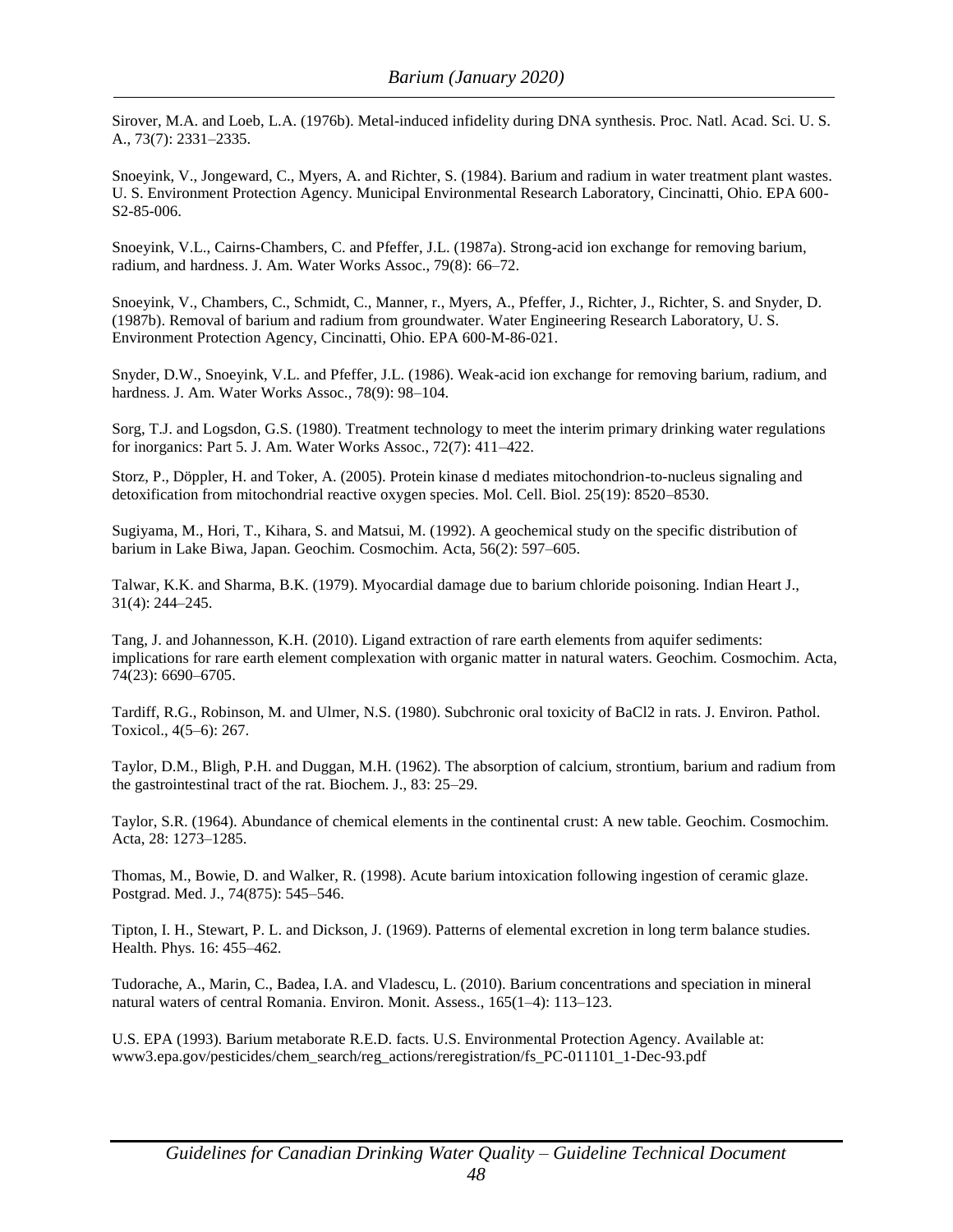U.S. EPA. (1994a). Method 200.7 Revision 4.4. Determination of metals and trace elements in water and wastes by inductively coupled plasma-atomic emission spectrometry. Environment Monitoring Systems Laboratories, Office of Research and Development, U.S. Environmental Protection Agency, Cincinnati, Ohio.

U.S. EPA. (1994b). Method 200.8 Revision 5.4. Determination of trace elements in waters and wastes by inductively coupled plasma-mass spectrometry. Environment Monitoring Systems Laboratories, Office of Research and Development, U.S. Environmental Protection Agency, Cincinnati, Ohio.

U.S. EPA. (1995). National primary drinking water regulations. Barium. Office of Water, U.S. Environmental Protection Agency. EPA-811-F-95-002b-T. Available at: https://www.epa.gov/ground-water-and-drinkingwater/national-primary-drinking-water-regulations#Inorganic

U.S. EPA. (1998). Small system compliance technology list for the non-microbial contaminants regulated before 1996. Office of Water, U.S. Environmental Protection Agency, Washington, DC. EPA 815-R-98-002.

U.S. EPA. (2003). Method 200.5 Revision 4.2. Determination of trace elements in drinking water by axially viewed inductively coupled plasma - atomic emission spectrometry. National Exposure Research Laboratory, Office of Research and Development, U.S. Environmental Protection Agency, Cincinnati, Ohio. EPA 600-R-06-115.

U.S. EPA. (2004). Risk assessment guidance for superfund. Volume I: Human health evaluation manual (Part E, Supplemental guidance for dermal risk assessment). Office of Superfund Remediation and Technology Innovation, U.S. Environmental Protection Agency, Washington, DC. EPA/540/R/99/005 OSWER 9285.7-02EP PB99-963312.

U.S. EPA. (2005). Toxicological review of barium and compounds (CAS No. 7440-39-3) In support of summary information on the Integrated Risk Information System (IRIS). U.S. Environmental Protection Agency, Washington, DC. EPA/635/R-05/001.

U.S. EPA. (2009). Analytical feasibility support document for the second six-year review of existing national primary drinking water regulations. Office of Water, U.S. Environmental Protection Agency, Washington, DC. EPA 815-B- 09-003.

U.S. EPA. (2012a). Federal Registry Part II. Revisions of the unregulated contaminant monitoring regulation (UCMR

3) for public water systems; final rule. Vol 77, No 85. May 2, 2012. U.S. Environmental Protection Agency, Washington, DC.

U.S. EPA. (2012b). Drinking water treatability database. Office of Research and Development, U.S. Environmental Protection Agency, Washington, DC. Available at:<http://iaspub.epa.gov/tdb/pages/general/home.do>

U.S. EPA. (2012c). 2012 Edition of the drinking water standards and health advisories. Office of Water, U.S. Environmental Protection Agency, Washington, DC. Available at: https://nepis.epa.gov/Exe/ZyPDF.cgi/ P100N01H.PDF?Dockey=P100N01H.PDF

Van Leeuwen, M.L.J., Bruinsma, O.S.L. and van Rosmalen, G.M. (1996). Three zone approach for precipitation of barium sulphate. J. Crystal Growth, 166: 1004–1008.

Venugopal, B. and Luckey, T.D. (1978). Metal toxicity in mammals, Volume 2: Chemical toxicity of metals and metalloids. Plenum Press, New York.

Wetherill, S.F., Guarino, M.J. and Cox, R.W. (1981). Acute renal failure associated with barium chloride poisoning. Ann. Intern. Med., 95(2): 187–188.

WHO (1990). Environmental health criteria 107. Barium. World Health Organization, International Program on Chemical Safety. Available at: [www.inchem.org/documents/ehc/ehc/ehc107.htm](http://www.inchem.org/documents/ehc/ehc/ehc107.htm)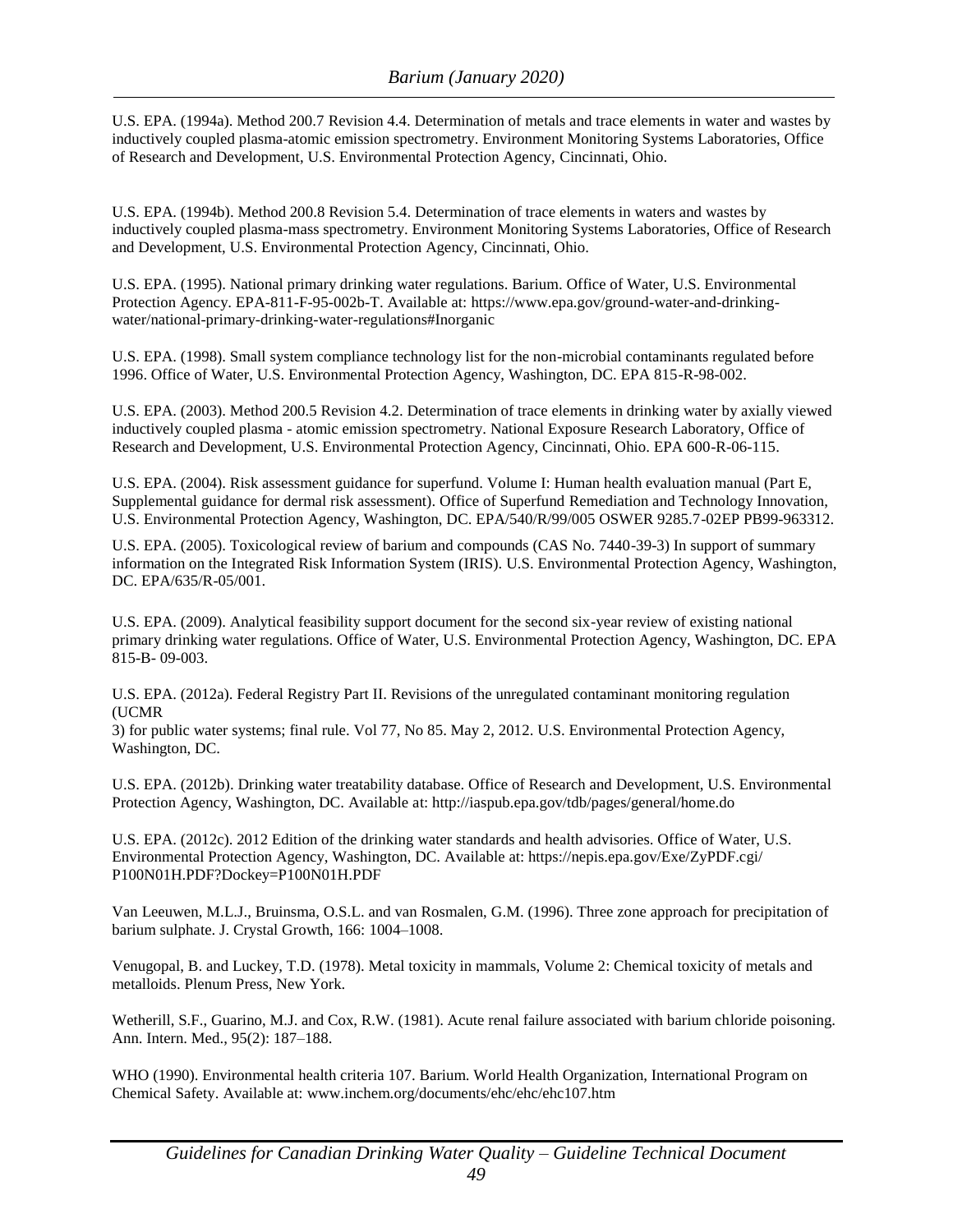WHO (2001). Barium and barium compounds. Concise international chemical assessment document, World Health Organization, Geneva, Switzerland.

WHO (2016). Barium in drinking-water. Background document for development of WHO guidelines for drinkingwater quality. World Health Organization, Geneva, Switzerland. Available at: https://www.who.int/water\_sanitation\_health/water-quality/guidelines/chemicals/barium-background-jan17.pdf

Willey, B.R. (1987). Finding treatment options for inorganics. Water Eng. Manage., 134(10): 28–31.

Wones, R.G., Stadler, B.L. and Frohman, L.A. (1990). Lack of effect of drinking water barium on cardiovascular risk factors. Environ. Health Perspect., 85: 355–359.

WQA. (2013). Barium fact sheet: Technical application bulletin. Water Quality Assocation, National Headquarters & Laboratory, Lisle, Illinois. Available at: https://www.wqa.org/Portals/0/Technical/Technical%20Fact%20Sheets/2014\_Barium.pdf

Yesilada, E. (2001). Genotoxicity testing of some metals in the *drosophila* wing somatic mutation and recombination test. Bull. Environ. Contam. Toxicol., 66(4): 464–469.

Yukon Environmental Health Services (2017). Personal communication with P. Brooks.

Zasoski, R.J. and Burau, R.G. (1988). Sorption and sorptive interaction of cadmium and zinc on hydrous manganese oxide. Soil Sci. Soc. Am. J., 52:81–87.